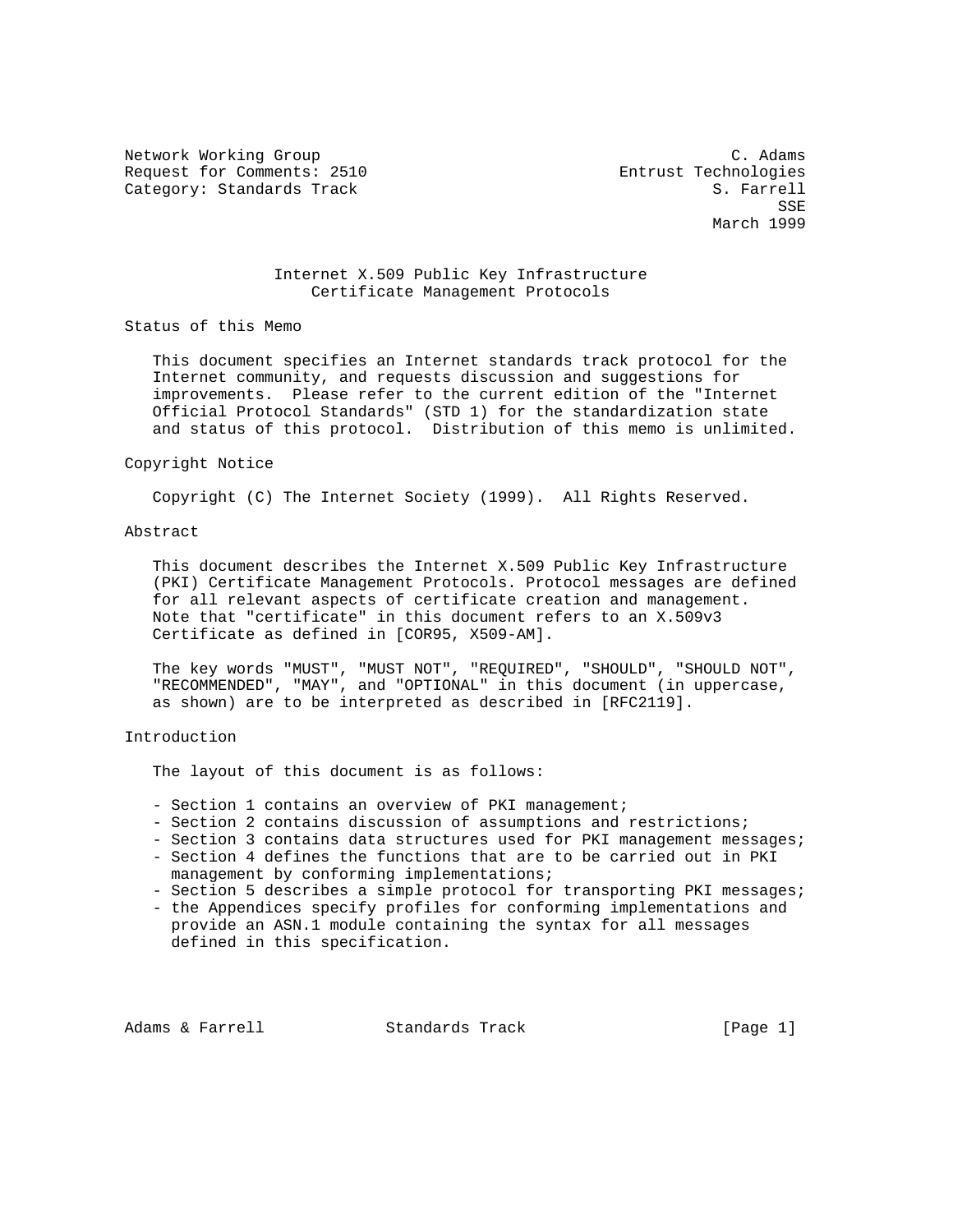#### 1 PKI Management Overview

 The PKI must be structured to be consistent with the types of individuals who must administer it. Providing such administrators with unbounded choices not only complicates the software required but also increases the chances that a subtle mistake by an administrator or software developer will result in broader compromise. Similarly, restricting administrators with cumbersome mechanisms will cause them not to use the PKI.

 Management protocols are REQUIRED to support on-line interactions between Public Key Infrastructure (PKI) components. For example, a management protocol might be used between a Certification Authority (CA) and a client system with which a key pair is associated, or between two CAs that issue cross-certificates for each other.

1.1 PKI Management Model

 Before specifying particular message formats and procedures we first define the entities involved in PKI management and their interactions (in terms of the PKI management functions required). We then group these functions in order to accommodate different identifiable types of end entities.

# 1.2 Definitions of PKI Entities

 The entities involved in PKI management include the end entity (i.e., the entity to be named in the subject field of a certificate) and the certification authority (i.e., the entity named in the issuer field of a certificate). A registration authority MAY also be involved in PKI management.

#### 1.2.1 Subjects and End Entities

 The term "subject" is used here to refer to the entity named in the subject field of a certificate; when we wish to distinguish the tools and/or software used by the subject (e.g., a local certificate management module) we will use the term "subject equipment". In general, the term "end entity" (EE) rather than subject is preferred in order to avoid confusion with the field name.

 It is important to note that the end entities here will include not only human users of applications, but also applications themselves (e.g., for IP security). This factor influences the protocols which the PKI management operations use; for example, application software is far more likely to know exactly which certificate extensions are required than are human users. PKI management entities are also end entities in the sense that they are sometimes named in the subject

Adams & Farrell **Standards Track** [Page 2]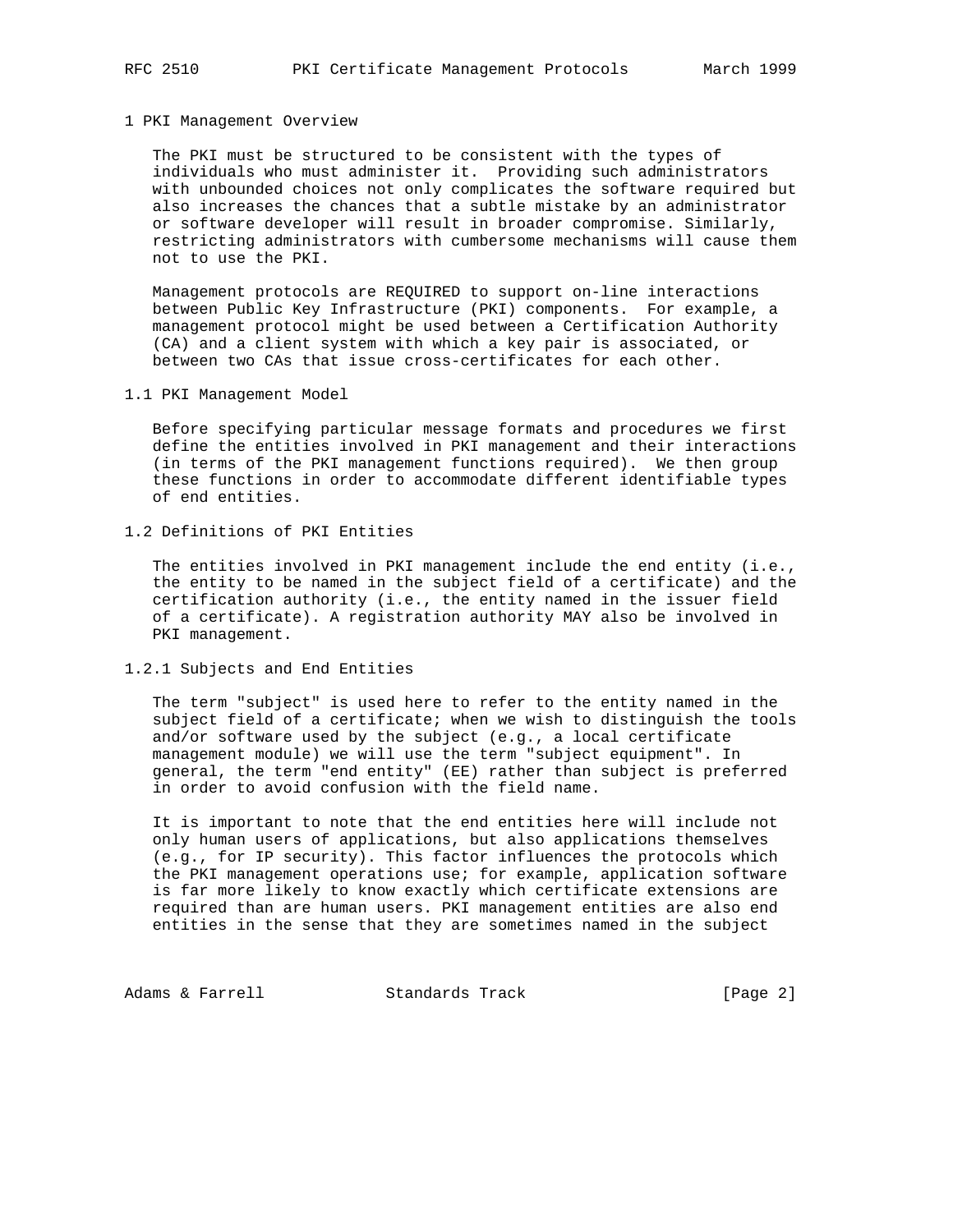field of a certificate or cross-certificate. Where appropriate, the term "end-entity" will be used to refer to end entities who are not PKI management entities.

 All end entities require secure local access to some information - at a minimum, their own name and private key, the name of a CA which is directly trusted by this entity and that CA's public key (or a fingerprint of the public key where a self-certified version is available elsewhere). Implementations MAY use secure local storage for more than this minimum (e.g., the end entity's own certificate or application-specific information). The form of storage will also vary -- from files to tamper-resistant cryptographic tokens. Such local trusted storage is referred to here as the end entity's Personal Security Environment (PSE).

 Though PSE formats are beyond the scope of this document (they are very dependent on equipment, et cetera), a generic interchange format for PSEs is defined here - a certification response message MAY be used.

## 1.2.2 Certification Authority

 The certification authority (CA) may or may not actually be a real "third party" from the end entity's point of view. Quite often, the CA will actually belong to the same organization as the end entities it supports.

 Again, we use the term CA to refer to the entity named in the issuer field of a certificate; when it is necessary to distinguish the software or hardware tools used by the CA we use the term "CA equipment".

 The CA equipment will often include both an "off-line" component and an "on-line" component, with the CA private key only available to the "off-line" component. This is, however, a matter for implementers (though it is also relevant as a policy issue).

 We use the term "root CA" to indicate a CA that is directly trusted by an end entity; that is, securely acquiring the value of a root CA public key requires some out-of-band step(s). This term is not meant to imply that a root CA is necessarily at the top of any hierarchy, simply that the CA in question is trusted directly.

 A "subordinate CA" is one that is not a root CA for the end entity in question. Often, a subordinate CA will not be a root CA for any entity but this is not mandatory.

Adams & Farrell **Standards Track** [Page 3]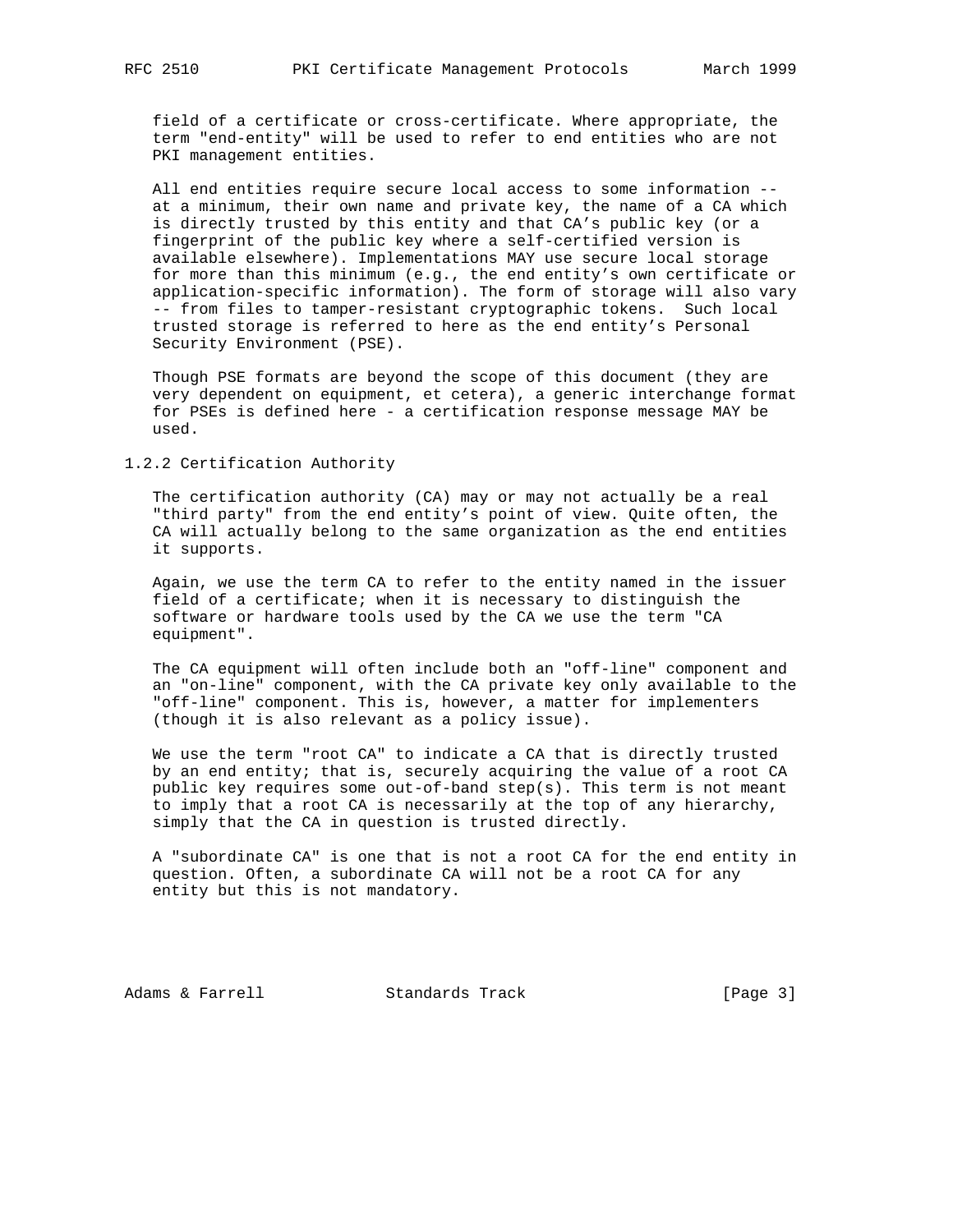### 1.2.3 Registration Authority

 In addition to end-entities and CAs, many environments call for the existence of a Registration Authority (RA) separate from the Certification Authority. The functions which the registration authority may carry out will vary from case to case but MAY include personal authentication, token distribution, revocation reporting, name assignment, key generation, archival of key pairs, et cetera.

 This document views the RA as an OPTIONAL component - when it is not present the CA is assumed to be able to carry out the RA's functions so that the PKI management protocols are the same from the end entity's point of view.

 Again, we distinguish, where necessary, between the RA and the tools used (the "RA equipment").

 Note that an RA is itself an end entity. We further assume that all RAs are in fact certified end entities and that RAs have private keys that are usable for signing. How a particular CA equipment identifies some end entities as RAs is an implementation issue (i.e., this document specifies no special RA certification operation). We do not mandate that the RA is certified by the CA with which it is interacting at the moment (so one RA may work with more than one CA whilst only being certified once).

 In some circumstances end entities will communicate directly with a CA even where an RA is present. For example, for initial registration and/or certification the subject may use its RA, but communicate directly with the CA in order to refresh its certificate.

1.3 PKI Management Requirements

 The protocols given here meet the following requirements on PKI management.

- 1. PKI management must conform to the ISO 9594-8 standard and the associated amendments (certificate extensions)
- 2. PKI management must conform to the other parts of this series.
- 3. It must be possible to regularly update any key pair without affecting any other key pair.
- 4. The use of confidentiality in PKI management protocols must be kept to a minimum in order to ease regulatory problems.

Adams & Farrell **Standards Track** [Page 4]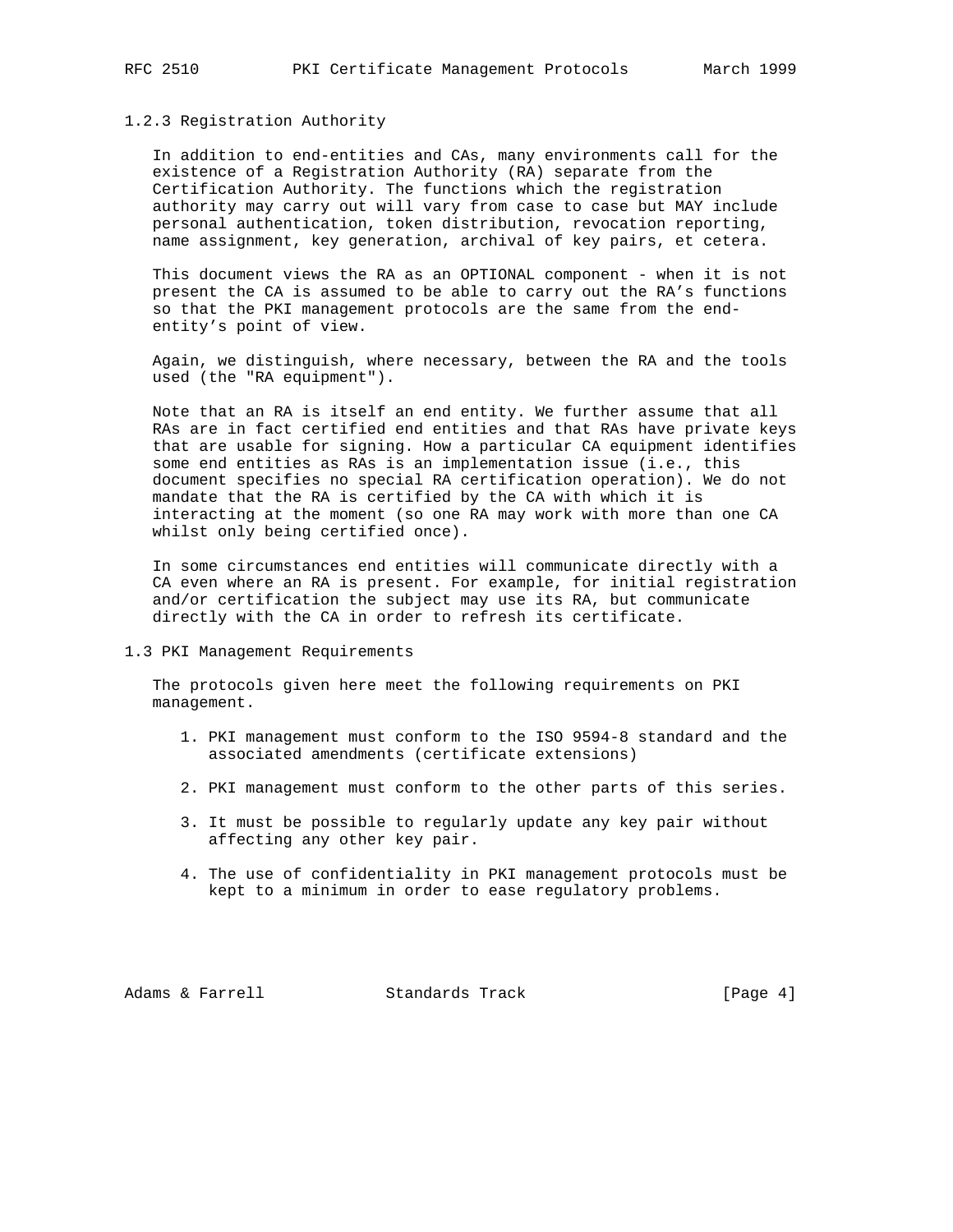- 5. PKI management protocols must allow the use of different industry-standard cryptographic algorithms, (specifically including RSA, DSA, MD5, SHA-1) -- this means that any given CA, RA, or end entity may, in principle, use whichever algorithms suit it for its own key pair(s).
- 6. PKI management protocols must not preclude the generation of key pairs by the end-entity concerned, by an RA, or by a CA - key generation may also occur elsewhere, but for the purposes of PKI management we can regard key generation as occurring wherever the key is first present at an end entity, RA, or CA.
- 7. PKI management protocols must support the publication of certificates by the end-entity concerned, by an RA, or by a CA. Different implementations and different environments may choose any of the above approaches.
- 8. PKI management protocols must support the production of Certificate Revocation Lists (CRLs) by allowing certified end entities to make requests for the revocation of certificates this must be done in such a way that the denial-of-service attacks which are possible are not made simpler.
- 9. PKI management protocols must be usable over a variety of "transport" mechanisms, specifically including mail, http, TCP/IP and ftp.
- 10. Final authority for certification creation rests with the CA; no RA or end-entity equipment can assume that any certificate issued by a CA will contain what was requested -- a CA may alter certificate field values or may add, delete or alter extensions according to its operating policy. In other words, all PKI entities (end-entities, RAs, and CAs) must be capable of handling responses to requests for certificates in which the actual certificate issued is different from that requested (for example, a CA may shorten the validity period requested). Note that policy may dictate that the CA must not publish or otherwise distribute the certificate until the requesting entity has reviewed and accepted the newly-created certificate (typically through use of the PKIConfirm message).
- 11. A graceful, scheduled change-over from one non-compromised CA key pair to the next (CA key update) must be supported (note that if the CA key is compromised, re-initialization must be performed for all entities in the domain of that CA). An end entity whose PSE contains the new CA public key (following a CA key update) must also be able to verify certificates verifiable using the old public key. End entities who directly

Adams & Farrell **Standards Track** [Page 5]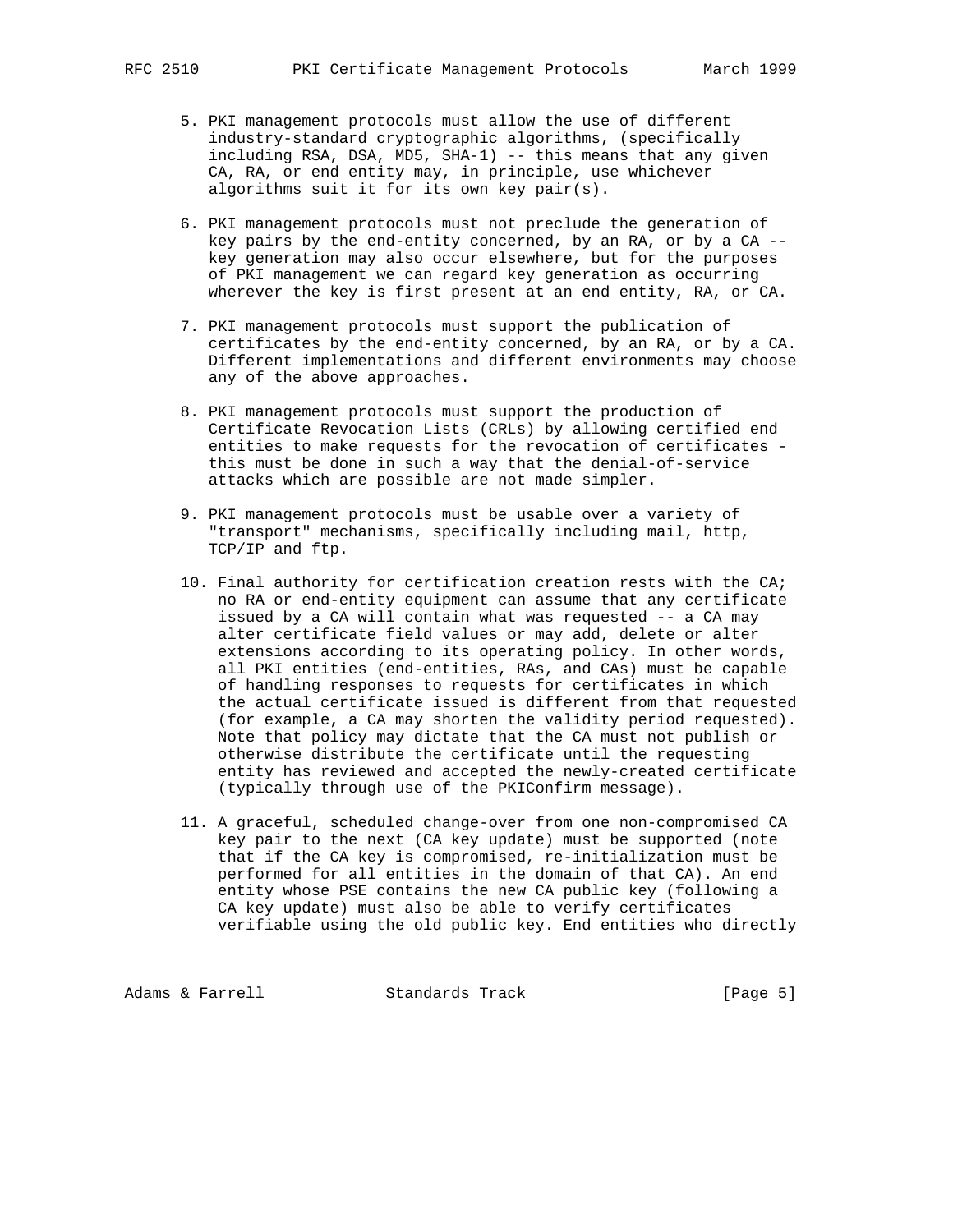trust the old CA key pair must also be able to verify certificates signed using the new CA private key. (Required for situations where the old CA public key is "hardwired" into the end entity's cryptographic equipment).

- 12. The Functions of an RA may, in some implementations or environments, be carried out by the CA itself. The protocols must be designed so that end entities will use the same protocol (but, of course, not the same key!) regardless of whether the communication is with an RA or CA.
- 13. Where an end entity requests a certificate containing a given public key value, the end entity must be ready to demonstrate possession of the corresponding private key value. This may be accomplished in various ways, depending on the type of certification request. See Section 2.3, "Proof of Possession of Private Key", for details of the in-band methods defined for the PKIX-CMP (i.e., Certificate Management Protocol) messages.

#### PKI Management Operations

 The following diagram shows the relationship between the entities defined above in terms of the PKI management operations. The letters in the diagram indicate "protocols" in the sense that a defined set of PKI management messages can be sent along each of the lettered lines.

Adams & Farrell **Standards Track** [Page 6]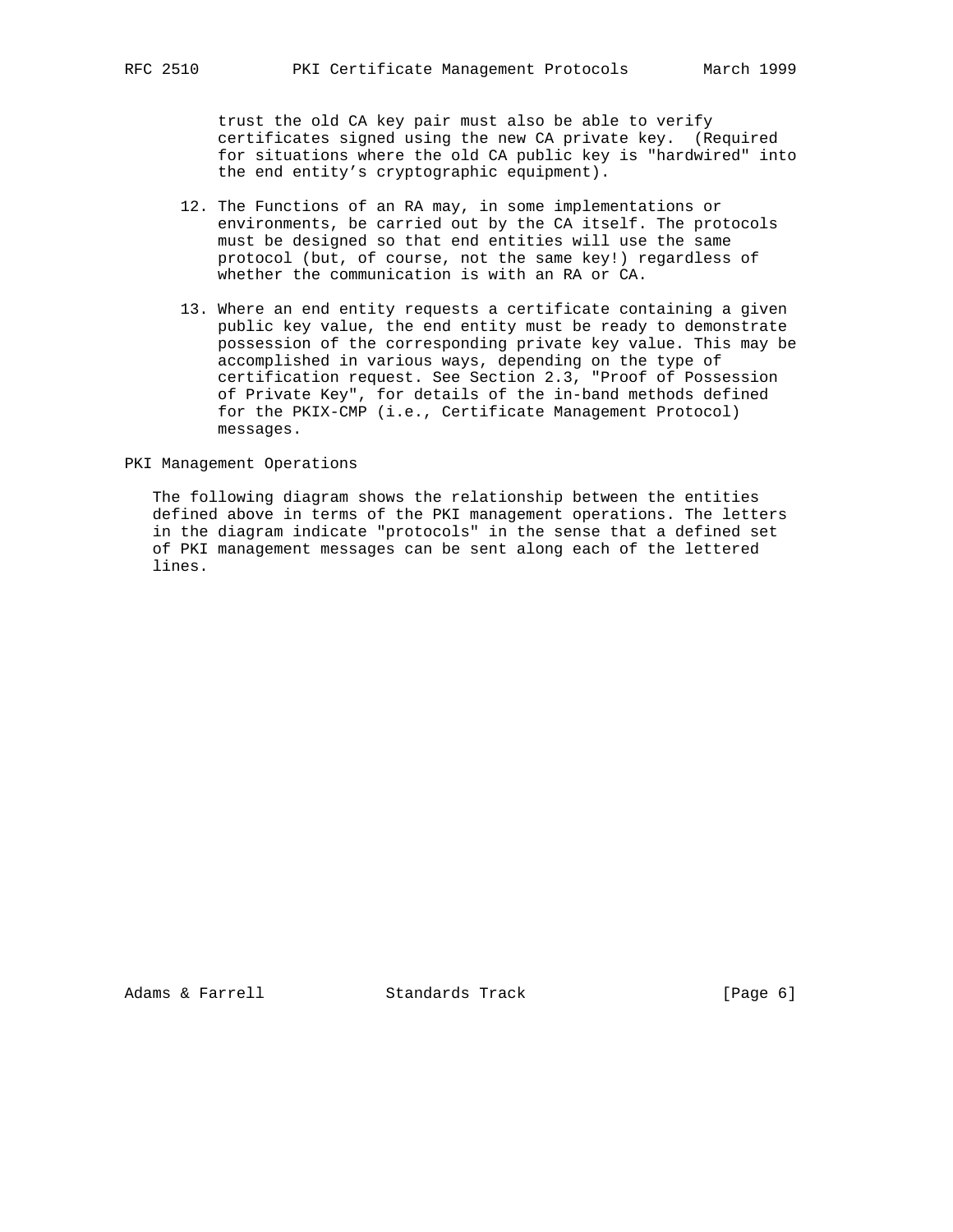

Figure 1 - PKI Entities

 At a high level the set of operations for which management messages are defined can be grouped as follows.

- 1 CA establishment: When establishing a new CA, certain steps are required (e.g., production of initial CRLs, export of CA public key).
- 2 End entity initialization: this includes importing a root CA public key and requesting information about the options supported by a PKI management entity.

Adams & Farrell **Standards Track** [Page 7]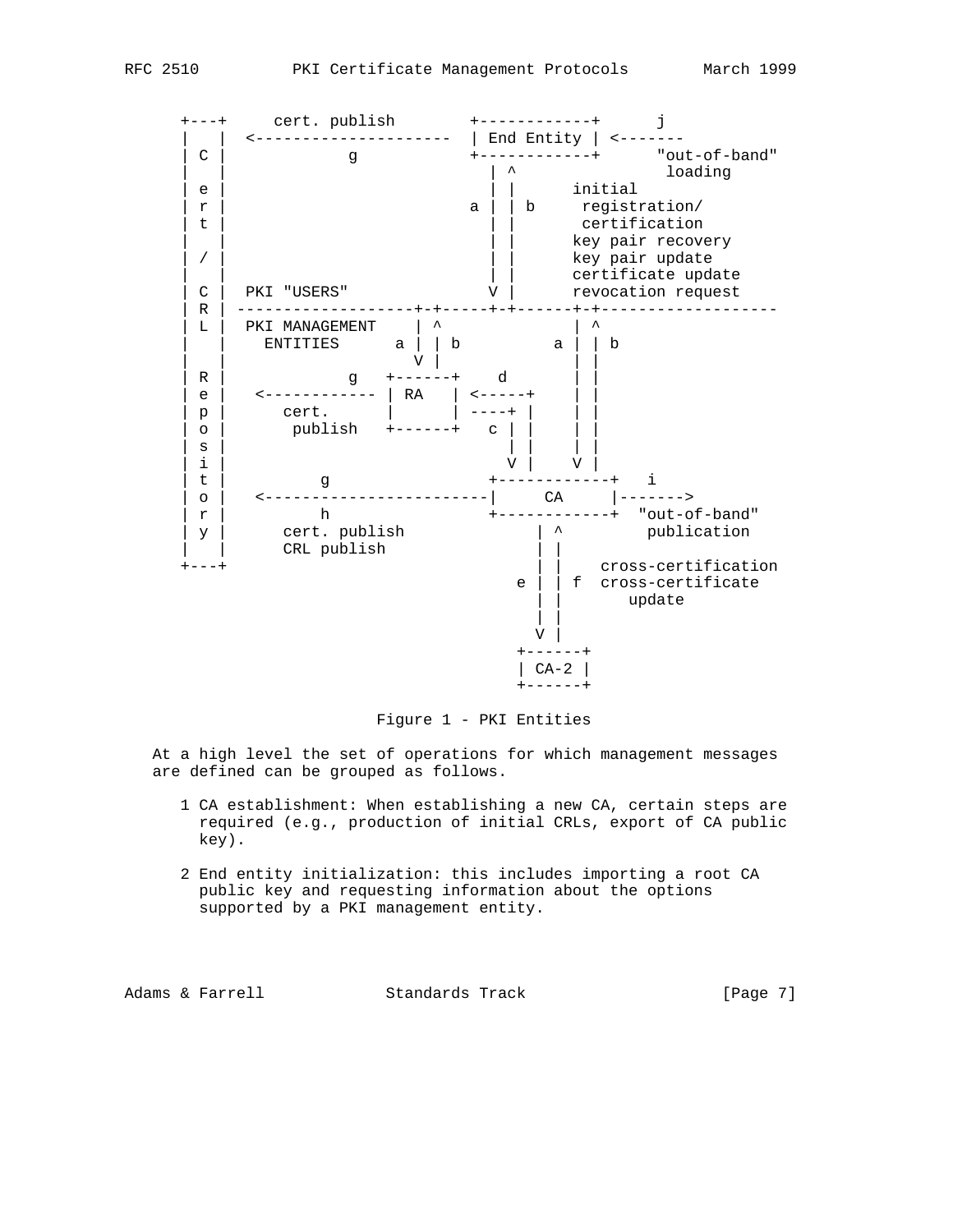- 3 Certification: various operations result in the creation of new certificates:
	- 3.1 initial registration/certification: This is the process whereby an end entity first makes itself known to a CA or RA, prior to the CA issuing a certificate or certificates for that end entity. The end result of this process (when it is successful) is that a CA issues a certificate for an end entity's public key, and returns that certificate to the end entity and/or posts that certificate in a public repository. This process may, and typically will, involve multiple "steps", possibly including an initialization of the end entity's equipment. For example, the end entity's equipment must be securely initialized with the public key of a CA, to be used in validating certificate paths. Furthermore, an end entity typically needs to be initialized with its own key pair(s).
	- 3.2 key pair update: Every key pair needs to be updated regularly (i.e., replaced with a new key pair), and a new certificate needs to be issued.
	- 3.3 certificate update: As certificates expire they may be "refreshed" if nothing relevant in the environment has changed.
	- 3.4 CA key pair update: As with end entities, CA key pairs need to be updated regularly; however, different mechanisms are required.
	- 3.5 cross-certification request: One CA requests issuance of a cross-certificate from another CA. For the purposes of this standard, the following terms are defined. A "cross certificate" is a certificate in which the subject CA and the issuer CA are distinct and SubjectPublicKeyInfo contains a verification key (i.e., the certificate has been issued for the subject CA's signing key pair). When it is necessary to distinguish more finely, the following terms may be used: a cross-certificate is called an "inter-domain cross-certificate" if the subject and issuer CAs belong to different administrative domains; it is called an "intra domain cross-certificate" otherwise.

Adams & Farrell **Standards Track** [Page 8]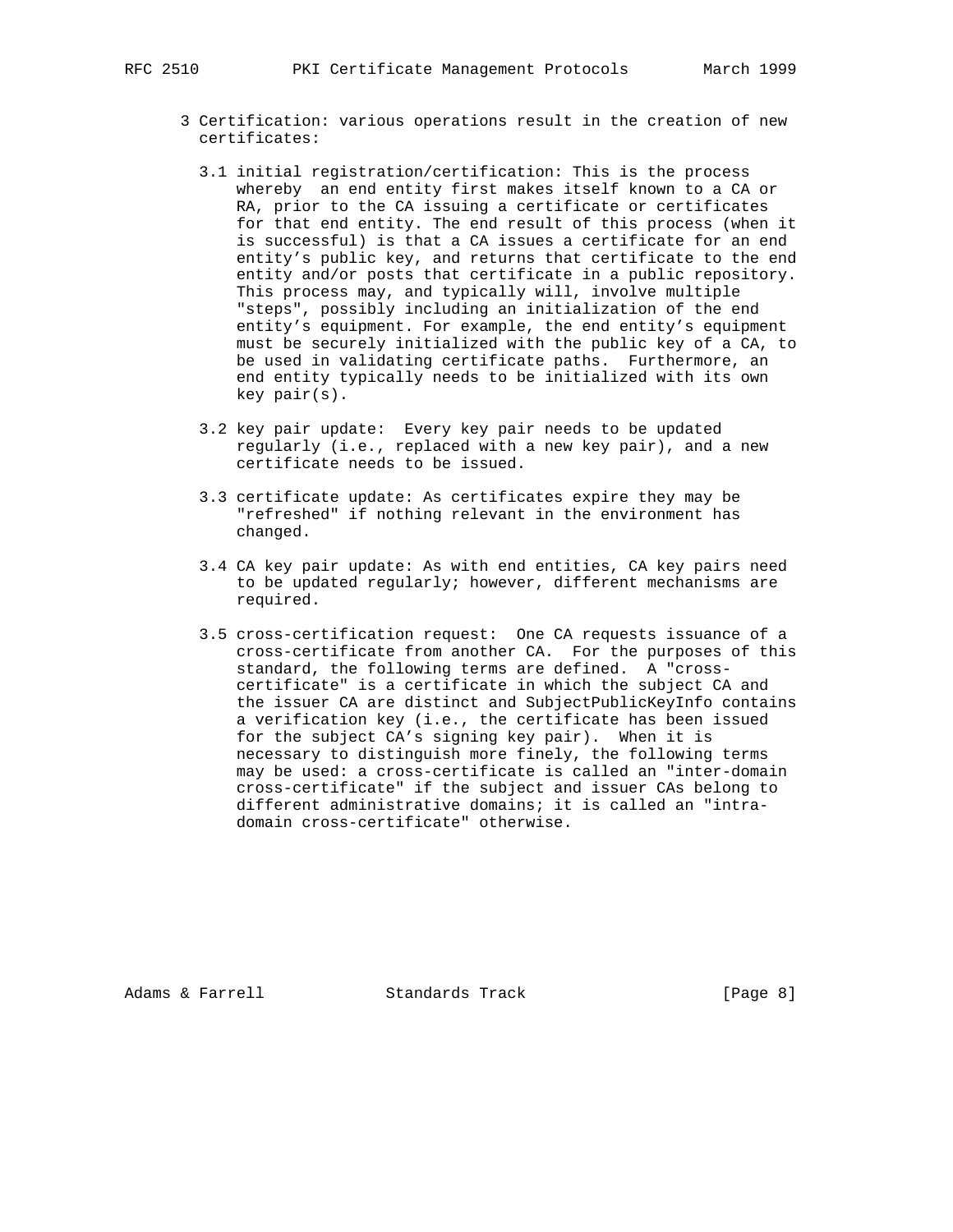Notes:

 Note 1. The above definition of "cross-certificate" aligns with the defined term "CA-certificate" in X.509. Note that this term is not to be confused with the X.500 "cACertificate" attribute type, which is unrelated.

 Note 2. In many environments the term "cross-certificate", unless further qualified, will be understood to be synonymous with "inter domain cross-certificate" as defined above.

 Note 3. Issuance of cross-certificates may be, but is not necessarily, mutual; that is, two CAs may issue cross-certificates for each other.

- 3.6 cross-certificate update: Similar to a normal certificate update but involving a cross-certificate.
- 4 Certificate/CRL discovery operations: some PKI management operations result in the publication of certificates or CRLs:
	- 4.1 certificate publication: Having gone to the trouble of producing a certificate, some means for publishing it is needed. The "means" defined in PKIX MAY involve the messages specified in Sections 3.3.13 - 3.3.16, or MAY involve other methods (LDAP, for example) as described in the "Operational Protocols" documents of the PKIX series of specifications.
	- 4.2 CRL publication: As for certificate publication.
- 5 Recovery operations: some PKI management operations are used when an end entity has "lost" its PSE:
	- 5.1 key pair recovery: As an option, user client key materials (e.g., a user's private key used for decryption purposes) MAY be backed up by a CA, an RA, or a key backup system associated with a CA or RA. If an entity needs to recover these backed up key materials (e.g., as a result of a forgotten password or a lost key chain file), a protocol exchange may be needed to support such recovery.
- 6 Revocation operations: some PKI operations result in the creation of new CRL entries and/or new CRLs:
	- 6.1 revocation request: An authorized person advises a CA of an abnormal situation requiring certificate revocation.

Adams & Farrell **Standards Track** [Page 9]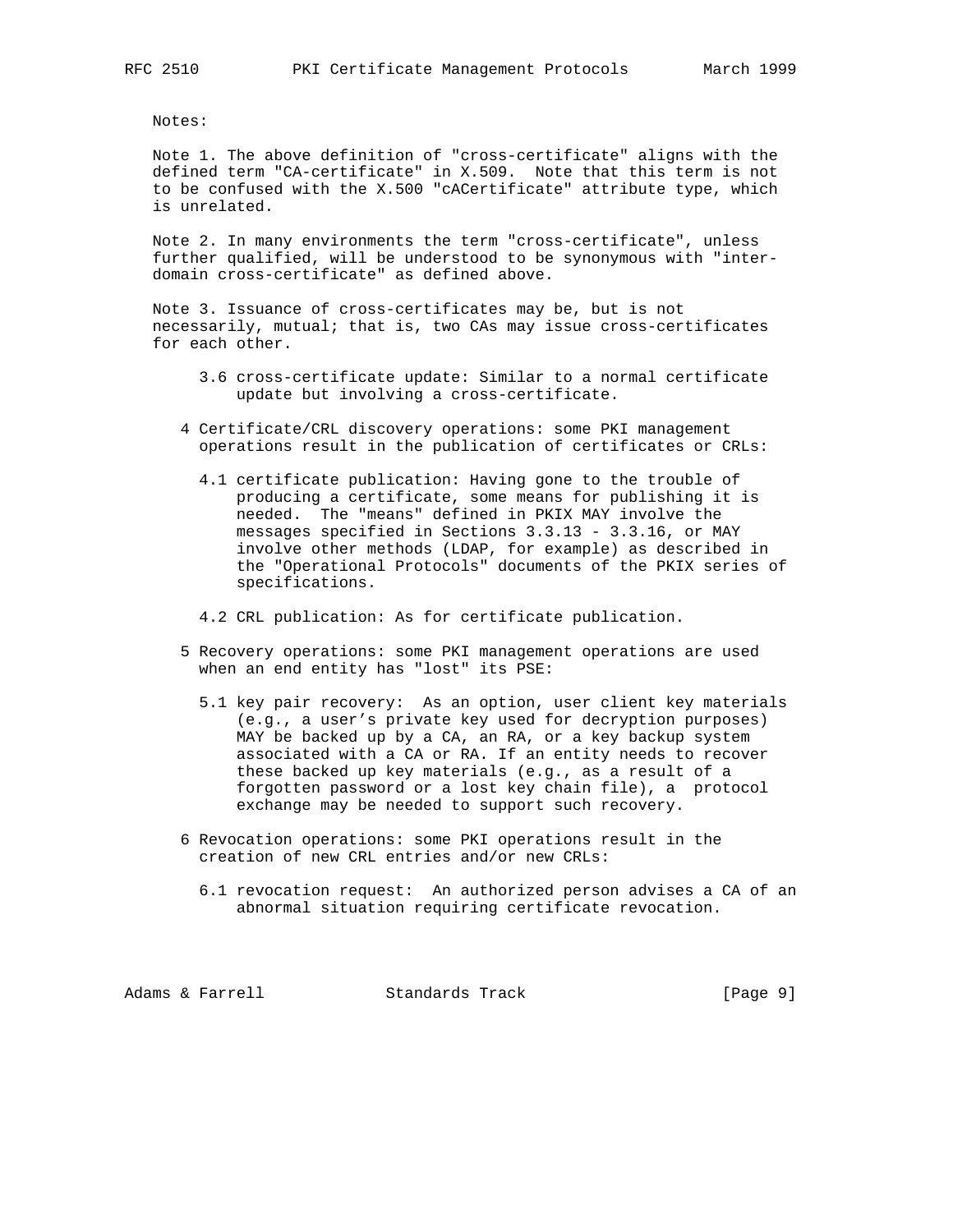7 PSE operations: whilst the definition of PSE operations (e.g., moving a PSE, changing a PIN, etc.) are beyond the scope of this specification, we do define a PKIMessage (CertRepMessage) which can form the basis of such operations.

 Note that on-line protocols are not the only way of implementing the above operations. For all operations there are off-line methods of achieving the same result, and this specification does not mandate use of on-line protocols. For example, when hardware tokens are used, many of the operations MAY be achieved as part of the physical token delivery.

 Later sections define a set of standard messages supporting the above operations. The protocols for conveying these exchanges in different environments (file based, on-line, E-mail, and WWW) is also specified.

- 2. Assumptions and restrictions
- 2.1 End entity initialization

 The first step for an end entity in dealing with PKI management entities is to request information about the PKI functions supported and to securely acquire a copy of the relevant root CA public key(s).

2.2 Initial registration/certification

 There are many schemes that can be used to achieve initial registration and certification of end entities. No one method is suitable for all situations due to the range of policies which a CA may implement and the variation in the types of end entity which can occur.

 We can however, classify the initial registration / certification schemes that are supported by this specification. Note that the word "initial", above, is crucial - we are dealing with the situation where the end entity in question has had no previous contact with the PKI. Where the end entity already possesses certified keys then some simplifications/alternatives are possible.

 Having classified the schemes that are supported by this specification we can then specify some as mandatory and some as optional. The goal is that the mandatory schemes cover a sufficient number of the cases which will arise in real use, whilst the optional schemes are available for special cases which arise less frequently. In this way we achieve a balance between flexibility and ease of implementation.

Adams & Farrell Standards Track [Page 10]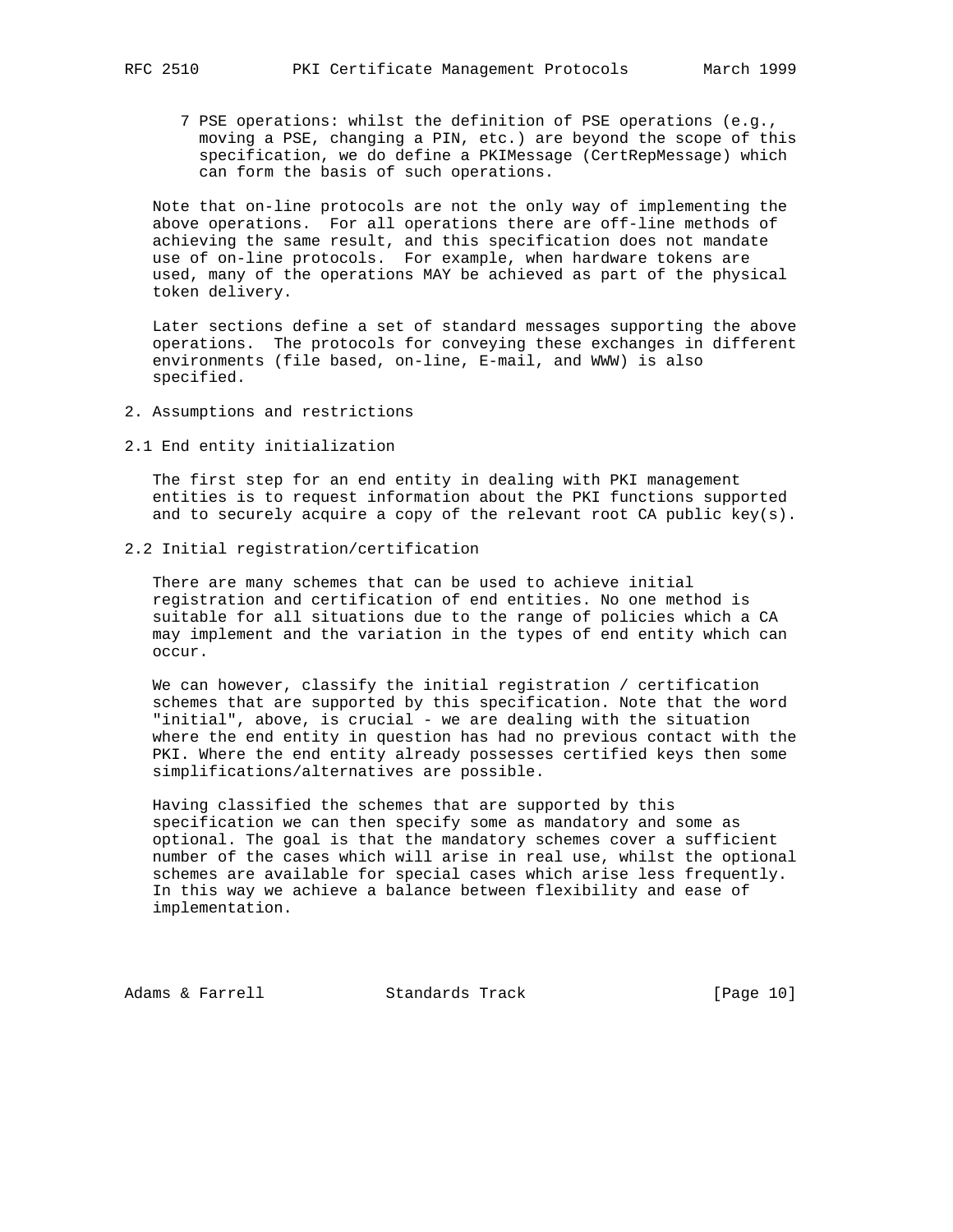We will now describe the classification of initial registration / certification schemes.

2.2.1 Criteria used

2.2.1.1 Initiation of registration / certification

 In terms of the PKI messages which are produced we can regard the initiation of the initial registration / certification exchanges as occurring wherever the first PKI message relating to the end entity is produced. Note that the real-world initiation of the registration / certification procedure may occur elsewhere (e.g., a personnel department may telephone an RA operator).

The possible locations are at the end entity, an RA, or a CA.

2.2.1.2 End entity message origin authentication

 The on-line messages produced by the end entity that requires a certificate may be authenticated or not. The requirement here is to authenticate the origin of any messages from the end entity to the PKI (CA/RA).

 In this specification, such authentication is achieved by the PKI (CA/RA) issuing the end entity with a secret value (initial authentication key) and reference value (used to identify the transaction) via some out-of-band means. The initial authentication key can then be used to protect relevant PKI messages.

 We can thus classify the initial registration/certification scheme according to whether or not the on-line end entity -> PKI messages are authenticated or not.

 Note 1: We do not discuss the authentication of the PKI -> end entity messages here as this is always REQUIRED. In any case, it can be achieved simply once the root-CA public key has been installed at the end entity's equipment or it can be based on the initial authentication key.

 Note 2: An initial registration / certification procedure can be secure where the messages from the end entity are authenticated via some out- of-band means (e.g., a subsequent visit).

2.2.1.3 Location of key generation

 In this specification, "key generation" is regarded as occurring wherever either the public or private component of a key pair first occurs in a PKIMessage. Note that this does not preclude a

Adams & Farrell **Standards Track** [Page 11]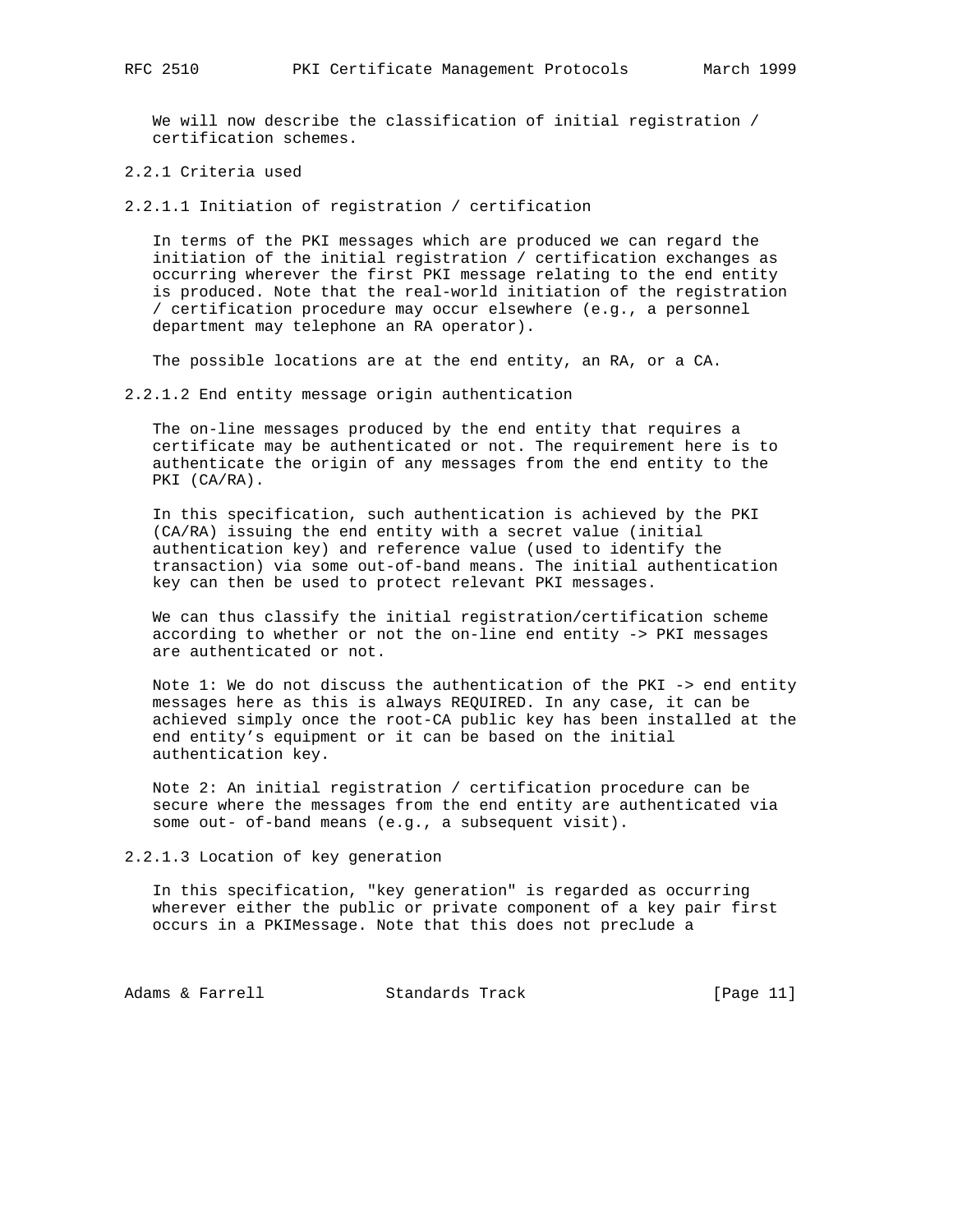centralized key generation service - the actual key pair MAY have been generated elsewhere and transported to the end entity, RA, or CA using a (proprietary or standardized) key generation request/response protocol (outside the scope of this specification).

 There are thus three possibilities for the location of "key generation": the end entity, an RA, or a CA.

### 2.2.1.4 Confirmation of successful certification

 Following the creation of an initial certificate for an end entity, additional assurance can be gained by having the end entity explicitly confirm successful receipt of the message containing (or indicating the creation of) the certificate. Naturally, this confirmation message must be protected (based on the initial authentication key or other means).

This gives two further possibilities: confirmed or not.

2.2.2 Mandatory schemes

 The criteria above allow for a large number of initial registration / certification schemes. This specification mandates that conforming CA equipment, RA equipment, and EE equipment MUST support the second scheme listed below. Any entity MAY additionally support other schemes, if desired.

2.2.2.1 Centralized scheme

 In terms of the classification above, this scheme is, in some ways, the simplest possible, where:

- initiation occurs at the certifying CA;
- no on-line message authentication is required;
- "key generation" occurs at the certifying CA (see Section 2.2.1.3);
- no confirmation message is required.

 In terms of message flow, this scheme means that the only message required is sent from the CA to the end entity. The message must contain the entire PSE for the end entity. Some out-of-band means must be provided to allow the end entity to authenticate the message received and decrypt any encrypted values.

Adams & Farrell Standards Track [Page 12]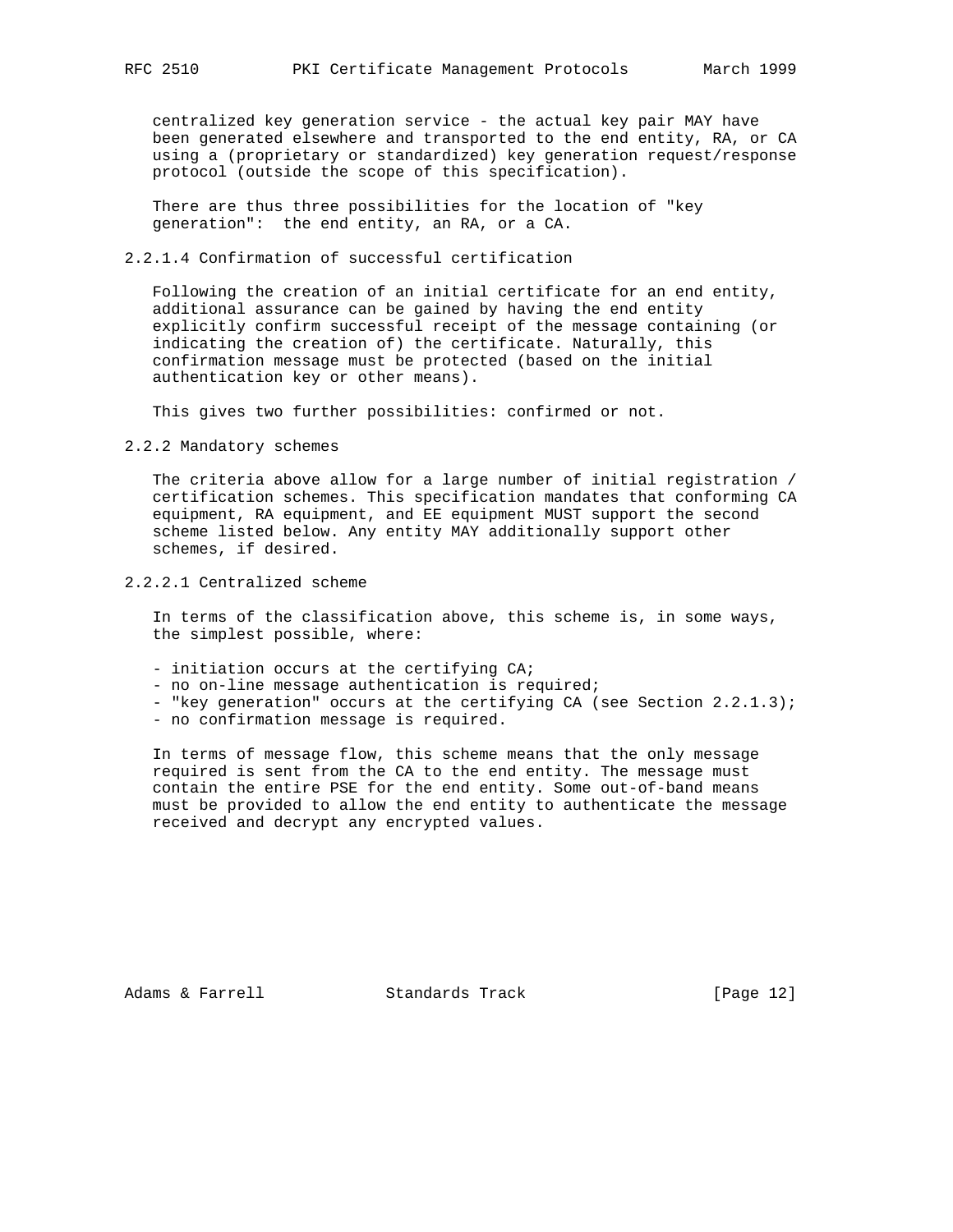2.2.2.2 Basic authenticated scheme

In terms of the classification above, this scheme is where:

- initiation occurs at the end entity;

- message authentication is REQUIRED;

- "key generation" occurs at the end entity (see Section 2.2.1.3);
- a confirmation message is REQUIRED.

 In terms of message flow, the basic authenticated scheme is as follows:

End entity RA/CA ========== ============= out-of-band distribution of Initial Authentication Key (IAK) and reference value  $(RA/CA \rightarrow EE)$  Key generation Creation of certification request Protect request with IAK -->>--certification request-->>- verify request process request create response --<<--certification response--<<- handle response create confirmation -->>--confirmation message-->>--

verify confirmation

 (Where verification of the confirmation message fails, the RA/CA MUST revoke the newly issued certificate if it has been published or otherwise made available.)

2.3 Proof of Possession (POP) of Private Key

 In order to prevent certain attacks and to allow a CA/RA to properly check the validity of the binding between an end entity and a key pair, the PKI management operations specified here make it possible for an end entity to prove that it has possession of (i.e., is able to use) the private key corresponding to the public key for which a certificate is requested. A given CA/RA is free to choose how to enforce POP (e.g., out-of-band procedural means versus PKIX-CMP in band messages) in its certification exchanges (i.e., this may be a policy issue). However, it is REQUIRED that CAs/RAs MUST enforce POP by some means because there are currently many non-PKIX operational protocols in use (various electronic mail protocols are one example) that do not explicitly check the binding between the end entity and the private key. Until operational protocols that do verify the

Adams & Farrell **Standards Track** [Page 13]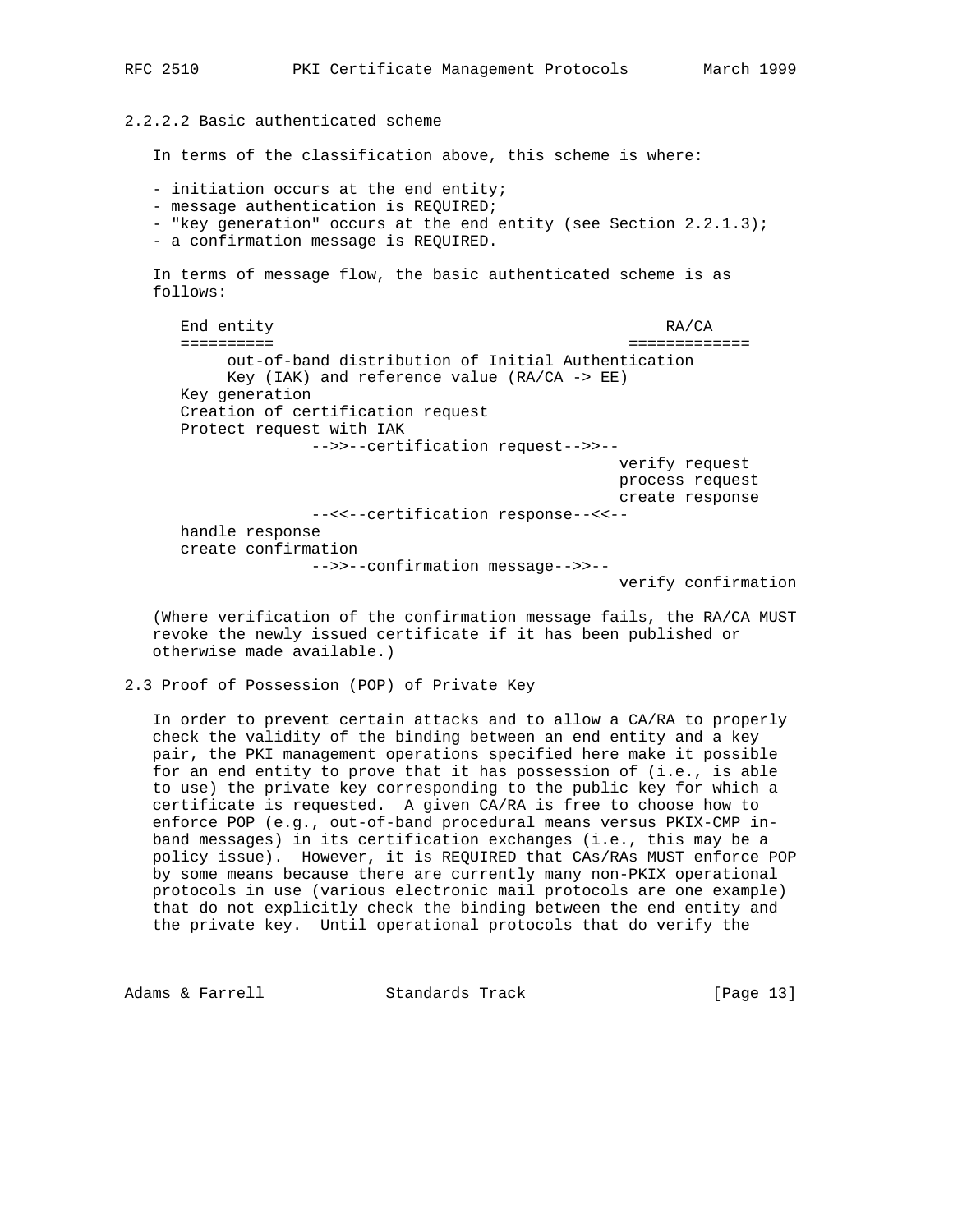binding (for signature, encryption, and key agreement key pairs) exist, and are ubiquitous, this binding can only be assumed to have been verified by the CA/RA. Therefore, if the binding is not verified by the CA/RA, certificates in the Internet Public-Key Infrastructure end up being somewhat less meaningful.

 POP is accomplished in different ways depending upon the type of key for which a certificate is requested. If a key can be used for multiple purposes (e.g., an RSA key) then any appropriate method MAY be used (e.g., a key which may be used for signing, as well as other purposes, SHOULD NOT be sent to the CA/RA in order to prove possession).

 This specification explicitly allows for cases where an end entity supplies the relevant proof to an RA and the RA subsequently attests to the CA that the required proof has been received (and validated!). For example, an end entity wishing to have a signing key certified could send the appropriate signature to the RA which then simply notifies the relevant CA that the end entity has supplied the required proof. Of course, such a situation may be disallowed by some policies (e.g., CAs may be the only entities permitted to verify POP during certification).

#### 2.3.1 Signature Keys

 For signature keys, the end entity can sign a value to prove possession of the private key.

2.3.2 Encryption Keys

 For encryption keys, the end entity can provide the private key to the CA/RA, or can be required to decrypt a value in order to prove possession of the private key (see Section 3.2.8). Decrypting a value can be achieved either directly or indirectly.

 The direct method is for the RA/CA to issue a random challenge to which an immediate response by the EE is required.

 The indirect method is to issue a certificate which is encrypted for the end entity (and have the end entity demonstrate its ability to decrypt this certificate in the confirmation message). This allows a CA to issue a certificate in a form which can only be used by the intended end entity.

 This specification encourages use of the indirect method because this requires no extra messages to be sent (i.e., the proof can be demonstrated using the {request, response, confirmation} triple of messages).

Adams & Farrell Standards Track [Page 14]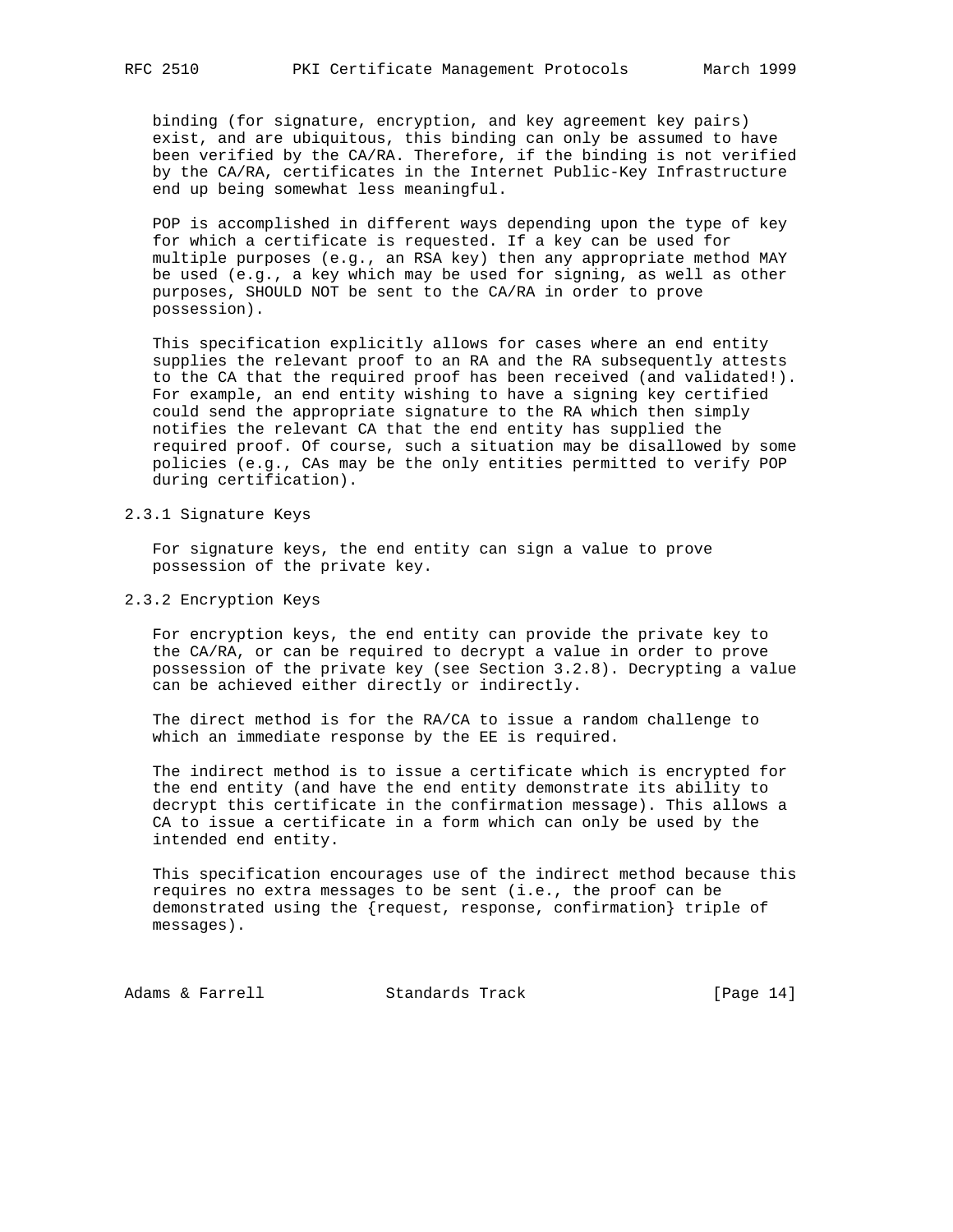#### 2.3.3 Key Agreement Keys

 For key agreement keys, the end entity and the PKI management entity (i.e., CA or RA) must establish a shared secret key in order to prove that the end entity has possession of the private key.

 Note that this need not impose any restrictions on the keys that can be certified by a given CA -- in particular, for Diffie-Hellman keys the end entity may freely choose its algorithm parameters -- provided that the CA can generate a short-term (or one-time) key pair with the appropriate parameters when necessary.

2.4 Root CA key update

 This discussion only applies to CAs that are a root CA for some end entity.

 The basis of the procedure described here is that the CA protects its new public key using its previous private key and vice versa. Thus when a CA updates its key pair it must generate two extra cACertificate attribute values if certificates are made available using an X.500 directory (for a total of four: OldWithOld; OldWithNew; NewWithOld; and NewWithNew).

 When a CA changes its key pair those entities who have acquired the old CA public key via "out-of-band" means are most affected. It is these end entities who will need access to the new CA public key protected with the old CA private key. However, they will only require this for a limited period (until they have acquired the new CA public key via the "out-of-band" mechanism). This will typically be easily achieved when these end entities' certificates expire.

 The data structure used to protect the new and old CA public keys is a standard certificate (which may also contain extensions). There are no new data structures required.

 Note 1. This scheme does not make use of any of the X.509 v3 extensions as it must be able to work even for version 1 certificates. The presence of the KeyIdentifier extension would make for efficiency improvements.

 Note 2. While the scheme could be generalized to cover cases where the CA updates its key pair more than once during the validity period of one of its end entities' certificates, this generalization seems of dubious value. Not having this generalization simply means that the validity period of a CA key pair must be greater than the validity period of any certificate issued by that CA using that key pair.

Adams & Farrell Standards Track [Page 15]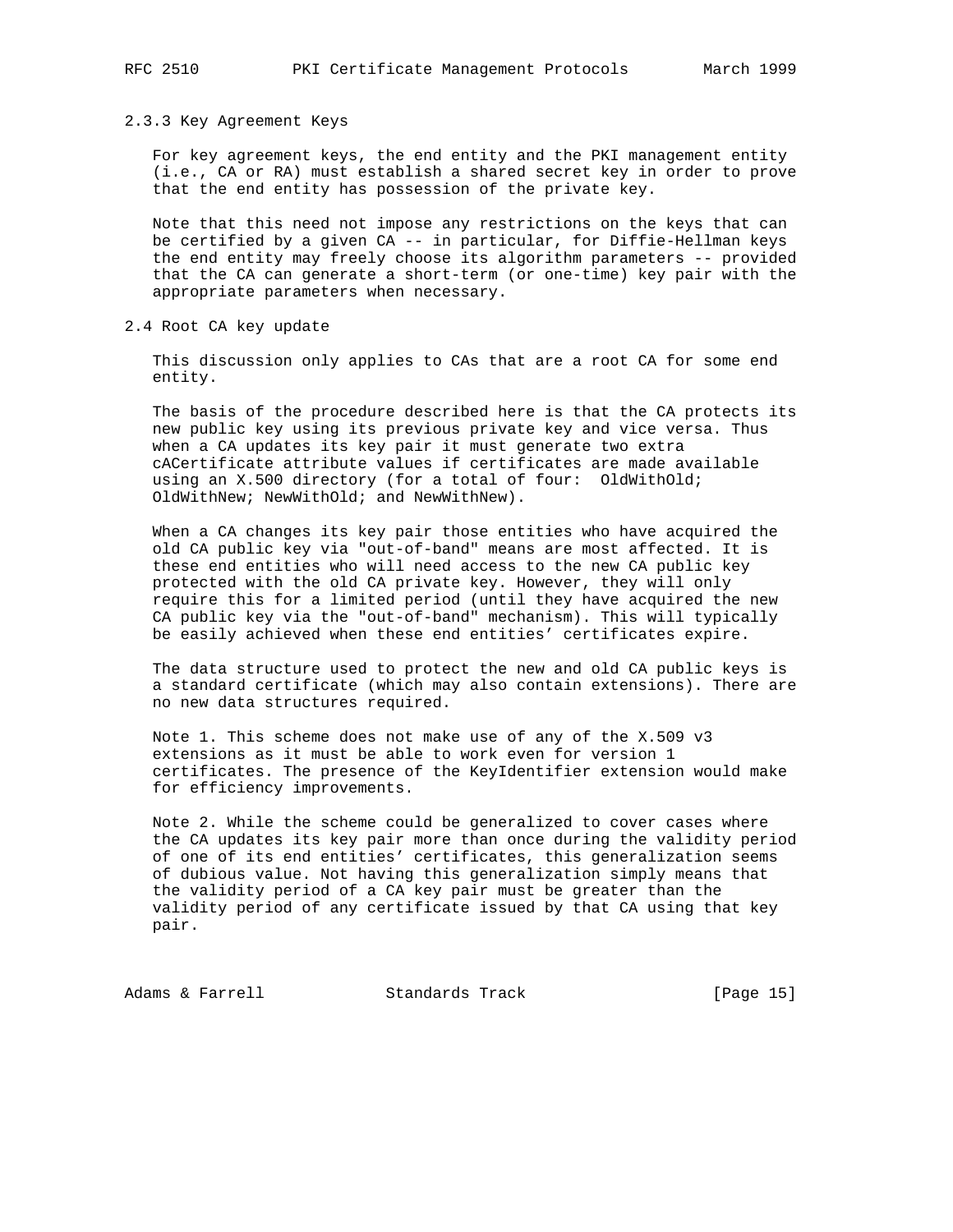Note 3.This scheme forces end entities to acquire the new CA public key on the expiry of the last certificate they owned that was signed with the old CA private key (via the "out-of-band" means). Certificate and/or key update operations occurring at other times do not necessarily require this (depending on the end entity's equipment).

#### 2.4.1 CA Operator actions

To change the key of the CA, the CA operator does the following:

- 1. Generate a new key pair;
- 2. Create a certificate containing the old CA public key signed with the new private key (the "old with new" certificate);
- 3. Create a certificate containing the new CA public key signed with the old private key (the "new with old" certificate);
- 4. Create a certificate containing the new CA public key signed with the new private key (the "new with new" certificate);
- 5. Publish these new certificates via the directory and/or other means (perhaps using a CAKeyUpdAnn message);
- 6. Export the new CA public key so that end entities may acquire it using the "out-of-band" mechanism (if required).

 The old CA private key is then no longer required. The old CA public key will however remain in use for some time. The time when the old CA public key is no longer required (other than for non-repudiation) will be when all end entities of this CA have securely acquired the new CA public key.

 The "old with new" certificate must have a validity period starting at the generation time of the old key pair and ending at the expiry date of the old public key.

 The "new with old" certificate must have a validity period starting at the generation time of the new key pair and ending at the time by which all end entities of this CA will securely possess the new CA public key (at the latest, the expiry date of the old public key).

 The "new with new" certificate must have a validity period starting at the generation time of the new key pair and ending at the time by which the CA will next update its key pair.

Adams & Farrell **Standards Track** [Page 16]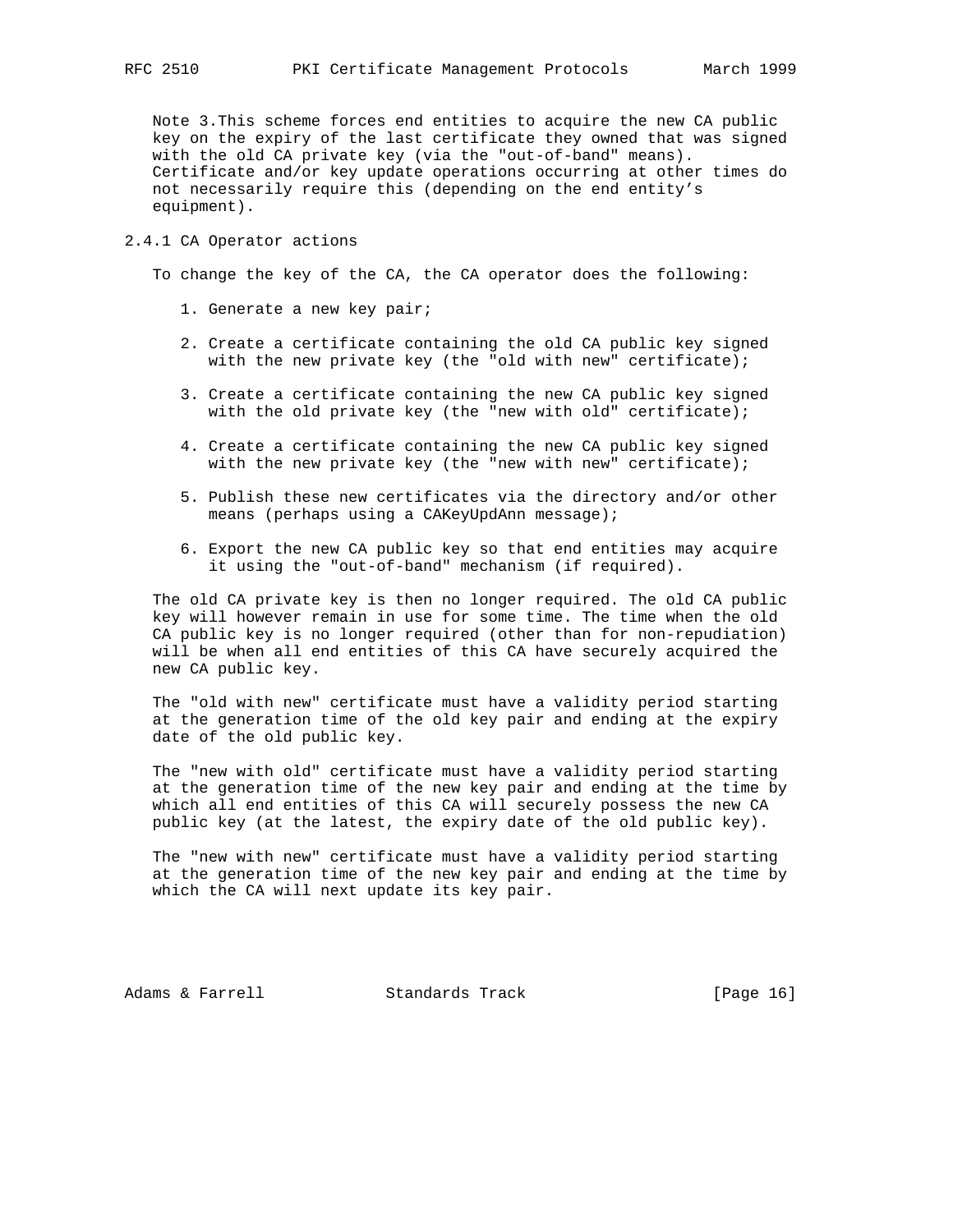# 2.4.2 Verifying Certificates.

 Normally when verifying a signature, the verifier verifies (among other things) the certificate containing the public key of the signer. However, once a CA is allowed to update its key there are a range of new possibilities. These are shown in the table below.

|                                                                            | Repository contains NEW<br>and OLD public keys                                                                                                                |                                                                                                                                          | Repository contains only OLD<br>public key (due to, e.g.,<br>delay in publication)                                                                                                       |                                                                                                                                                                                          |
|----------------------------------------------------------------------------|---------------------------------------------------------------------------------------------------------------------------------------------------------------|------------------------------------------------------------------------------------------------------------------------------------------|------------------------------------------------------------------------------------------------------------------------------------------------------------------------------------------|------------------------------------------------------------------------------------------------------------------------------------------------------------------------------------------|
|                                                                            | PSE<br>Contains<br>NEW public<br>key                                                                                                                          | PSE Contains<br>OLD public<br>key                                                                                                        | PSE Contains<br>NEW public<br>key                                                                                                                                                        | PSE Contains<br>OLD public<br>key                                                                                                                                                        |
| Signer's<br>certifi-<br>cate is<br>protected<br>using NEW<br>public<br>key | Case $1:$<br>This is<br>the<br>standard<br>case where<br>the<br>verifier<br>can<br>directly<br>verify the<br>certificate<br>without<br>using the<br>directory | Case $3:$<br>In this case<br>the verifier<br>must access<br>the<br>directory in<br>order to get<br>the value of<br>the NEW<br>public key | Case $5:$<br>Although the<br>CA operator<br>has not<br>updated the<br>directory the<br>verifier can<br>verify the<br>certificate<br>directly -<br>this is thus<br>the same as<br>case 1. | Case $7:$<br>In this case<br>the CA<br>operator<br>has<br>not updated<br>the directory<br>and so the<br>verification<br>will FAIL                                                        |
| Signer's<br>certifi-<br>cate is<br>protected<br>using OLD<br>public<br>key | Case $2:$<br>In this<br>case the<br>verifier<br>must<br>access the<br>directory<br>in order<br>to get the<br>value of<br>the OLD<br>public key                | Case $4:$<br>In this case<br>the verifier<br>can directly<br>verify the<br>certificate<br>without<br>using the<br>directory              | Case $6:$<br>The verifier<br>thinks this<br>is the<br>situation of<br>case 2 and<br>will access<br>the<br>directory;<br>however, the<br>verification<br>will FAIL                        | Case $8:$<br>Although the<br>CA operator<br>has not<br>updated the<br>directory the<br>verifier can<br>verify the<br>certificate<br>directly -<br>this is thus<br>the same as<br>case 4. |

Adams & Farrell Standards Track [Page 17]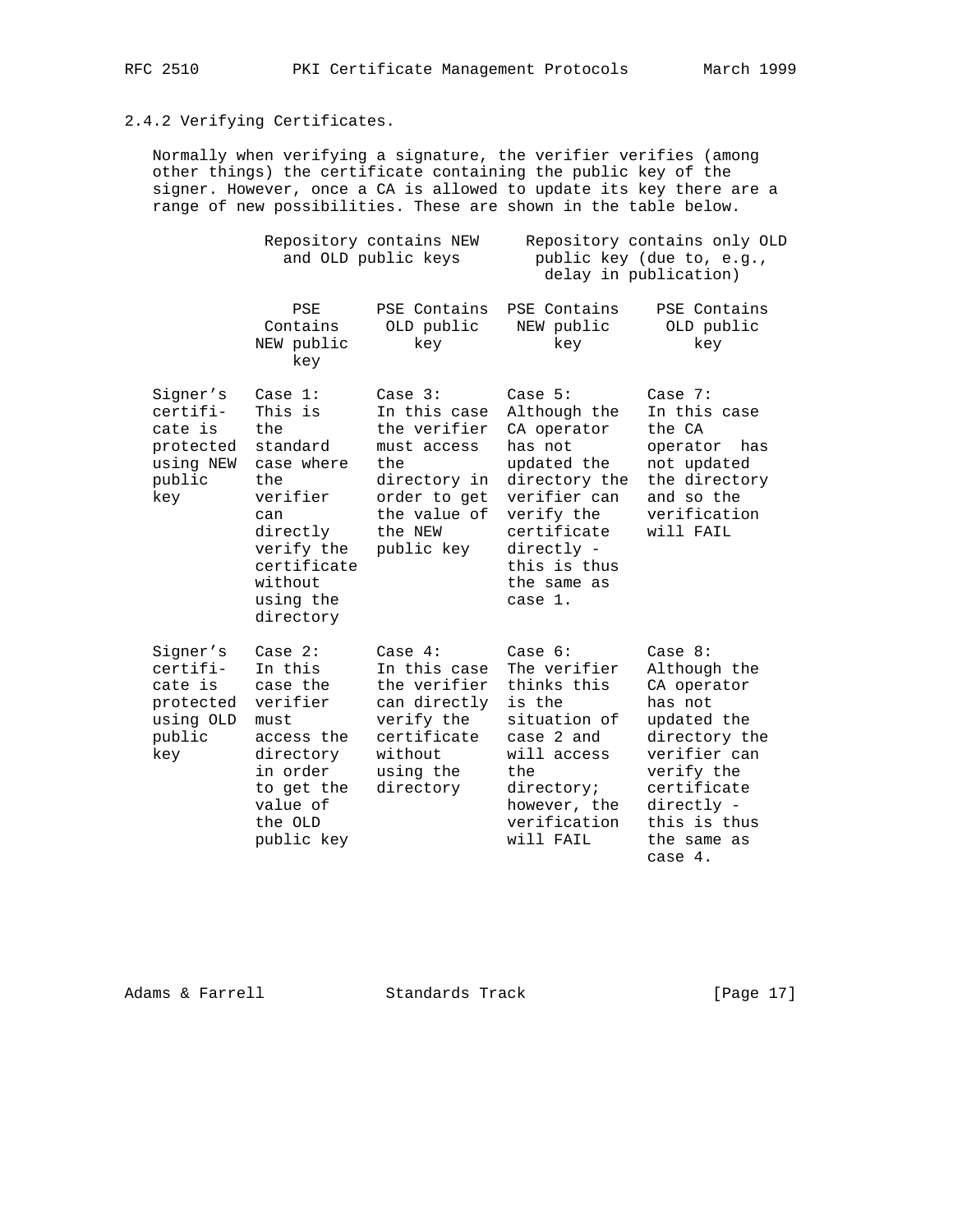2.4.2.1 Verification in cases 1, 4, 5 and 8.

 In these cases the verifier has a local copy of the CA public key which can be used to verify the certificate directly. This is the same as the situation where no key change has occurred.

 Note that case 8 may arise between the time when the CA operator has generated the new key pair and the time when the CA operator stores the updated attributes in the directory. Case 5 can only arise if the CA operator has issued both the signer's and verifier's certificates during this "gap" (the CA operator SHOULD avoid this as it leads to the failure cases described below).

2.4.2.2 Verification in case 2.

 In case 2 the verifier must get access to the old public key of the CA. The verifier does the following:

- 1. Look up the caCertificate attribute in the directory and pick the OldWithNew certificate (determined based on validity periods);
- 2. Verify that this is correct using the new CA key (which the verifier has locally);
- 3. If correct, check the signer's certificate using the old CA key.

 Case 2 will arise when the CA operator has issued the signer's certificate, then changed key and then issued the verifier's certificate, so it is quite a typical case.

2.4.2.3 Verification in case 3.

 In case 3 the verifier must get access to the new public key of the CA. The verifier does the following:

- 1. Look up the CACertificate attribute in the directory and pick the NewWithOld certificate (determined based on validity periods);
- 2. Verify that this is correct using the old CA key (which the verifier has stored locally);
- 3. If correct, check the signer's certificate using the new CA key.

 Case 3 will arise when the CA operator has issued the verifier's certificate, then changed key and then issued the signer's certificate, so it is also quite a typical case.

Adams & Farrell **Standards Track** [Page 18]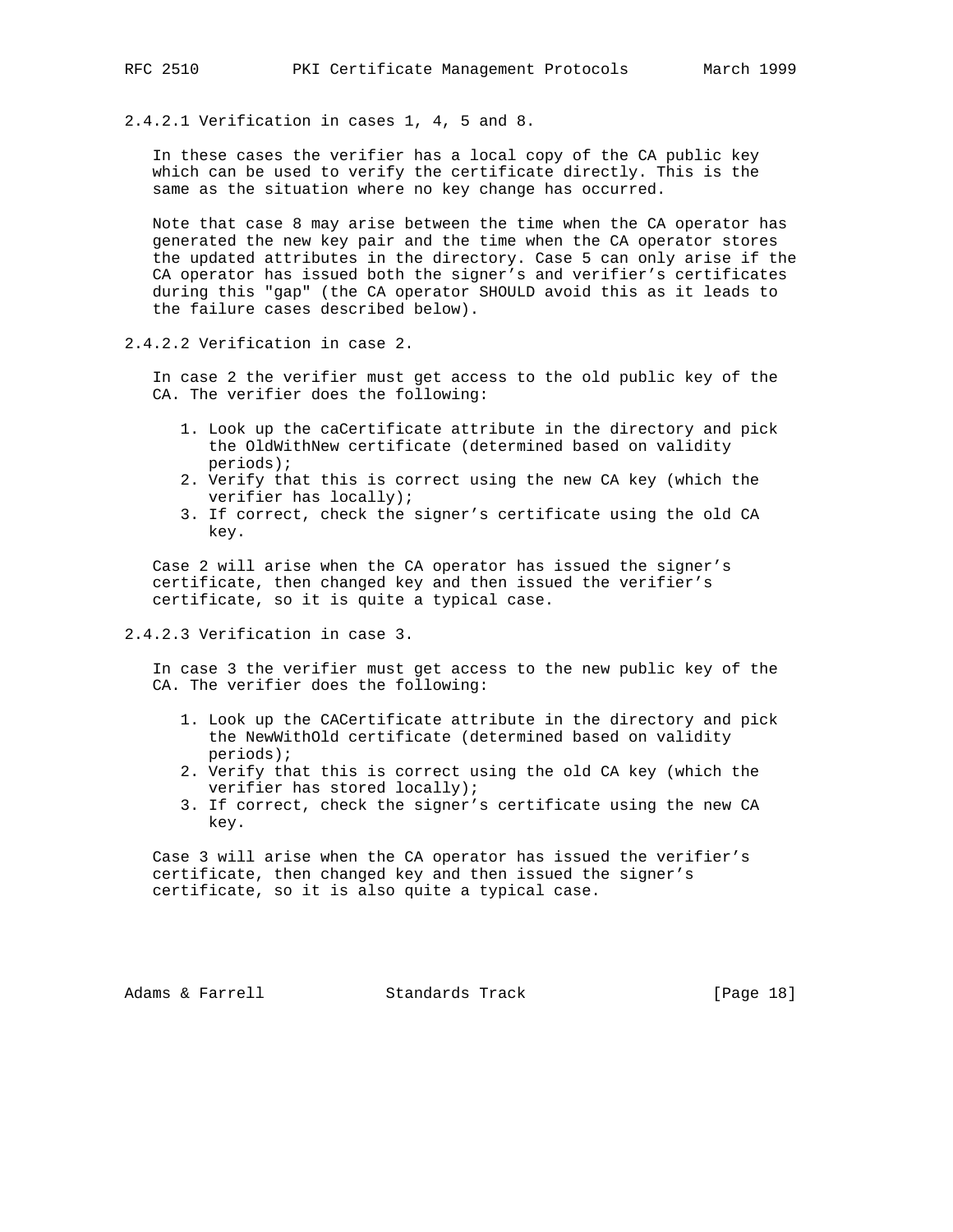2.4.2.4 Failure of verification in case 6.

 In this case the CA has issued the verifier's PSE containing the new key without updating the directory attributes. This means that the verifier has no means to get a trustworthy version of the CA's old key and so verification fails.

Note that the failure is the CA operator's fault.

2.4.2.5 Failure of verification in case 7.

 In this case the CA has issued the signer's certificate protected with the new key without updating the directory attributes. This means that the verifier has no means to get a trustworthy version of the CA's new key and so verification fails.

Note that the failure is again the CA operator's fault.

2.4.3 Revocation - Change of CA key

 As we saw above the verification of a certificate becomes more complex once the CA is allowed to change its key. This is also true for revocation checks as the CA may have signed the CRL using a newer private key than the one that is within the user's PSE.

The analysis of the alternatives is as for certificate verification.

3. Data Structures

 This section contains descriptions of the data structures required for PKI management messages. Section 4 describes constraints on their values and the sequence of events for each of the various PKI management operations. Section 5 describes how these may be encapsulated in various transport mechanisms.

3.1 Overall PKI Message

 All of the messages used in this specification for the purposes of PKI management use the following structure:

```
 PKIMessage ::= SEQUENCE {
   header PKIHeader,
    body PKIBody,
    protection [0] PKIProtection OPTIONAL,
    extraCerts [1] SEQUENCE SIZE (1..MAX) OF Certificate OPTIONAL
 }
```
Adams & Farrell **Standards Track** [Page 19]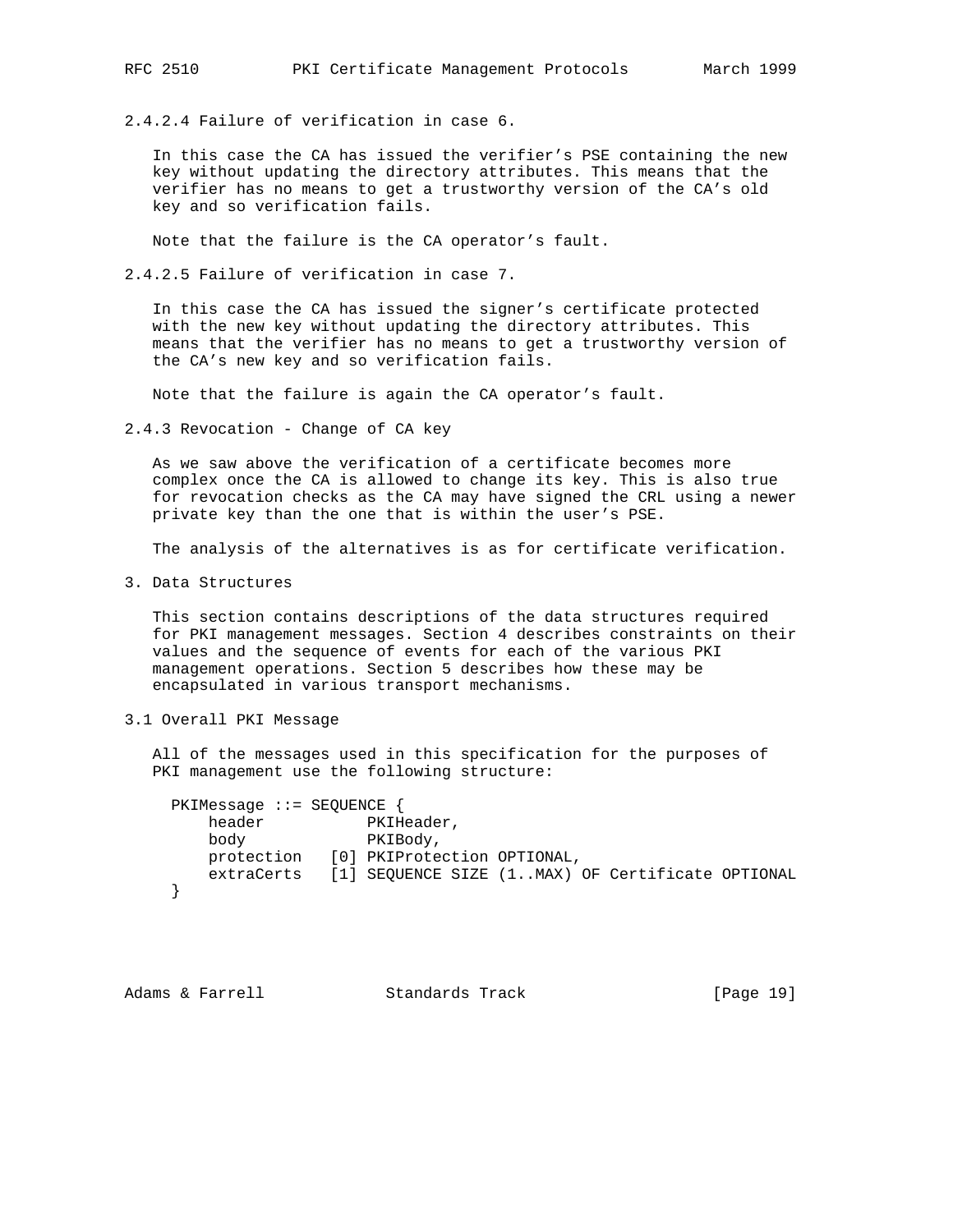The PKIHeader contains information which is common to many PKI messages.

The PKIBody contains message-specific information.

 The PKIProtection, when used, contains bits that protect the PKI message.

 The extraCerts field can contain certificates that may be useful to the recipient. For example, this can be used by a CA or RA to present an end entity with certificates that it needs to verify its own new certificate (if, for example, the CA that issued the end entity's certificate is not a root CA for the end entity). Note that this field does not necessarily contain a certification path - the recipient may have to sort, select from, or otherwise process the extra certificates in order to use them.

3.1.1 PKI Message Header

 All PKI messages require some header information for addressing and transaction identification. Some of this information will also be present in a transport-specific envelope; however, if the PKI message is protected then this information is also protected (i.e., we make no assumption about secure transport).

The following data structure is used to contain this information:

 PKIHeader ::= SEQUENCE { INTEGER  $\{ \text{ietf-version2 (1)} \},$ sender GeneralName, -- identifies the sender recipient GeneralName, -- identifies the intended recipient messageTime [0] GeneralizedTime OPTIONAL, -- time of production of this message (used when sender -- believes that the transport will be "suitable"; i.e., -- that the time will still be meaningful upon receipt) protectionAlg [1] AlgorithmIdentifier OPTIONAL, -- algorithm used for calculation of protection bits senderKID [2] KeyIdentifier OPTIONAL, recipKID [3] KeyIdentifier OPTIONAL, -- to identify specific keys used for protection transactionID [4] OCTET STRING OPTIONAL, -- identifies the transaction; i.e., this will be the same in -- corresponding request, response and confirmation messages senderNonce [5] OCTET STRING OPTIONAL, recipNonce [6] OCTET STRING OPTIONAL, -- nonces used to provide replay protection, senderNonce

Adams & Farrell Standards Track [Page 20]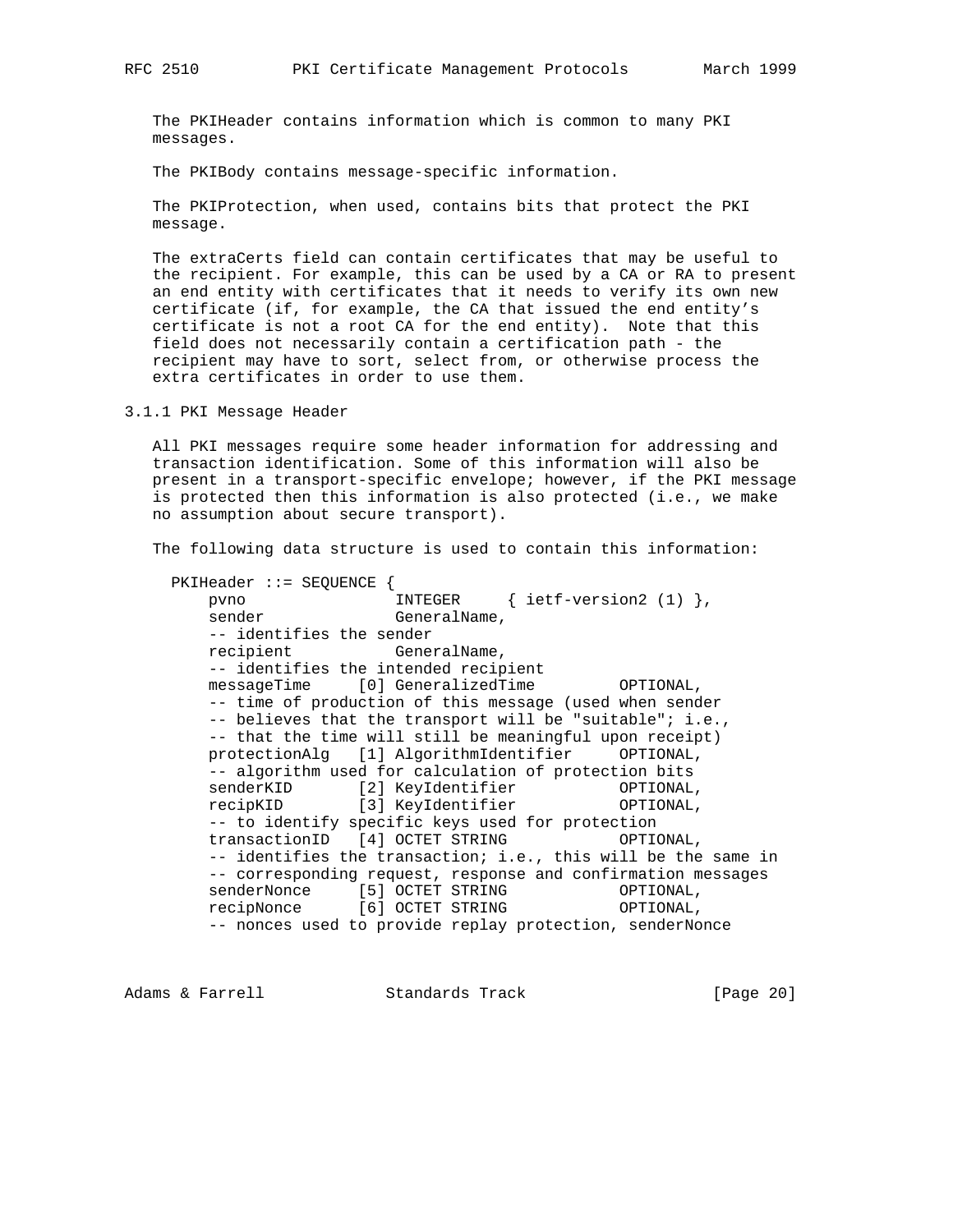-- is inserted by the creator of this message; recipNonce -- is a nonce previously inserted in a related message by -- the intended recipient of this message freeText [7] PKIFreeText OPTIONAL, -- this may be used to indicate context-specific instructions -- (this field is intended for human consumption) generalInfo [8] SEQUENCE SIZE (1..MAX) OF InfoTypeAndValue OPTIONAL -- this may be used to convey context-specific information -- (this field not primarily intended for human consumption) } PKIFreeText ::= SEQUENCE SIZE (1..MAX) OF UTF8String -- text encoded as UTF-8 String (note: each UTF8String SHOULD -- include an RFC 1766 language tag to indicate the language

-- of the contained text)

 The pvno field is fixed (at one) for this version of this specification.

 The sender field contains the name of the sender of the PKIMessage. This name (in conjunction with senderKID, if supplied) should be usable to verify the protection on the message. If nothing about the sender is known to the sending entity (e.g., in the init. req. message, where the end entity may not know its own Distinguished Name (DN), e-mail name, IP address, etc.), then the "sender" field MUST contain a "NULL" value; that is, the SEQUENCE OF relative distinguished names is of zero length. In such a case the senderKID field MUST hold an identifier (i.e., a reference number) which indicates to the receiver the appropriate shared secret information to use to verify the message.

 The recipient field contains the name of the recipient of the PKIMessage. This name (in conjunction with recipKID, if supplied) should be usable to verify the protection on the message.

 The protectionAlg field specifies the algorithm used to protect the message. If no protection bits are supplied (note that PKIProtection is OPTIONAL) then this field MUST be omitted; if protection bits are supplied then this field MUST be supplied.

 senderKID and recipKID are usable to indicate which keys have been used to protect the message (recipKID will normally only be required where protection of the message uses Diffie-Hellman (DH) keys).

Adams & Farrell **Standards Track** [Page 21]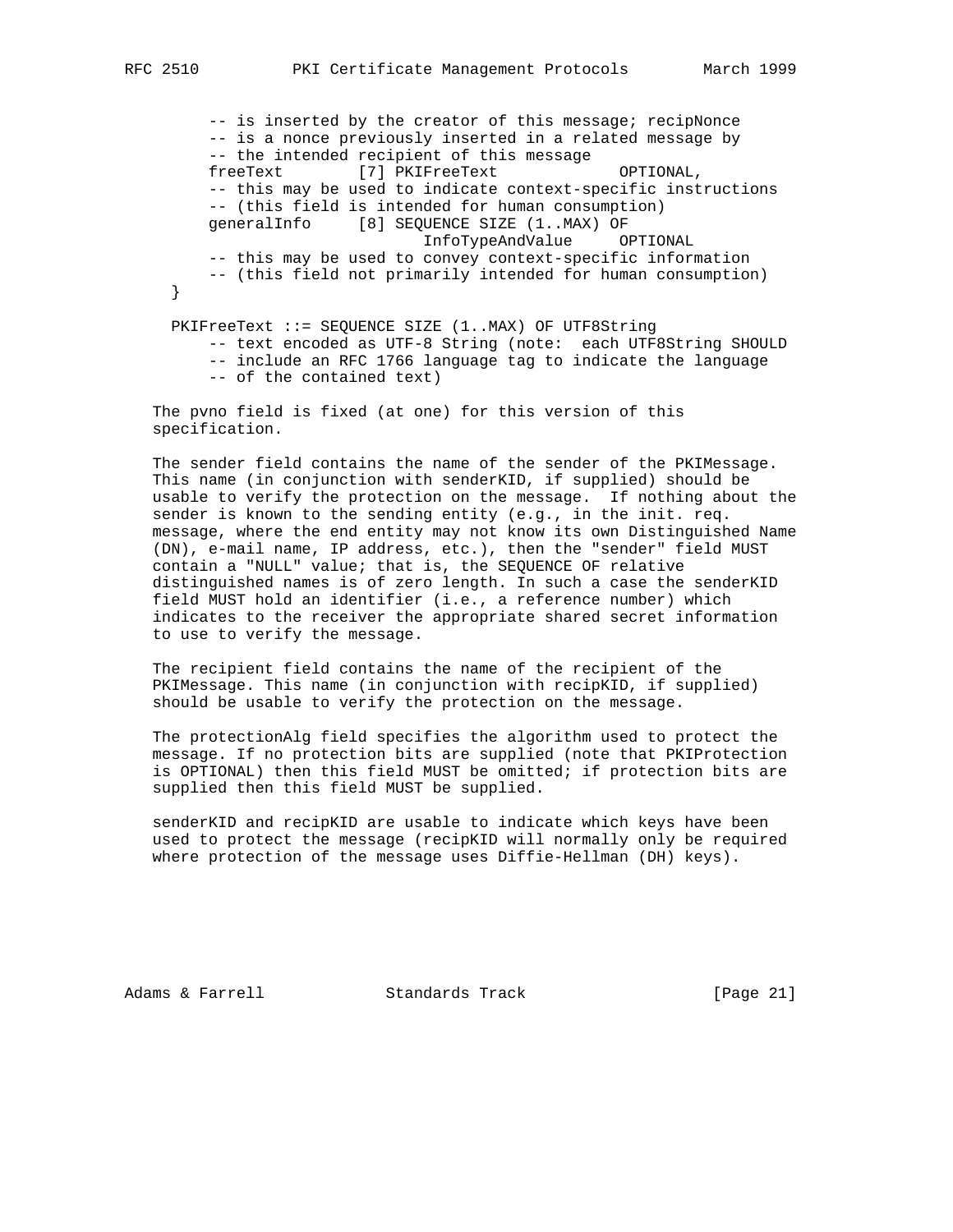The transactionID field within the message header MAY be used to allow the recipient of a response message to correlate this with a previously issued request. For example, in the case of an RA there may be many requests "outstanding" at a given moment.

 The senderNonce and recipNonce fields protect the PKIMessage against replay attacks.

 The messageTime field contains the time at which the sender created the message. This may be useful to allow end entities to correct their local time to be consistent with the time on a central system.

 The freeText field may be used to send a human-readable message to the recipient (in any number of languages). The first language used in this sequence indicates the desired language for replies.

 The generalInfo field may be used to send machine-processable additional data to the recipient.

3.1.2 PKI Message Body

|                                                      | $PKIBody :: = CHOICE$<br>-- message-specific body elements |       |                                             |                           |
|------------------------------------------------------|------------------------------------------------------------|-------|---------------------------------------------|---------------------------|
|                                                      | ir                                                         |       | [0] CertReqMessages,                        | --Initialization Request  |
|                                                      | ip                                                         | [1]   | CertRepMessage,                             | --Initialization Response |
|                                                      | cr                                                         |       | [2] CertReqMessages,                        | --Certification Request   |
|                                                      | cp                                                         | $[3]$ | CertRepMessage,                             | --Certification Response  |
|                                                      | p10cr                                                      | [4]   | CertificationRequest, --PKCS #10 Cert. Req. |                           |
| -- the PKCS #10 certification request (see [PKCS10]) |                                                            |       |                                             |                           |
|                                                      | popdecc [5]                                                |       | POPODecKeyChallContent, --pop Challenge     |                           |
|                                                      |                                                            |       | popdecr [6] POPODecKeyRespContent,          | --pop Response            |
|                                                      | kur                                                        |       | [7] CertReqMessages,                        | --Key Update Request      |
|                                                      | kup                                                        |       | [8] CertRepMessage,                         | --Key Update Response     |
|                                                      | krr                                                        |       | [9] CertReqMessages,                        | --Key Recovery Request    |
|                                                      | krp                                                        |       | [10] KeyRecRepContent,                      | --Key Recovery Response   |
|                                                      | rr                                                         |       | [11] RevReqContent,                         | --Revocation Request      |
|                                                      | rp                                                         |       | [12] RevRepContent,                         | --Revocation Response     |
|                                                      | ccr                                                        |       | [13] CertReqMessages,                       | --Cross-Cert. Request     |
|                                                      | ccp                                                        |       | [14] CertRepMessage,                        | --Cross-Cert. Response    |
|                                                      | ckuann                                                     |       | [15] CAKeyUpdAnnContent,                    | --CA Key Update Ann.      |
|                                                      | cann                                                       |       | [16] CertAnnContent,                        | --Certificate Ann.        |
|                                                      | rann                                                       |       | [17] RevAnnContent,                         | --Revocation Ann.         |
|                                                      | crlann                                                     |       | [18] CRLAnnContent,                         | --CRL Announcement        |
|                                                      | conf                                                       |       | [19] PKIConfirmContent,                     | --Confirmation            |
|                                                      | nested                                                     |       | [20] NestedMessageContent,                  | --Nested Message          |
|                                                      | qenm                                                       |       | [21] GenMsgContent,                         | --General Message         |
|                                                      | genp                                                       |       | [22] GenRepContent,                         | --General Response        |
|                                                      | error                                                      |       | [23] ErrorMsqContent                        | --Error Message           |
|                                                      |                                                            |       |                                             |                           |

}

Adams & Farrell **Standards Track** [Page 22]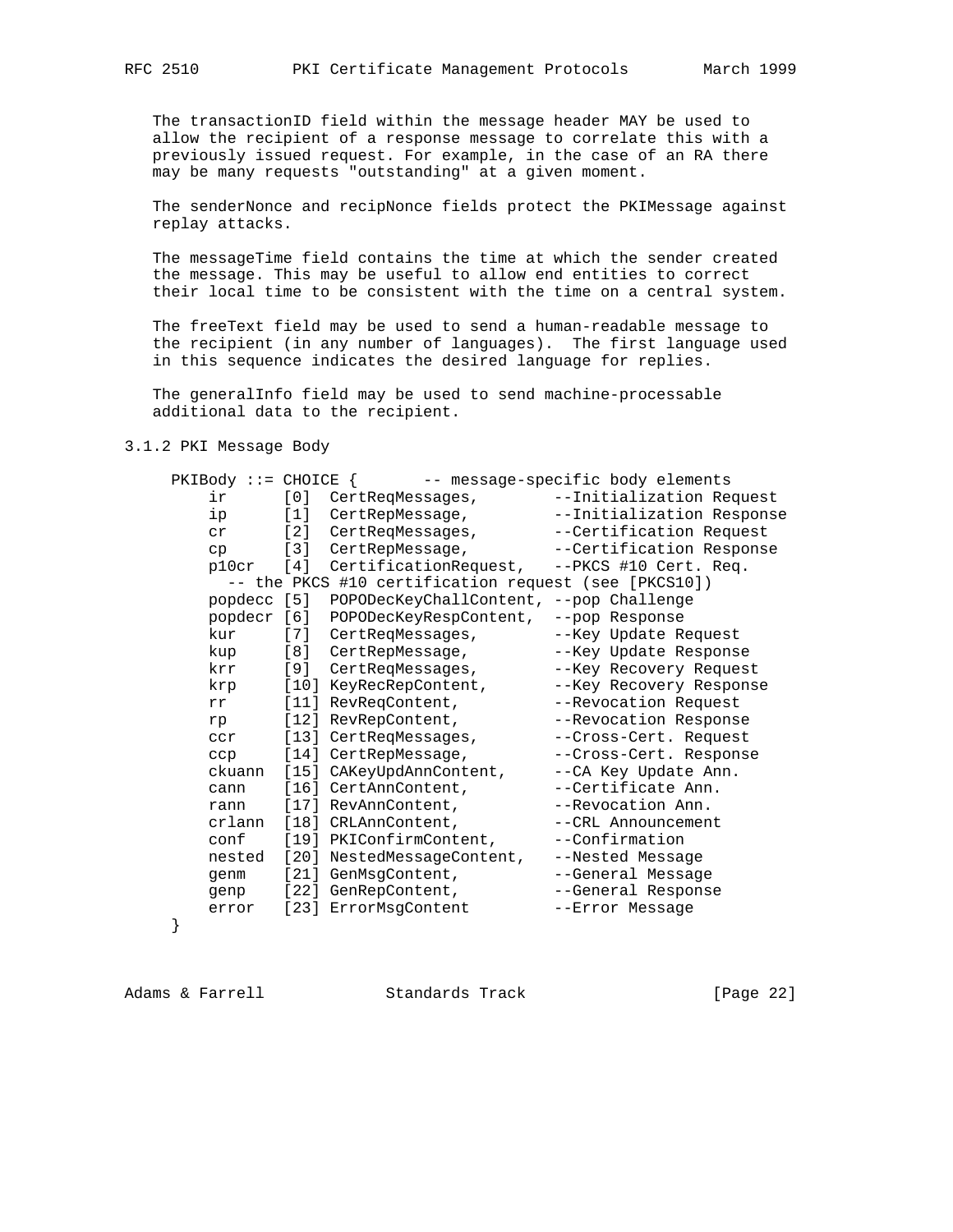The specific types are described in Section 3.3 below.

3.1.3 PKI Message Protection

 Some PKI messages will be protected for integrity. (Note that if an asymmetric algorithm is used to protect a message and the relevant public component has been certified already, then the origin of message can also be authenticated. On the other hand, if the public component is uncertified then the message origin cannot be automatically authenticated, but may be authenticated via out-of-band means.)

When protection is applied the following structure is used:

PKIProtection ::= BIT STRING

 The input to the calculation of PKIProtection is the DER encoding of the following data structure:

```
 ProtectedPart ::= SEQUENCE {
    header PKIHeader,
    body PKIBody
 }
```
 There MAY be cases in which the PKIProtection BIT STRING is deliberately not used to protect a message (i.e., this OPTIONAL field is omitted) because other protection, external to PKIX, will instead be applied. Such a choice is explicitly allowed in this specification. Examples of such external protection include PKCS #7 [PKCS7] and Security Multiparts [RFC1847] encapsulation of the PKIMessage (or simply the PKIBody (omitting the CHOICE tag), if the relevant PKIHeader information is securely carried in the external mechanism); specification of external protection using PKCS #7 will be provided in a separate document. It is noted, however, that many such external mechanisms require that the end entity already possesses a public-key certificate, and/or a unique Distinguished Name, and/or other such infrastructure-related information. Thus, they may not be appropriate for initial registration, key-recovery, or any other process with "boot-strapping" characteristics. For those cases it may be necessary that the PKIProtection parameter be used. In the future, if/when external mechanisms are modified to accommodate boot-strapping scenarios, the use of PKIProtection may become rare or non-existent.

 Depending on the circumstances the PKIProtection bits may contain a Message Authentication Code (MAC) or signature. Only the following cases can occur:

Adams & Farrell **Standards Track** [Page 23]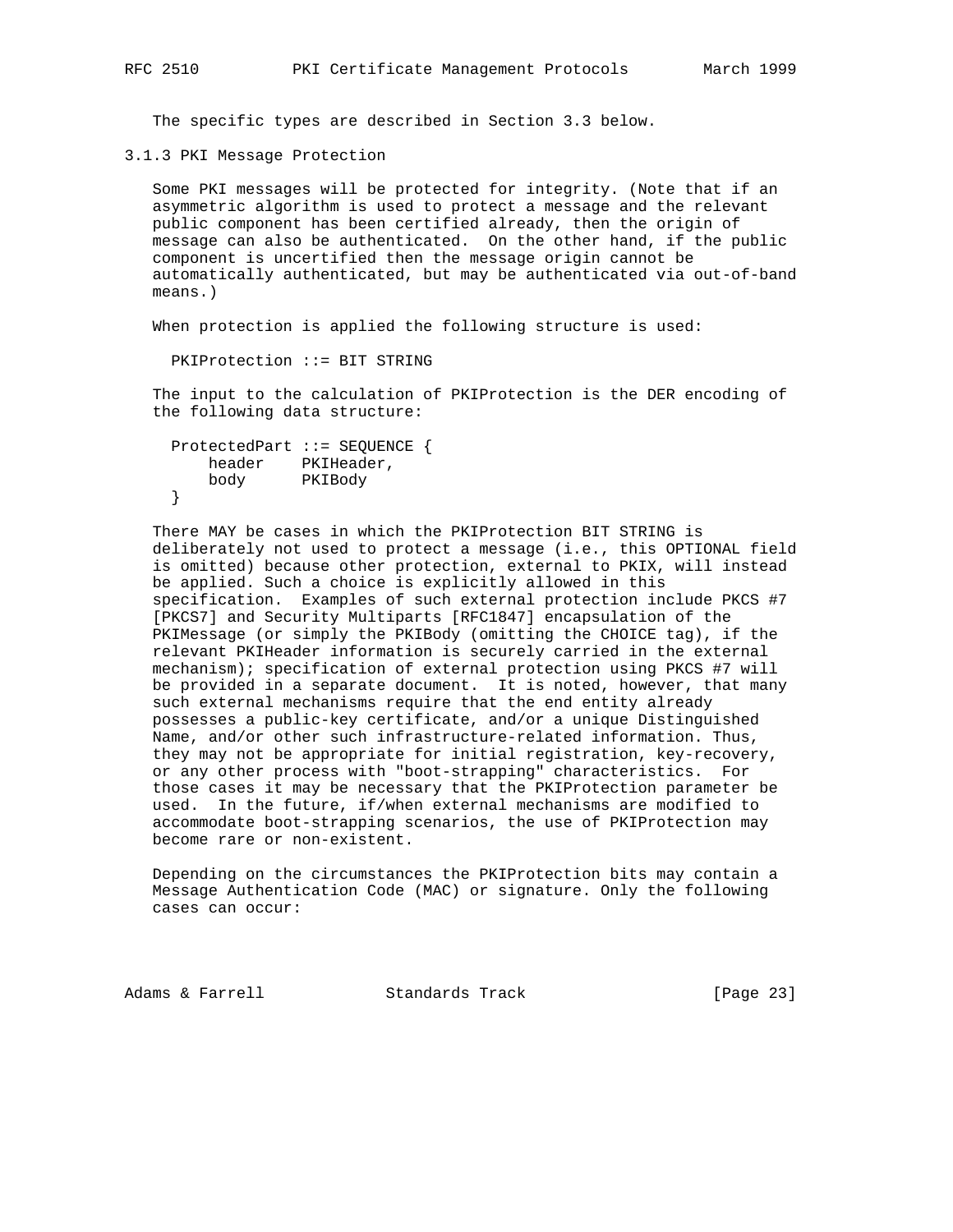- shared secret information

 In this case the sender and recipient share secret information (established via out-of-band means or from a previous PKI management operation). PKIProtection will contain a MAC value and the protectionAlg will be the following:

PasswordBasedMac ::= OBJECT IDENTIFIER  $--{12 840 113533 7 66 13}$  PBMParameter ::= SEQUENCE { salt OCTET STRING, owf AlgorithmIdentifier, -- AlgId for a One-Way Function (SHA-1 recommended) iterationCount INTEGER, -- number of times the OWF is applied mac AlgorithmIdentifier -- the MAC AlgId (e.g., DES-MAC, Triple-DES-MAC [PKCS11], } -- or HMAC [RFC2104, RFC2202])

 In the above protectionAlg the salt value is appended to the shared secret input. The OWF is then applied iterationCount times, where the salted secret is the input to the first iteration and, for each successive iteration, the input is set to be the output of the previous iteration. The output of the final iteration (called "BASEKEY" for ease of reference, with a size of "H") is what is used to form the symmetric key. If the MAC algorithm requires a K-bit key and  $K \leq H$ , then the most significant K bits of BASEKEY are used. If K > H, then all of BASEKEY is used for the most significant H bits of the key, OWF("1" || BASEKEY) is used for the next most significant H bits of the key, OWF("2" || BASEKEY) is used for the next most significant H bits of the key, and so on, until all K bits have been derived. [Here "N" is the ASCII byte encoding the number N and "||" represents concatenation.]

- DH key pairs

 Where the sender and receiver possess Diffie-Hellman certificates with compatible DH parameters, then in order to protect the message the end entity must generate a symmetric key based on its private DH key value and the DH public key of the recipient of the PKI message. PKIProtection will contain a MAC value keyed with this derived symmetric key and the protectionAlg will be the following:

Adams & Farrell **Standards Track** [Page 24]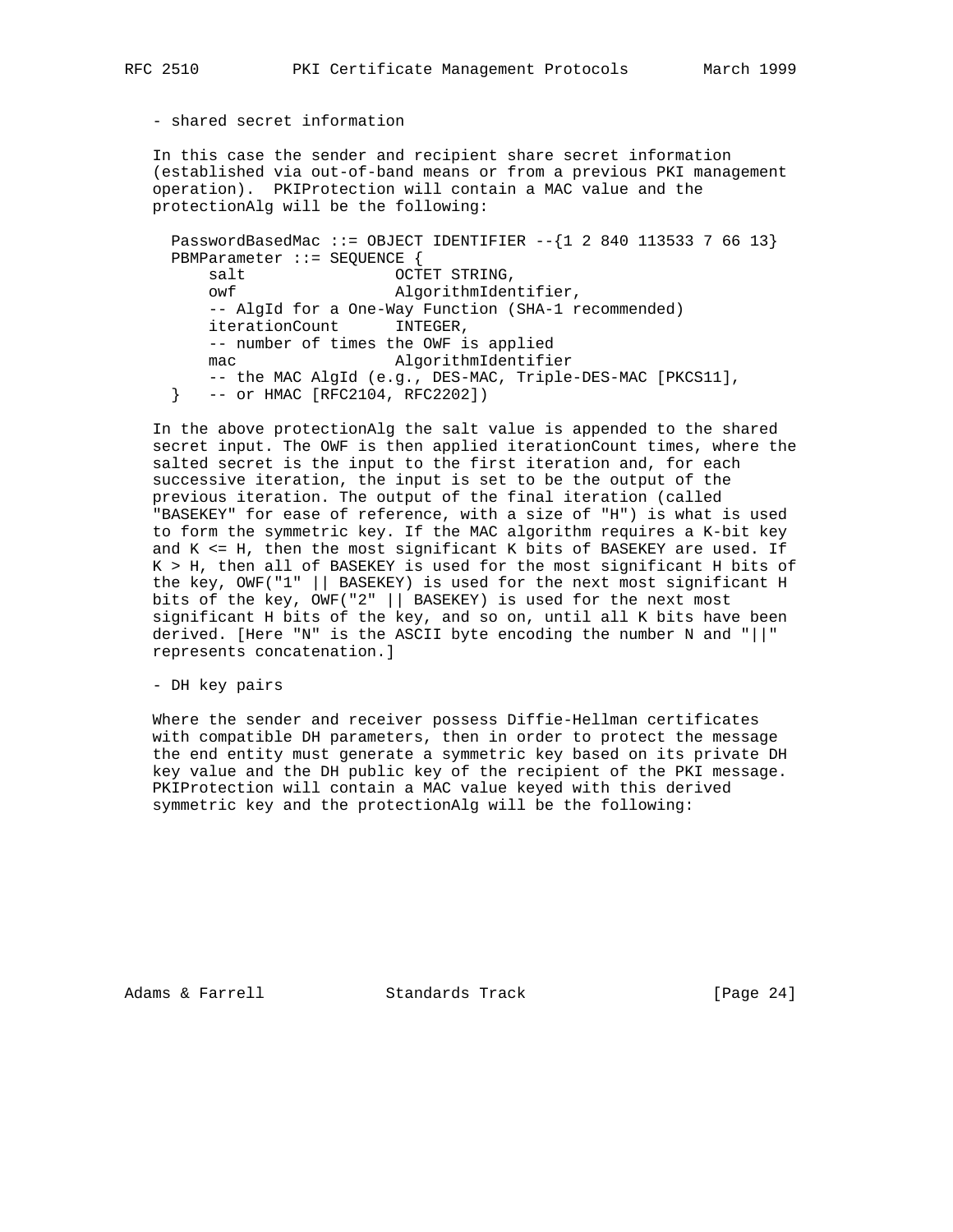DHBasedMac ::= OBJECT IDENTIFIER  $--{1284011353376630}$  DHBMParameter ::= SEQUENCE { owf AlgorithmIdentifier, -- AlgId for a One-Way Function (SHA-1 recommended) mac AlgorithmIdentifier -- the MAC AlgId (e.g., DES-MAC, Triple-DES-MAC [PKCS11],

} -- or HMAC [RFC2104, RFC2202])

 In the above protectionAlg OWF is applied to the result of the Diffie-Hellman computation. The OWF output (called "BASEKEY" for ease of reference, with a size of "H") is what is used to form the symmetric key. If the MAC algorithm requires a K-bit key and K <= H, then the most significant K bits of BASEKEY are used. If K > H, then all of BASEKEY is used for the most significant H bits of the key, OWF("1" || BASEKEY) is used for the next most significant H bits of the key, OWF("2" || BASEKEY) is used for the next most significant H bits of the key, and so on, until all K bits have been derived. [Here "N" is the ASCII byte encoding the number N and "||" represents concatenation.]

## - signature

 Where the sender possesses a signature key pair it may simply sign the PKI message. PKIProtection will contain the signature value and the protectionAlg will be an AlgorithmIdentifier for a digital signature (e.g., md5WithRSAEncryption or dsaWithSha-1).

- multiple protection

 In cases where an end entity sends a protected PKI message to an RA, the RA MAY forward that message to a CA, attaching its own protection (which MAY be a MAC or a signature, depending on the information and certificates shared between the RA and the CA). This is accomplished by nesting the entire message sent by the end entity within a new PKI message. The structure used is as follows.

NestedMessageContent ::= PKIMessage

3.2 Common Data Structures

 Before specifying the specific types that may be placed in a PKIBody we define some data structures that are used in more than one case.

Adams & Farrell **Standards Track** [Page 25]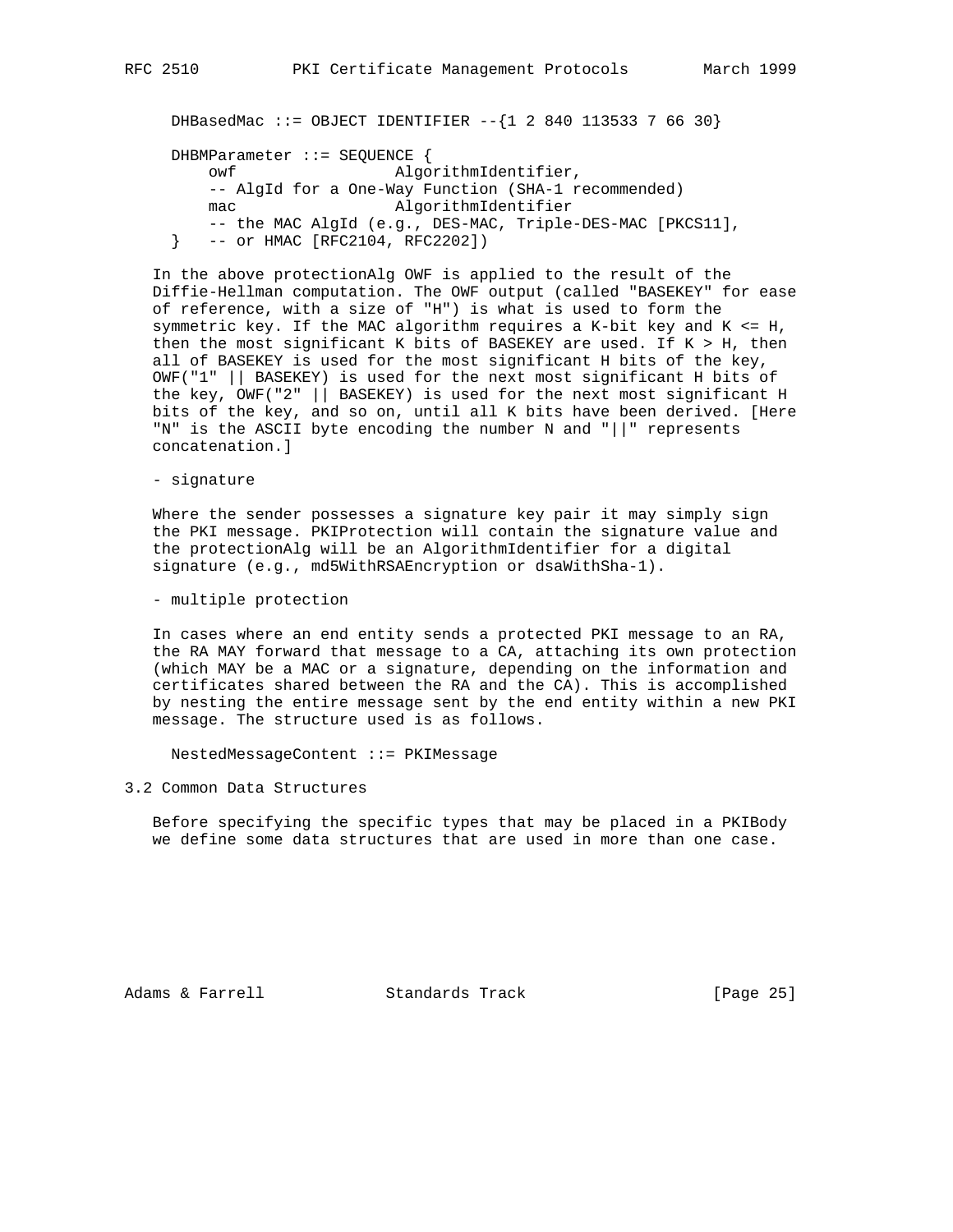### 3.2.1 Requested Certificate Contents

 Various PKI management messages require that the originator of the message indicate some of the fields that are required to be present in a certificate. The CertTemplate structure allows an end entity or RA to specify as much as it wishes about the certificate it requires. CertTemplate is identical to a Certificate but with all fields optional.

 Note that even if the originator completely specifies the contents of a certificate it requires, a CA is free to modify fields within the certificate actually issued. If the modified certificate is unacceptable to the requester, the Confirmation message may be withheld, or an Error Message may be sent (with a PKIStatus of "rejection").

See [CRMF] for CertTemplate syntax.

3.2.2 Encrypted Values

 Where encrypted values (restricted, in this specification, to be either private keys or certificates) are sent in PKI messages the EncryptedValue data structure is used.

See [CRMF] for EncryptedValue syntax.

 Use of this data structure requires that the creator and intended recipient respectively be able to encrypt and decrypt. Typically, this will mean that the sender and recipient have, or are able to generate, a shared secret key.

 If the recipient of the PKIMessage already possesses a private key usable for decryption, then the encSymmKey field MAY contain a session key encrypted using the recipient's public key.

3.2.3 Status codes and Failure Information for PKI messages

 All response messages will include some status information. The following values are defined.

 PKIStatus ::= INTEGER { granted  $(0)$ , -- you got exactly what you asked for grantedWithMods (1), -- you got something like what you asked for; the -- requester is responsible for ascertaining the differences rejection (2), -- you don't get it, more information elsewhere in the message

Adams & Farrell **Standards Track** [Page 26]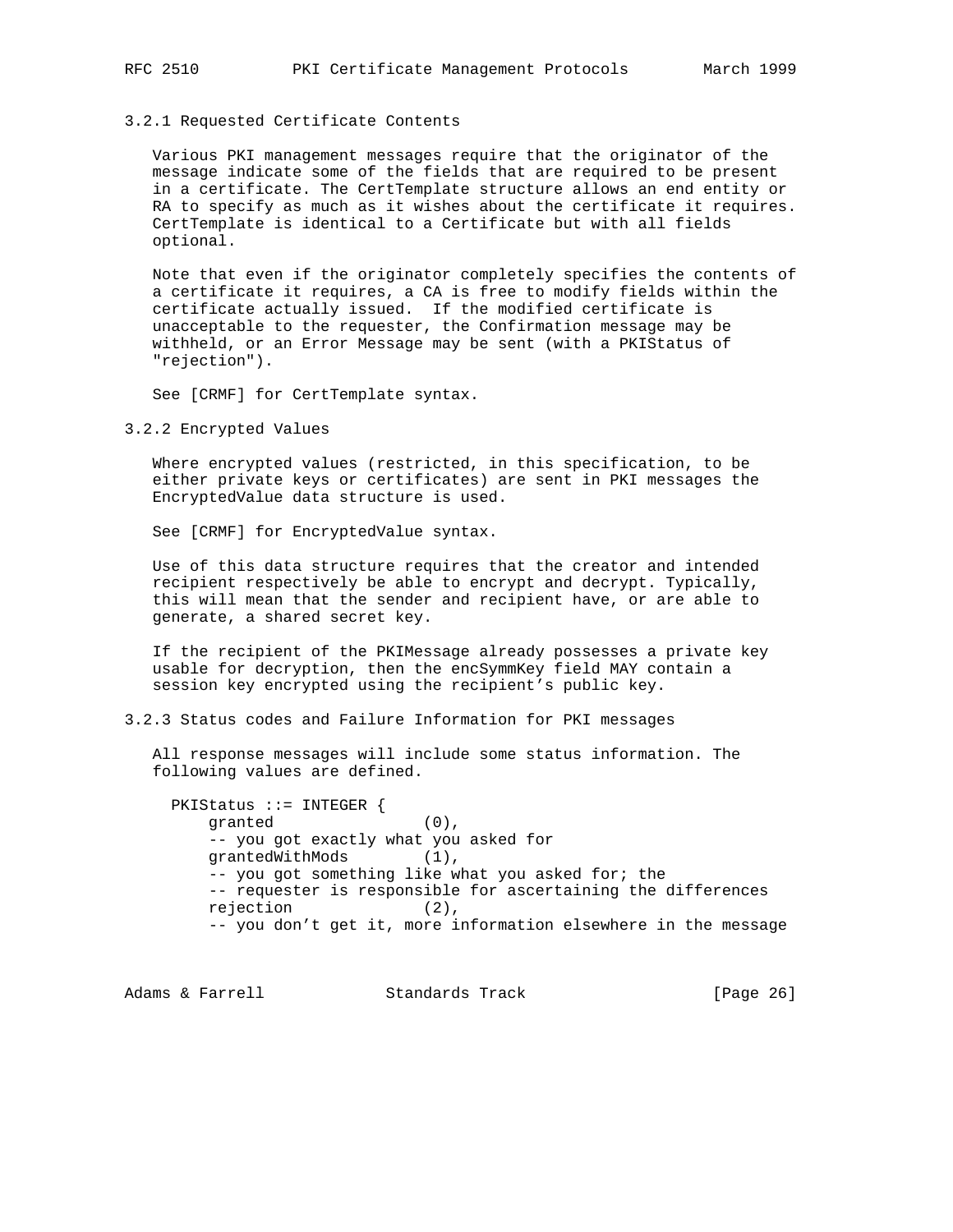```
waiting (3),
    -- the request body part has not yet been processed,
    -- expect to hear more later
    revocationWarning (4),
    -- this message contains a warning that a revocation is
    -- imminent
    revocationNotification (5),
    -- notification that a revocation has occurred
    keyUpdateWarning (6)
    -- update already done for the oldCertId specified in
    -- the key update request message
 }
```
 Responders may use the following syntax to provide more information about failure cases.

```
 PKIFailureInfo ::= BIT STRING {
     -- since we can fail in more than one way!
     -- More codes may be added in the future if/when required.
         badAlg (0),
         -- unrecognized or unsupported Algorithm Identifier
         badMessageCheck (1),
         -- integrity check failed (e.g., signature did not verify)
         badRequest (2),
         -- transaction not permitted or supported
        badTime (3),
         -- messageTime was not sufficiently close to the system time,
         -- as defined by local policy
         badCertId (4),
         -- no certificate could be found matching the provided criteria
         badDataFormat (5),
         -- the data submitted has the wrong format
         wrongAuthority (6),
         -- the authority indicated in the request is different from the
         -- one creating the response token
         incorrectData (7),
         -- the requester's data is incorrect (used for notary services)
         missingTimeStamp (8),
         -- when the timestamp is missing but should be there (by policy)
         badPOP (9)
         -- the proof-of-possession failed
 }
     PKIStatusInfo ::= SEQUENCE {
        status PKIStatus,
         statusString PKIFreeText OPTIONAL,
        failInfo PKIFailureInfo OPTIONAL
     }
```

```
Adams & Farrell Standards Track [Page 27]
```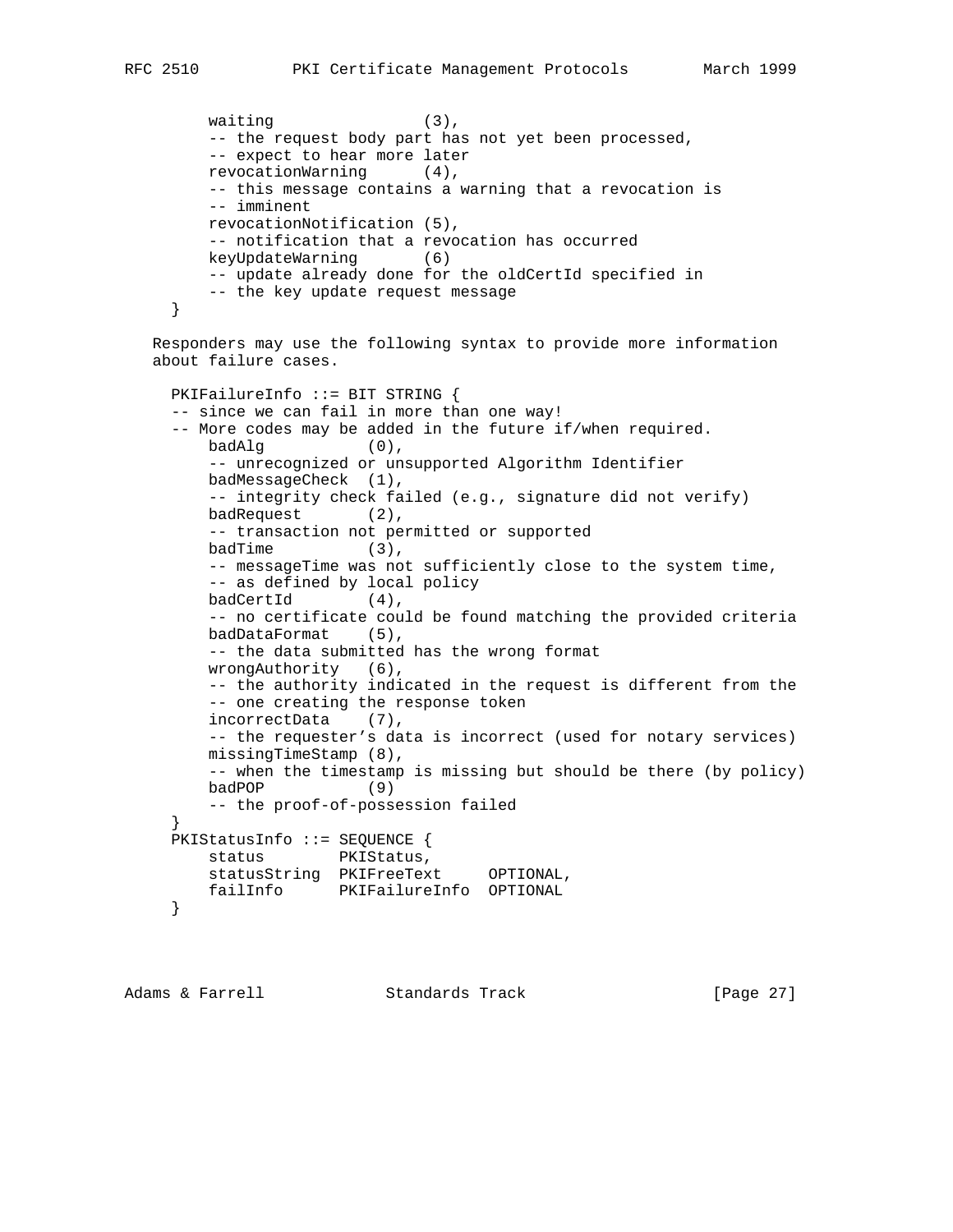# 3.2.4 Certificate Identification

 In order to identify particular certificates the CertId data structure is used.

See [CRMF] for CertId syntax.

3.2.5 "Out-of-band" root CA public key

 Each root CA must be able to publish its current public key via some "out-of-band" means. While such mechanisms are beyond the scope of this document, we define data structures which can support such mechanisms.

 There are generally two methods available: either the CA directly publishes its self-signed certificate; or this information is available via the Directory (or equivalent) and the CA publishes a hash of this value to allow verification of its integrity before use.

OOBCert ::= Certificate

The fields within this certificate are restricted as follows:

- The certificate MUST be self-signed (i.e., the signature must be verifiable using the SubjectPublicKeyInfo field);
- The subject and issuer fields MUST be identical;
- If the subject field is NULL then both subjectAltNames and issuerAltNames extensions MUST be present and have exactly the same value;
- The values of all other extensions must be suitable for a self signed certificate (e.g., key identifiers for subject and issuer must be the same).

```
 OOBCertHash ::= SEQUENCE {
 hashAlg [0] AlgorithmIdentifier OPTIONAL,
 certId [1] CertId OPTIONAL,
 hashVal BIT STRING
       -- hashVal is calculated over the self-signed
       -- certificate with the identifier certID.
    }
```
 The intention of the hash value is that anyone who has securely received the hash value (via the out-of-band means) can verify a self- signed certificate for that CA.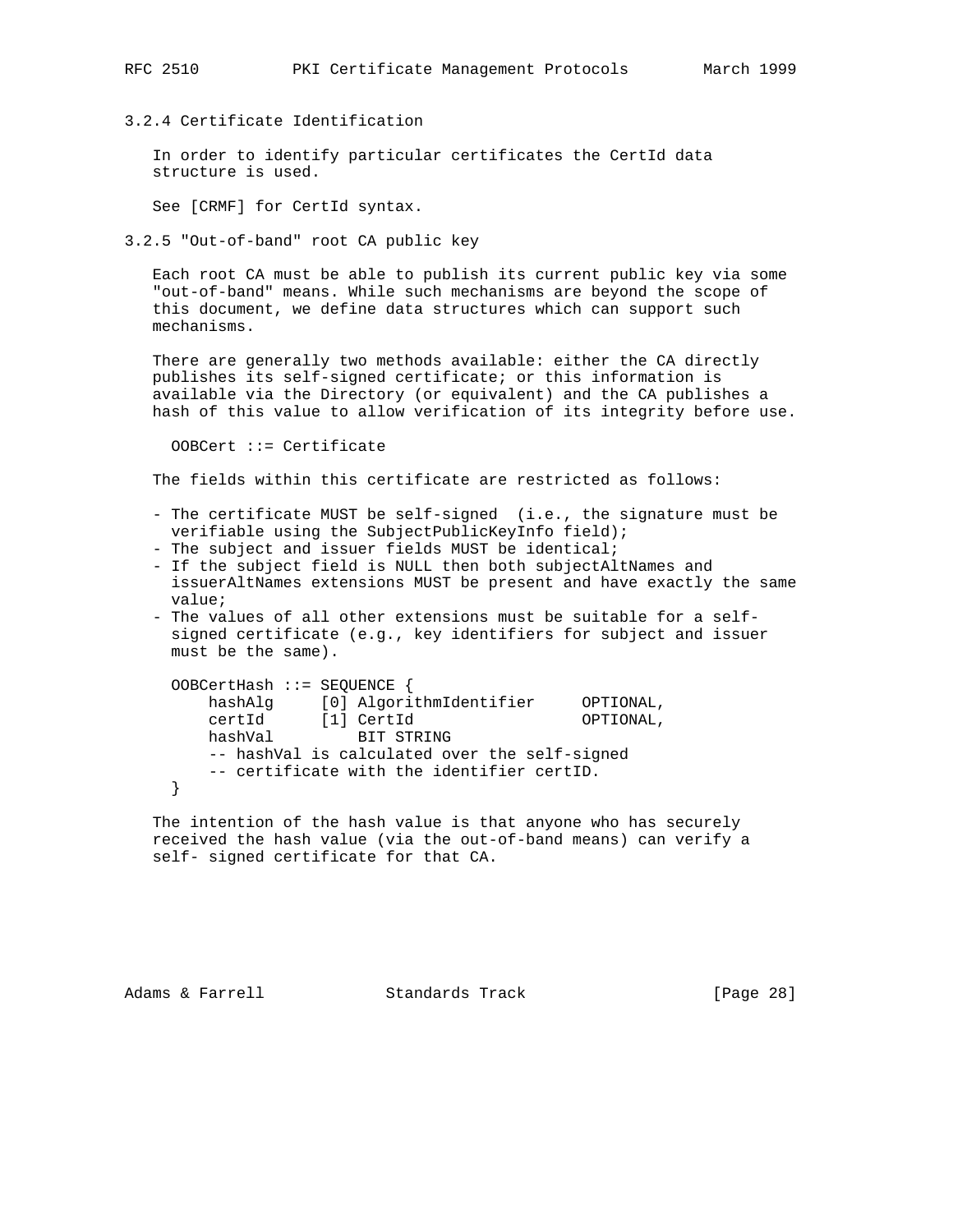3.2.6 Archive Options

 Requesters may indicate that they wish the PKI to archive a private key value using the PKIArchiveOptions structure

See [CRMF] for PKIArchiveOptions syntax.

3.2.7 Publication Information

 Requesters may indicate that they wish the PKI to publish a certificate using the PKIPublicationInfo structure.

See [CRMF] for PKIPublicationInfo syntax.

3.2.8 Proof-of-Possession Structures

 If the certification request is for a signing key pair (i.e., a request for a verification certificate), then the proof of possession of the private signing key is demonstrated through use of the POPOSigningKey structure.

 See [CRMF] for POPOSigningKey syntax, but note that POPOSigningKeyInput has the following semantic stipulations in this specification.

 POPOSigningKeyInput ::= SEQUENCE { authInfo CHOICE { sender [0] GeneralName, -- from PKIHeader (used only if an authenticated identity -- has been established for the sender (e.g., a DN from a -- previously-issued and currently-valid certificate)) publicKeyMAC [1] PKMACValue -- used if no authenticated GeneralName currently exists for -- the sender; publicKeyMAC contains a password-based MAC -- (using the protectionAlg AlgId from PKIHeader) on the -- DER-encoded value of publicKey }, publicKey SubjectPublicKeyInfo -- from CertTemplate }

 On the other hand, if the certification request is for an encryption key pair (i.e., a request for an encryption certificate), then the proof of possession of the private decryption key may be demonstrated in one of three ways.

 1) By the inclusion of the private key (encrypted) in the CertRequest (in the PKIArchiveOptions control structure).

Adams & Farrell **Standards Track** [Page 29]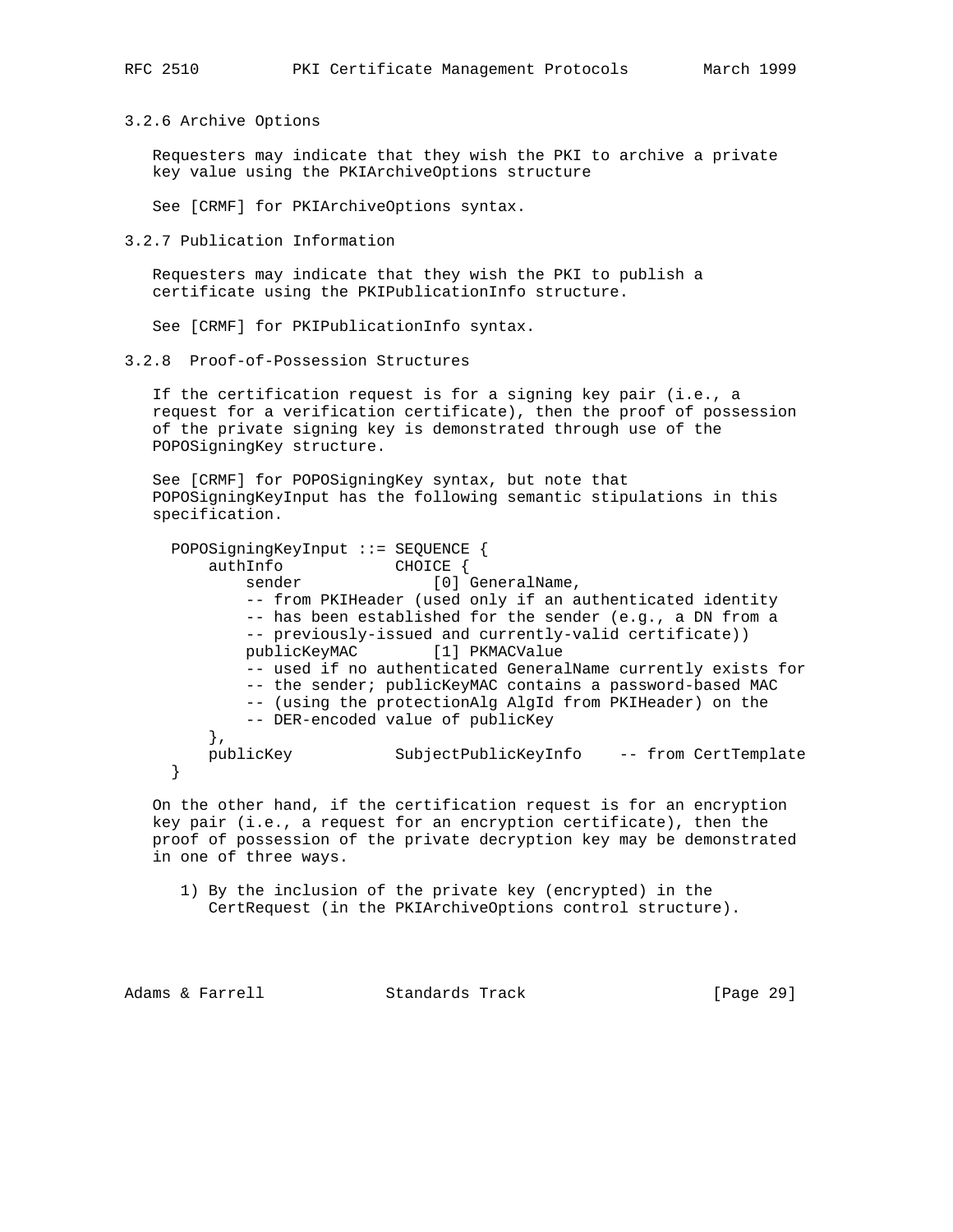- 2) By having the CA return not the certificate, but an encrypted certificate (i.e., the certificate encrypted under a randomly generated symmetric key, and the symmetric key encrypted under the public key for which the certification request is being made) -- this is the "indirect" method mentioned previously in Section 2.3.2. The end entity proves knowledge of the private decryption key to the CA by MACing the PKIConfirm message using a key derived from this symmetric key. [Note that if more than one CertReqMsg is included in the PKIMessage, then the CA uses a different symmetric key for each CertReqMsg and the MAC uses a key derived from the concatenation of all these keys.] The MACing procedure uses the PasswordBasedMac AlgId defined in Section 3.1.
- 3) By having the end entity engage in a challenge-response protocol (using the messages POPODecKeyChall and POPODecKeyResp; see below) between CertReqMessages and CertRepMessage -- this is the "direct" method mentioned previously in Section 2.3.2. [This method would typically be used in an environment in which an RA verifies POP and then makes a certification request to the CA on behalf of the end entity. In such a scenario, the CA trusts the RA to have done POP correctly before the RA requests a certificate for the end entity.] The complete protocol then looks as follows (note that req' does not necessarily encapsulate req as a nested message):

EE RA CA ---- req ---->  $\leftarrow$  --- chall --- ---- resp ---> ---- req' ---> <--- rep ----- ---- conf ---> <--- rep ----- ---- conf --->

 This protocol is obviously much longer than the 3-way exchange given in choice (2) above, but allows a local Registration Authority to be involved and has the property that the certificate itself is not actually created until the proof of possession is complete.

 If the cert. request is for a key agreement key (KAK) pair, then the POP can use any of the 3 ways described above for enc. key pairs, with the following changes: (1) the parenthetical text of bullet 2) is replaced with "(i.e., the certificate encrypted under the symmetric key derived from the CA's private KAK and the public key for which the certification request is being made)"; (2) the first

Adams & Farrell **Standards Track** [Page 30]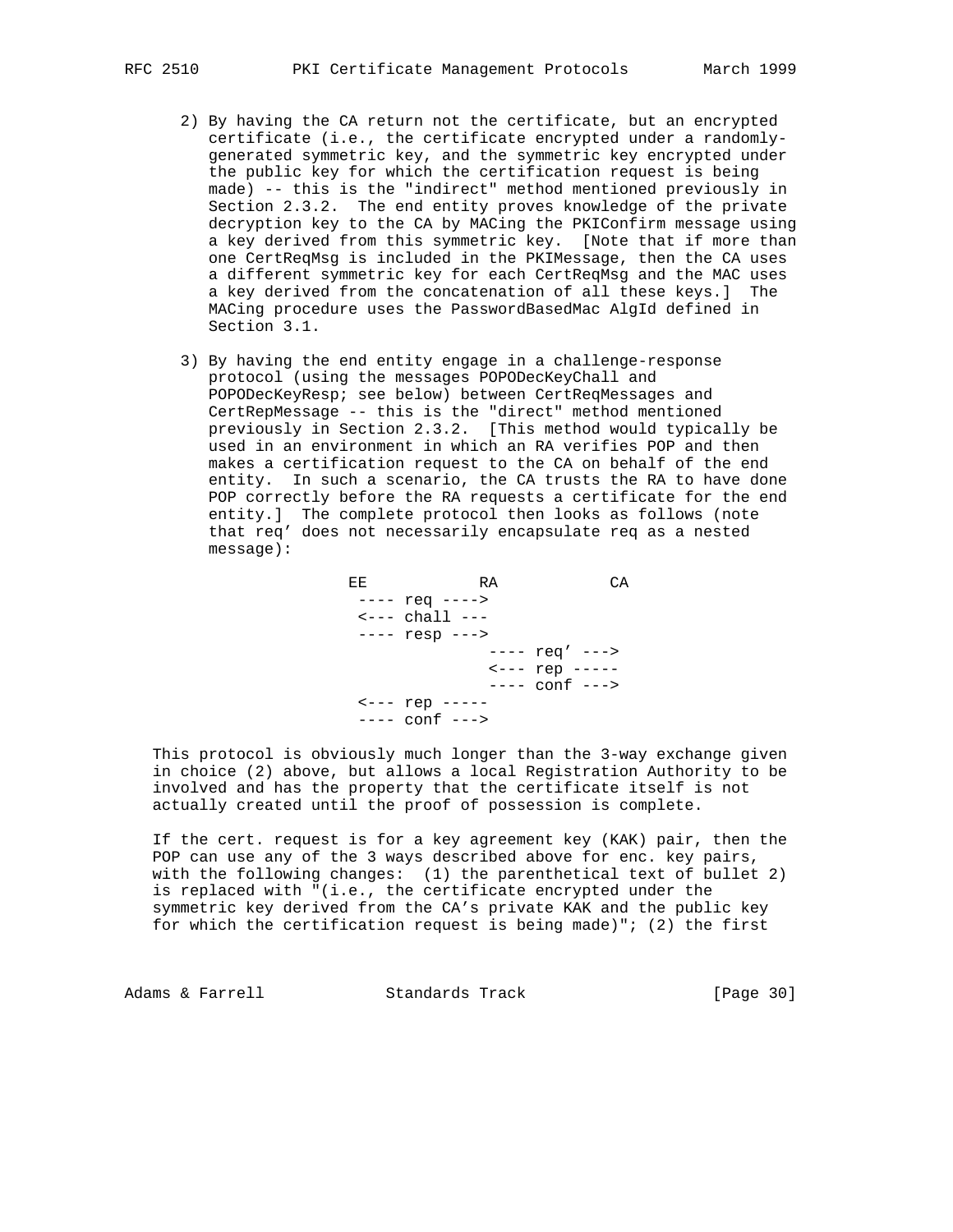parenthetical text of the challenge field of "Challenge" below is replaced with "(using PreferredSymmAlg (see Appendix B6) and a symmetric key derived from the CA's private KAK and the public key for which the certification request is being made)". Alternatively, the POP can use the POPOSigningKey structure given in [CRMF] (where the alg field is DHBasedMAC and the signature field is the MAC) as a fourth alternative for demonstrating POP if the CA already has a D-H certificate that is known to the EE.

 The challenge-response messages for proof of possession of a private decryption key are specified as follows (see [MvOV97, p.404] for details). Note that this challenge-response exchange is associated with the preceding cert. request message (and subsequent cert. response and confirmation messages) by the nonces used in the PKIHeader and by the protection (MACing or signing) applied to the PKIMessage.

```
 POPODecKeyChallContent ::= SEQUENCE OF Challenge
 -- One Challenge per encryption key certification request (in the
 -- same order as these requests appear in CertReqMessages).
 Challenge ::= SEQUENCE {
     owf AlgorithmIdentifier OPTIONAL,
     -- MUST be present in the first Challenge; MAY be omitted in any
     -- subsequent Challenge in POPODecKeyChallContent (if omitted,
     -- then the owf used in the immediately preceding Challenge is
     -- to be used).
    witness OCTET STRING,
     -- the result of applying the one-way function (owf) to a
     -- randomly-generated INTEGER, A. [Note that a different
     -- INTEGER MUST be used for each Challenge.]
    challenge OCTET STRING
     -- the encryption (under the public key for which the cert.
     -- request is being made) of Rand, where Rand is specified as
     -- Rand ::= SEQUENCE {
    \frac{2\pi\sqrt{2}}{1} int INTEGER,
          - the randomly-generated INTEGER A (above)
     -- sender GeneralName
    -- - - the sender's name (as included in PKIHeader)
     -- }
 }
 POPODecKeyRespContent ::= SEQUENCE OF INTEGER
 -- One INTEGER per encryption key certification request (in the
 -- same order as these requests appear in CertReqMessages). The
 -- retrieved INTEGER A (above) is returned to the sender of the
 -- corresponding Challenge.
```
Adams & Farrell **Standards Track** [Page 31]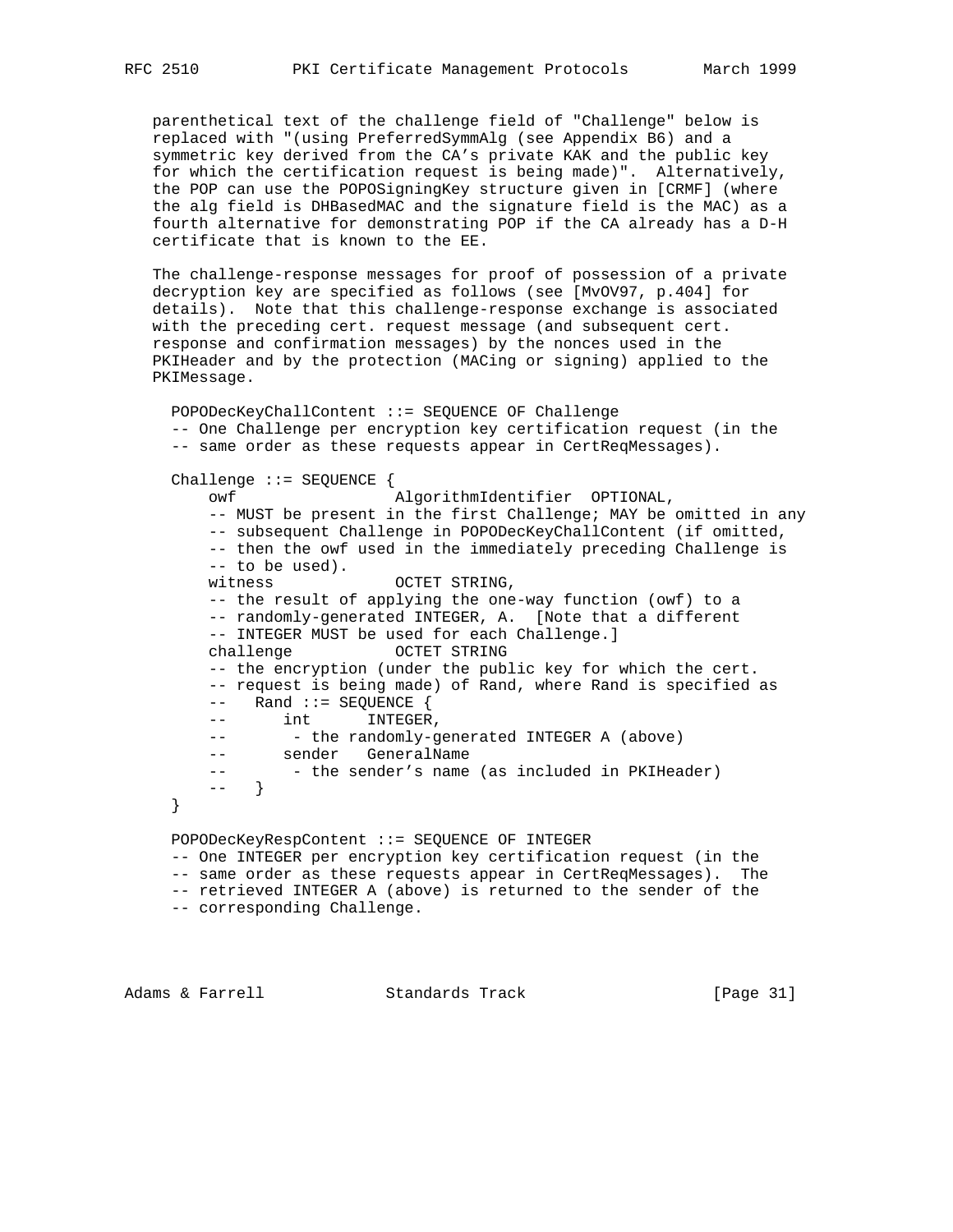- 3.3 Operation-Specific Data Structures
- 3.3.1 Initialization Request

 An Initialization request message contains as the PKIBody an CertReqMessages data structure which specifies the requested certificate(s). Typically, SubjectPublicKeyInfo, KeyId, and Validity are the template fields which may be supplied for each certificate requested (see Appendix B profiles for further information). This message is intended to be used for entities first initializing into the PKI.

See [CRMF] for CertReqMessages syntax.

3.3.2 Initialization Response

 An Initialization response message contains as the PKIBody an CertRepMessage data structure which has for each certificate requested a PKIStatusInfo field, a subject certificate, and possibly a private key (normally encrypted with a session key, which is itself encrypted with the protocolEncKey).

 See Section 3.3.4 for CertRepMessage syntax. Note that if the PKI Message Protection is "shared secret information" (see Section 3.1.3), then any certificate transported in the caPubs field may be directly trusted as a root CA certificate by the initiator.

### 3.3.3 Registration/Certification Request

 A Registration/Certification request message contains as the PKIBody a CertReqMessages data structure which specifies the requested certificates. This message is intended to be used for existing PKI entities who wish to obtain additional certificates.

See [CRMF] for CertReqMessages syntax.

 Alternatively, the PKIBody MAY be a CertificationRequest (this structure is fully specified by the ASN.1 structure CertificationRequest given in [PKCS10]). This structure may be required for certificate requests for signing key pairs when interoperation with legacy systems is desired, but its use is strongly discouraged whenever not absolutely necessary.

Adams & Farrell **Standards Track** [Page 32]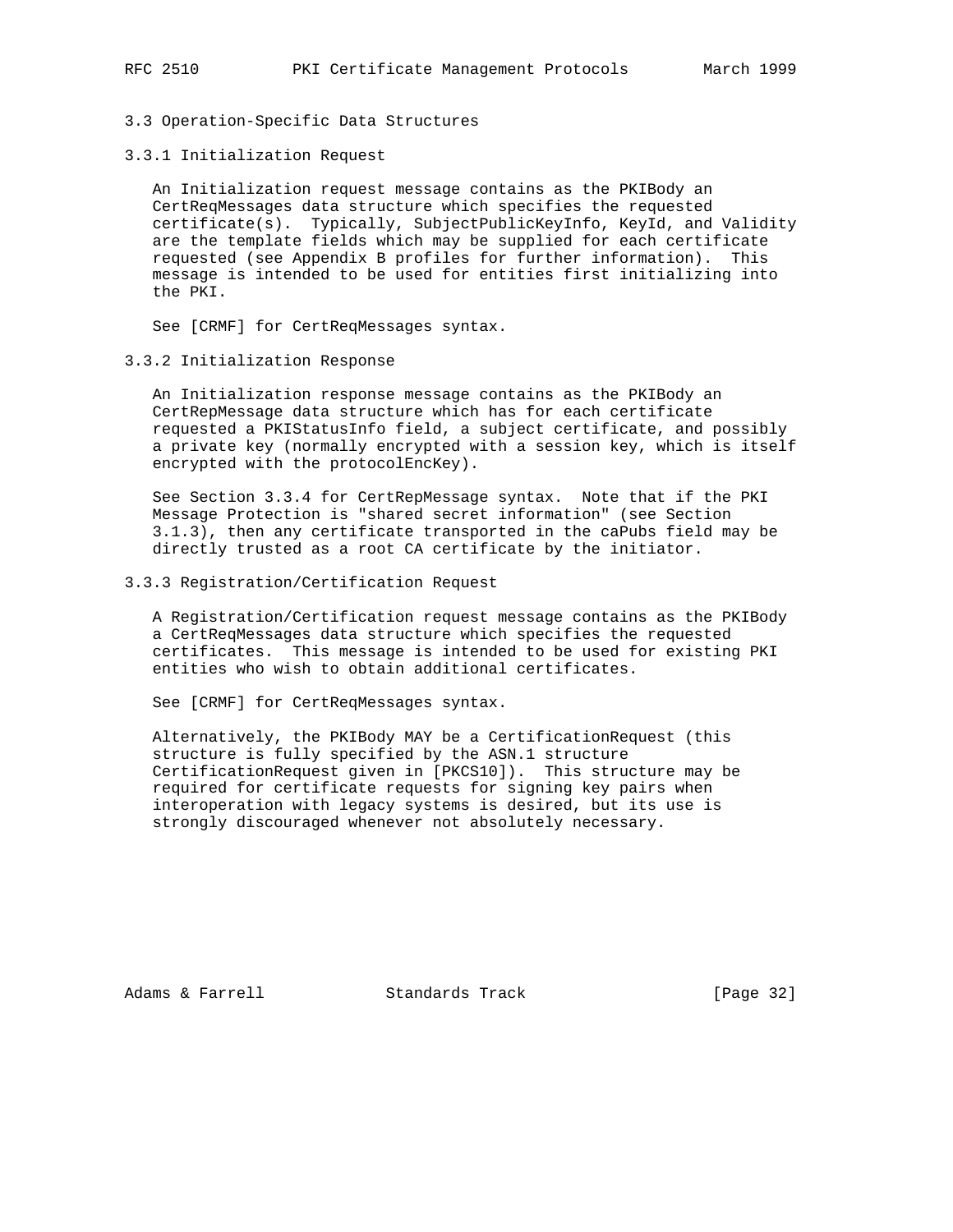## 3.3.4 Registration/Certification Response

```
 A registration response message contains as the PKIBody a
   CertRepMessage data structure which has a status value for each
   certificate requested, and optionally has a CA public key, failure
   information, a subject certificate, and an encrypted private key.
  CertRepMessage ::= SEQUENCE {
      caPubs [1] SEQUENCE SIZE (1..MAX) OF Certificate OPTIONAL,
      response SEQUENCE OF CertResponse
  }
  CertResponse ::= SEQUENCE {
      certReqId INTEGER,
      -- to match this response with corresponding request (a value
      -- of -1 is to be used if certReqId is not specified in the
      -- corresponding request)
     status PKIStatusInfo,
 certifiedKeyPair CertifiedKeyPair OPTIONAL,
 rspInfo OCTET STRING OPTIONAL
     -- analogous to the id-regInfo-asciiPairs OCTET STRING defined
      -- for regInfo in CertReqMsg [CRMF]
  }
  CertifiedKeyPair ::= SEQUENCE {
 certOrEncCert CertOrEncCert,
 privateKey [0] EncryptedValue OPTIONAL,
      publicationInfo [1] PKIPublicationInfo OPTIONAL
  }
  CertOrEncCert ::= CHOICE {
     certificate [0] Certificate,
      encryptedCert [1] EncryptedValue
  }
```
 Only one of the failInfo (in PKIStatusInfo) and certificate (in CertifiedKeyPair) fields can be present in each CertResponse (depending on the status). For some status values (e.g., waiting) neither of the optional fields will be present.

 Given an EncryptedCert and the relevant decryption key the certificate may be obtained. The purpose of this is to allow a CA to return the value of a certificate, but with the constraint that only the intended recipient can obtain the actual certificate. The benefit of this approach is that a CA may reply with a certificate even in the absence of a proof that the requester is the end entity which can use the relevant private key (note that the proof is not obtained

Adams & Farrell **Standards Track** [Page 33]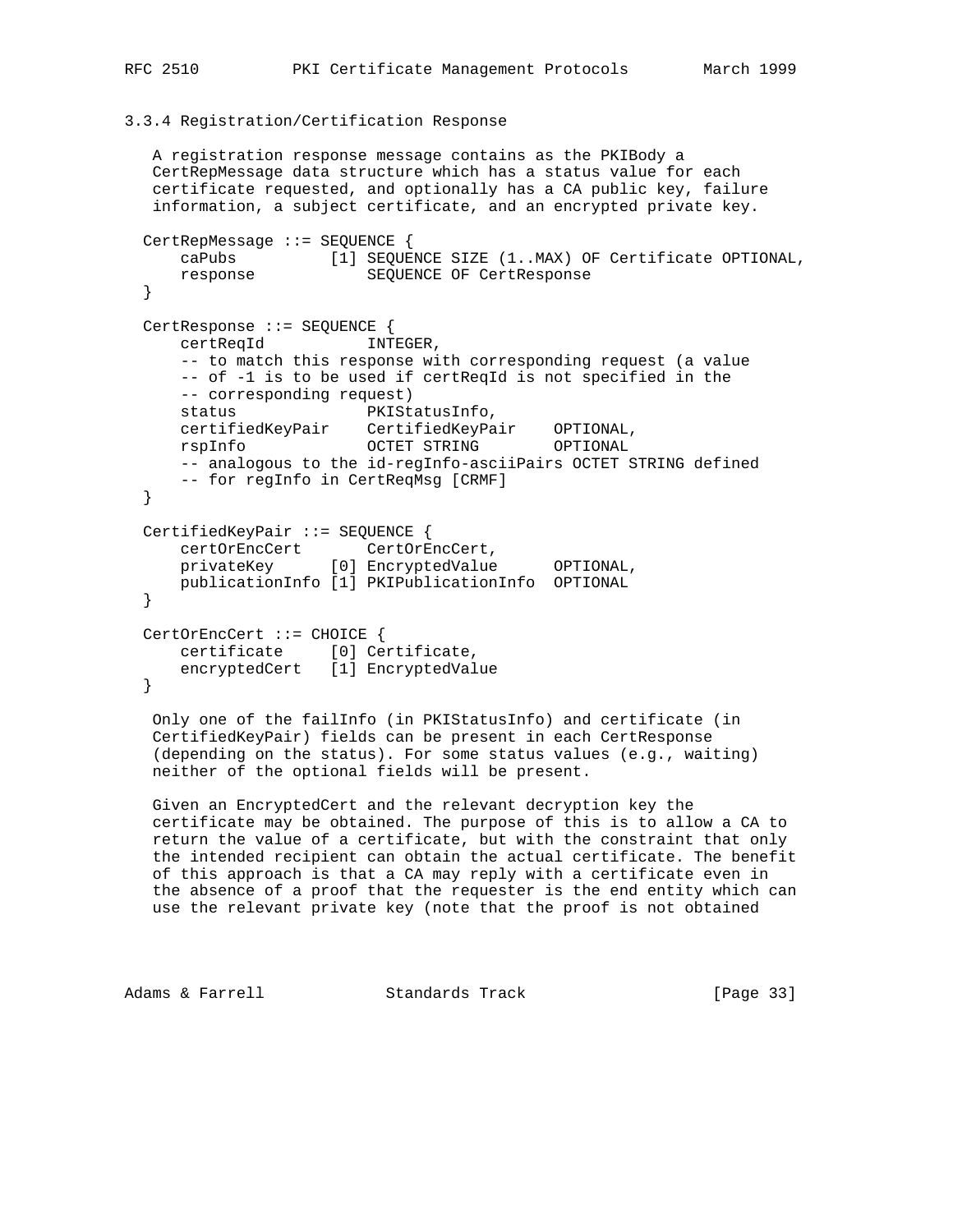until the PKIConfirm message is received by the CA). Thus the CA will not have to revoke that certificate in the event that something goes wrong with the proof of possession.

3.3.5 Key update request content

 For key update requests the CertReqMessages syntax is used. Typically, SubjectPublicKeyInfo, KeyId, and Validity are the template fields which may be supplied for each key to be updated. This message is intended to be used to request updates to existing (non revoked and non-expired) certificates.

See [CRMF] for CertReqMessages syntax.

3.3.6 Key Update response content

 For key update responses the CertRepMessage syntax is used. The response is identical to the initialization response.

See Section 3.3.4 for CertRepMessage syntax.

3.3.7 Key Recovery Request content

 For key recovery requests the syntax used is identical to the initialization request CertReqMessages. Typically, SubjectPublicKeyInfo and KeyId are the template fields which may be used to supply a signature public key for which a certificate is required (see Appendix B profiles for further information).

 See [CRMF] for CertReqMessages syntax. Note that if a key history is required, the requester must supply a Protocol Encryption Key control in the request message.

3.3.8 Key recovery response content

 For key recovery responses the following syntax is used. For some status values (e.g., waiting) none of the optional fields will be present.

```
 KeyRecRepContent ::= SEQUENCE {
    status PKIStatusInfo,
   newSigCert [0] Certificate 		 OPTIONAL,
    caCerts [1] SEQUENCE SIZE (1..MAX) OF
                              Certificate OPTIONAL,
    keyPairHist [2] SEQUENCE SIZE (1..MAX) OF
                              CertifiedKeyPair OPTIONAL
 }
```
Adams & Farrell Standards Track [Page 34]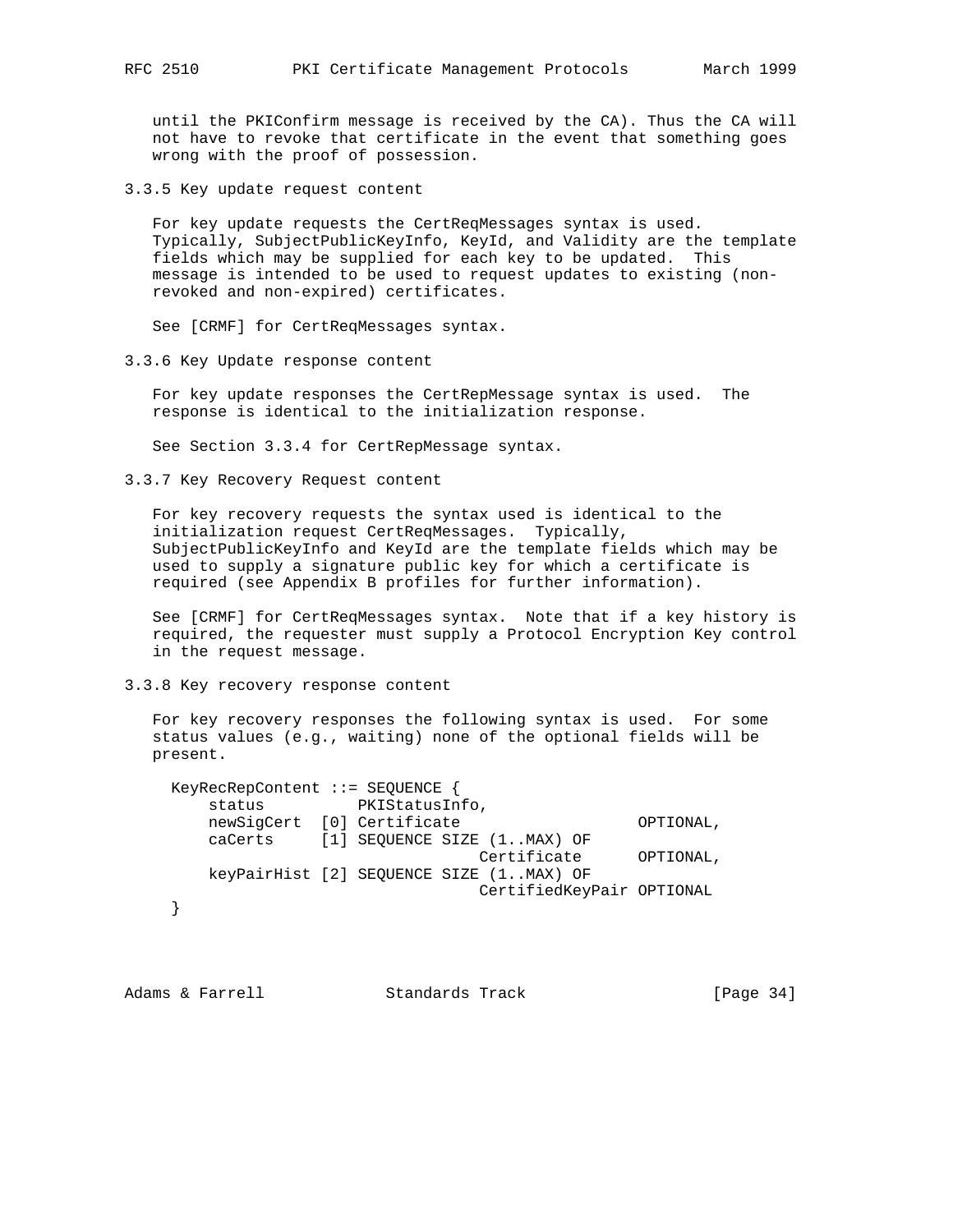## 3.3.9 Revocation Request Content

 When requesting revocation of a certificate (or several certificates) the following data structure is used. The name of the requester is present in the PKIHeader structure.

```
 RevReqContent ::= SEQUENCE OF RevDetails
 RevDetails ::= SEQUENCE {
    certDetails CertTemplate,
    -- allows requester to specify as much as they can about
    -- the cert. for which revocation is requested
    -- (e.g., for cases in which serialNumber is not available)
    revocationReason ReasonFlags OPTIONAL,
     -- the reason that revocation is requested
    badSinceDate GeneralizedTime OPTIONAL,
    -- indicates best knowledge of sender
    crlEntryDetails Extensions OPTIONAL
    -- requested crlEntryExtensions
 }
```
3.3.10 Revocation Response Content

 The response to the above message. If produced, this is sent to the requester of the revocation. (A separate revocation announcement message MAY be sent to the subject of the certificate for which revocation was requested.)

```
 RevRepContent ::= SEQUENCE {
    status SEQUENCE SIZE (1..MAX) OF PKIStatusInfo,
    -- in same order as was sent in RevReqContent
    revCerts [0] SEQUENCE SIZE (1..MAX) OF CertId OPTIONAL,
    -- IDs for which revocation was requested (same order as status)
    crls [1] SEQUENCE SIZE (1..MAX) OF CertificateList OPTIONAL
    -- the resulting CRLs (there may be more than one)
 }
```

```
3.3.11 Cross certification request content
```
 Cross certification requests use the same syntax (CertReqMessages) as for normal certification requests with the restriction that the key pair MUST have been generated by the requesting CA and the private key MUST NOT be sent to the responding CA.

See [CRMF] for CertReqMessages syntax.

Adams & Farrell **Standards Track** [Page 35]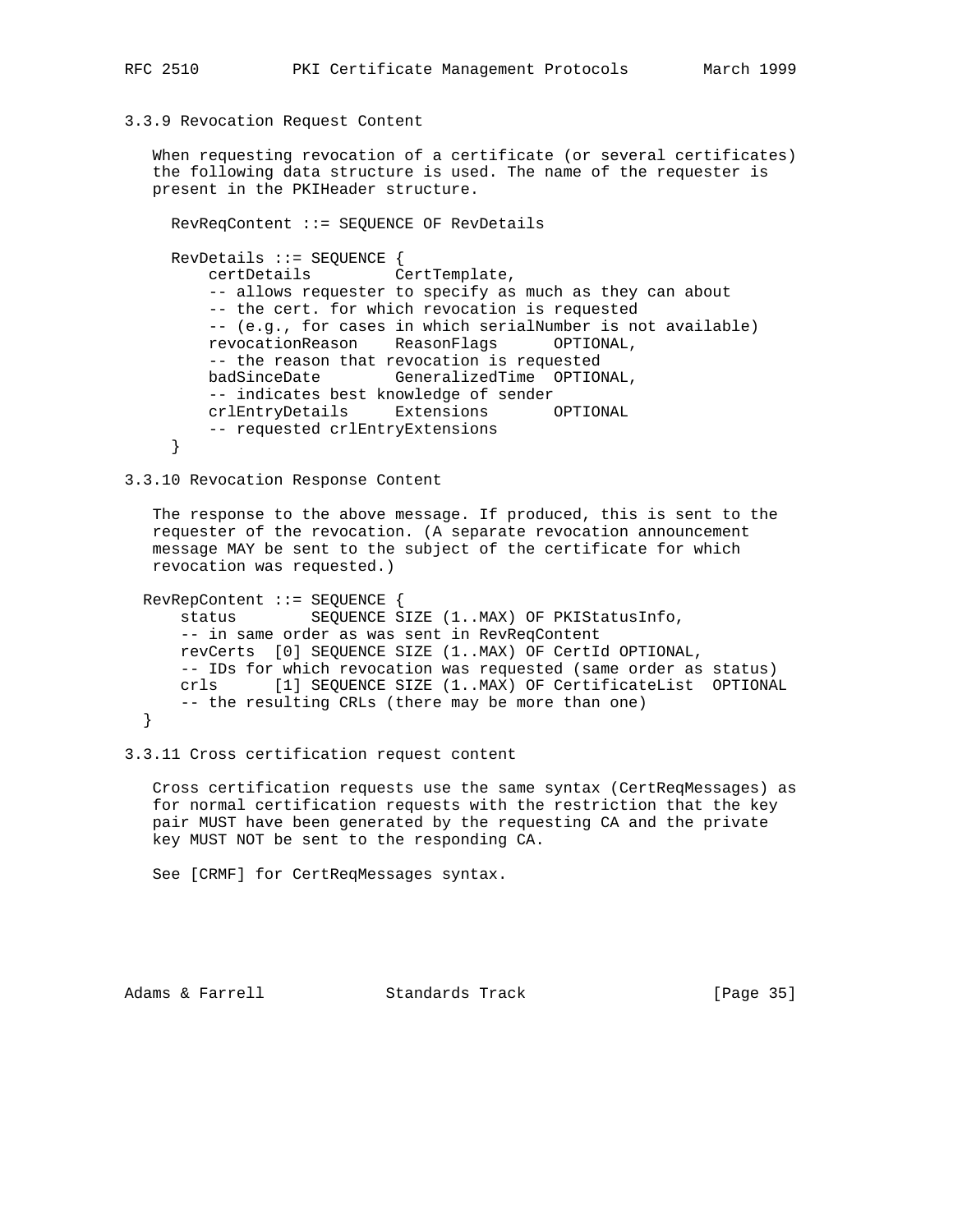3.3.12 Cross certification response content

 Cross certification responses use the same syntax (CertRepMessage) as for normal certification responses with the restriction that no encrypted private key can be sent.

See Section 3.3.4 for CertRepMessage syntax.

3.3.13 CA Key Update Announcement content

 When a CA updates its own key pair the following data structure MAY be used to announce this event.

```
 CAKeyUpdAnnContent ::= SEQUENCE {
                             Certificate, -- old pub signed with new priv
    newWithOld Certificate, -- new pub signed with old priv<br>newWithNew Certificate -- new pub signed with new priv
                             Certificate -- new pub signed with new priv
 }
```
3.3.14 Certificate Announcement

This structure MAY be used to announce the existence of certificates.

 Note that this message is intended to be used for those cases (if any) where there is no pre-existing method for publication of certificates; it is not intended to be used where, for example, X.500 is the method for publication of certificates.

CertAnnContent ::= Certificate

3.3.15 Revocation Announcement

 When a CA has revoked, or is about to revoke, a particular certificate it MAY issue an announcement of this (possibly upcoming) event.

```
 RevAnnContent ::= SEQUENCE {
      status PKIStatus,
 certId CertId,
willBeRevokedAt GeneralizedTime,
badSinceDate GeneralizedTime,
 crlDetails Extensions OPTIONAL
       -- extra CRL details(e.g., crl number, reason, location, etc.)
    }
```

```
Adams & Farrell Standards Track [Page 36]
```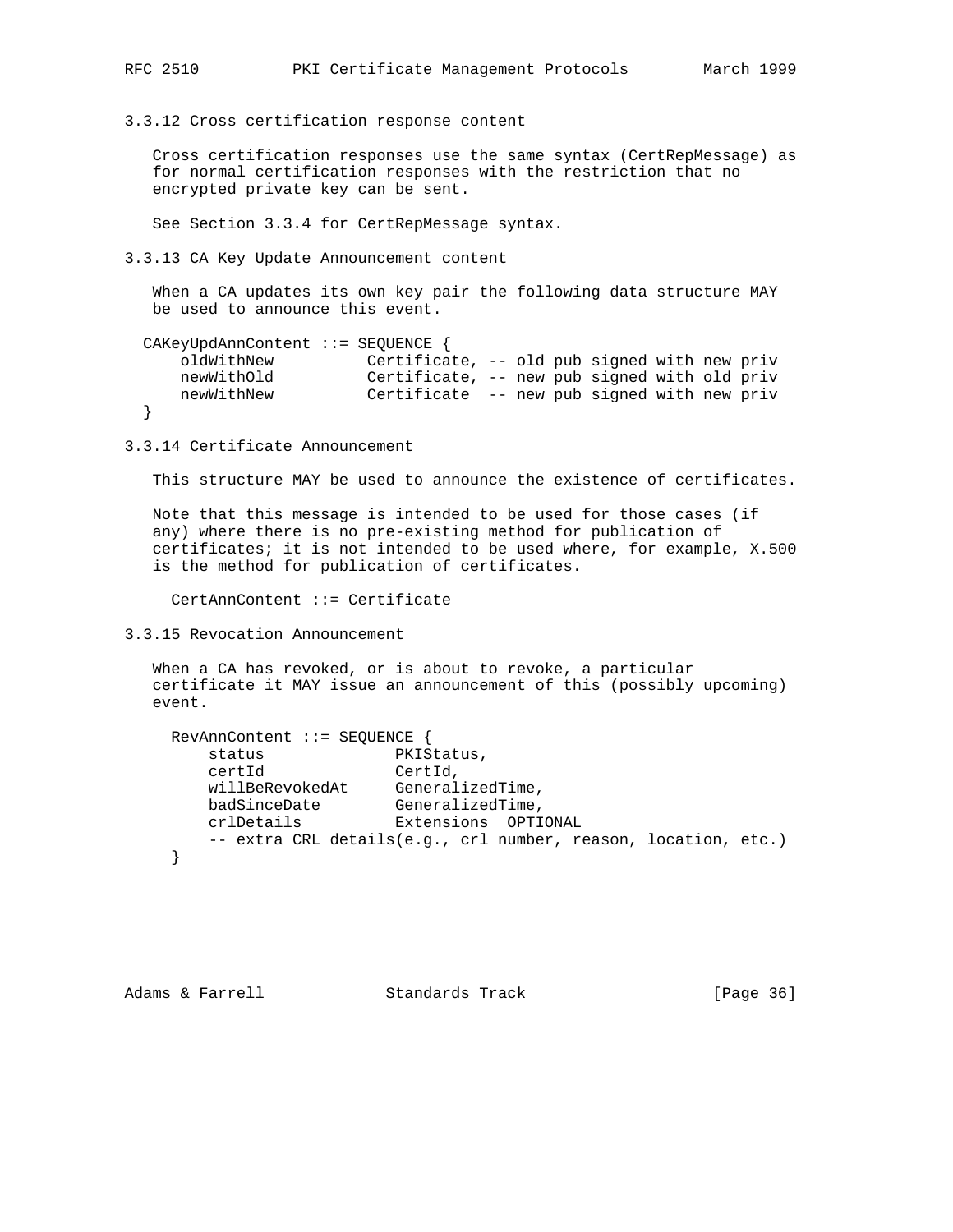A CA MAY use such an announcement to warn (or notify) a subject that its certificate is about to be (or has been) revoked. This would typically be used where the request for revocation did not come from the subject concerned.

 The willBeRevokedAt field contains the time at which a new entry will be added to the relevant CRLs.

3.3.16 CRL Announcement

 When a CA issues a new CRL (or set of CRLs) the following data structure MAY be used to announce this event.

CRLAnnContent ::= SEQUENCE OF CertificateList

3.3.17 PKI Confirmation content

 This data structure is used in three-way protocols as the final PKIMessage. Its content is the same in all cases - actually there is no content since the PKIHeader carries all the required information.

PKIConfirmContent ::= NULL

3.3.18 PKI General Message content

```
 InfoTypeAndValue ::= SEQUENCE {
 infoType OBJECT IDENTIFIER,
 infoValue ANY DEFINED BY infoType OPTIONAL
  }
  -- Example InfoTypeAndValue contents include, but are not limited to:
 -- \{ CAProtEncoder = \{id-it 1\}, Certificate
 -- { SignKeyPairTypes = {id-it 2}, SEQUENCE OF AlgorithmIdentifier }
  -- { EncKeyPairTypes = {id-it 3}, SEQUENCE OF AlgorithmIdentifier }
 -- { PreferredSymmAlg = {id-it 4}, AlgorithmIdentifier }<br>-- { CAKeyUpdateInfo = {id-it 5}, CAKeyUpdAnnContent }
-- { CAKeyUpdateInfo = {id-it 5}, CAKeyUpdAnnContent }
-- { CurrentCRL = {id-it 6}, CertificateList }
 -- where \{id-it\} = \{id-pkix 4\} = \{1 \ 3 \ 6 \ 1 \ 5 \ 5 \ 7 \ 4\} -- This construct MAY also be used to define new PKIX Certificate
  -- Management Protocol request and response messages, or general-
  -- purpose (e.g., announcement) messages for future needs or for
  -- specific environments.
  GenMsgContent ::= SEQUENCE OF InfoTypeAndValue
  -- May be sent by EE, RA, or CA (depending on message content).
  -- The OPTIONAL infoValue parameter of InfoTypeAndValue will typically
  -- be omitted for some of the examples given above. The receiver is
```
Adams & Farrell **Standards Track** [Page 37]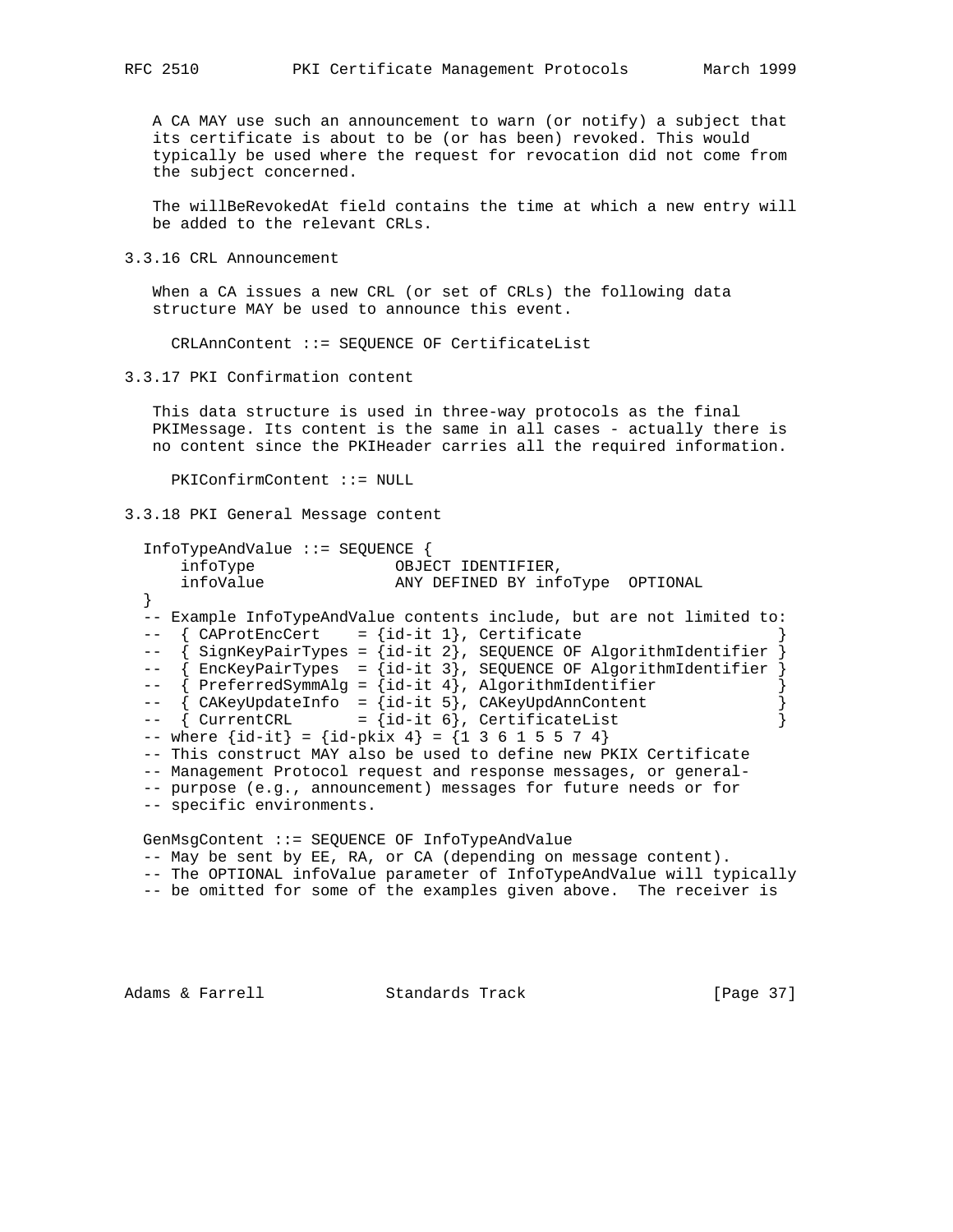-- free to ignore any contained OBJ. IDs that it does not recognize.

- -- If sent from EE to CA, the empty set indicates that the CA may send
- -- any/all information that it wishes.

3.3.19 PKI General Response content

 GenRepContent ::= SEQUENCE OF InfoTypeAndValue -- The receiver is free to ignore any contained OBJ. IDs that it does -- not recognize.

3.3.20 Error Message content

 ErrorMsgContent ::= SEQUENCE { pKIStatusInfo PKIStatusInfo, errorCode INTEGER OPTIONAL, -- implementation-specific error codes errorDetails PKIFreeText OPTIONAL -- implementation-specific error details }

4. Mandatory PKI Management functions

 The PKI management functions outlined in Section 1 above are described in this section.

 This section deals with functions that are "mandatory" in the sense that all end entity and CA/RA implementations MUST be able to provide the functionality described (perhaps via one of the transport mechanisms defined in Section 5). This part is effectively the profile of the PKI management functionality that MUST be supported.

 Note that not all PKI management functions result in the creation of a PKI message.

4.1 Root CA initialization

[See Section 1.2.2 for this document's definition of "root CA".]

 A newly created root CA must produce a "self-certificate" which is a Certificate structure with the profile defined for the "newWithNew" certificate issued following a root CA key update.

 In order to make the CA's self certificate useful to end entities that do not acquire the self certificate via "out-of-band" means, the CA must also produce a fingerprint for its public key. End entities that acquire this fingerprint securely via some "out-of-band" means can then verify the CA's self-certificate and hence the other attributes contained therein.

Adams & Farrell **Standards Track** [Page 38]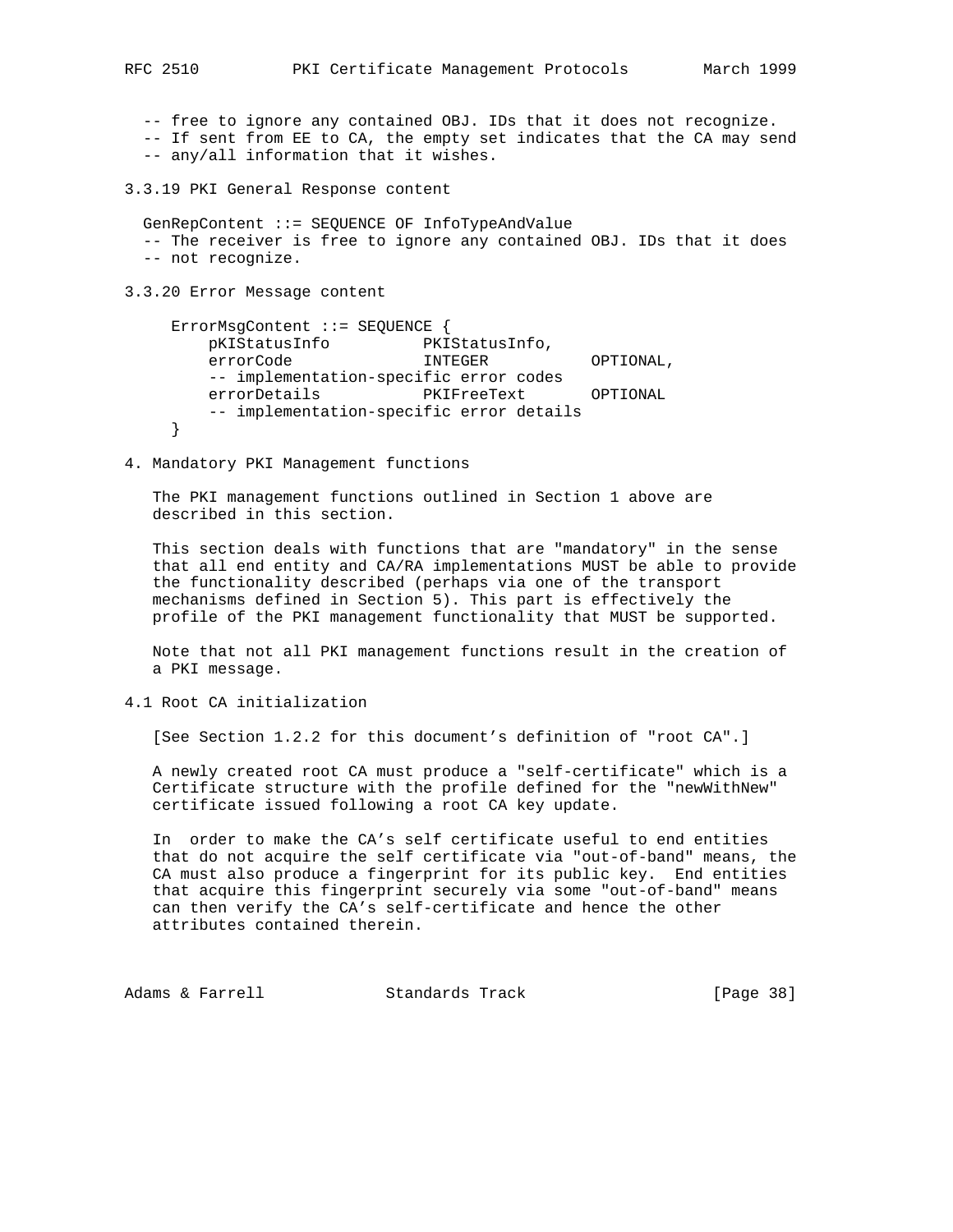The data structure used to carry the fingerprint is the OOBCertHash.

4.2 Root CA key update

 CA keys (as all other keys) have a finite lifetime and will have to be updated on a periodic basis. The certificates NewWithNew, NewWithOld, and OldWithNew (see Section 2.4.1) are issued by the CA to aid existing end entities who hold the current self-signed CA certificate (OldWithOld) to transition securely to the new self signed CA certificate (NewWithNew), and to aid new end entities who will hold NewWithNew to acquire OldWithOld securely for verification of existing data.

4.3 Subordinate CA initialization

 [See Section 1.2.2 for this document's definition of "subordinate CA".]

 From the perspective of PKI management protocols the initialization of a subordinate CA is the same as the initialization of an end entity. The only difference is that the subordinate CA must also produce an initial revocation list.

4.4 CRL production

 Before issuing any certificates a newly established CA (which issues CRLs) must produce "empty" versions of each CRL which is to be periodically produced.

4.5 PKI information request

 When a PKI entity (CA, RA, or EE) wishes to acquire information about the current status of a CA it MAY send that CA a request for such information.

 The CA must respond to the request by providing (at least) all of the information requested by the requester. If some of the information cannot be provided then an error must be conveyed to the requester.

 If PKIMessages are used to request and supply this PKI information, then the request must be the GenMsg message, the response must be the GenRep message, and the error must be the Error message. These messages are protected using a MAC based on shared secret information (i.e., PasswordBasedMAC) or any other authenticated means (if the end entity has an existing certificate).

Adams & Farrell Standards Track [Page 39]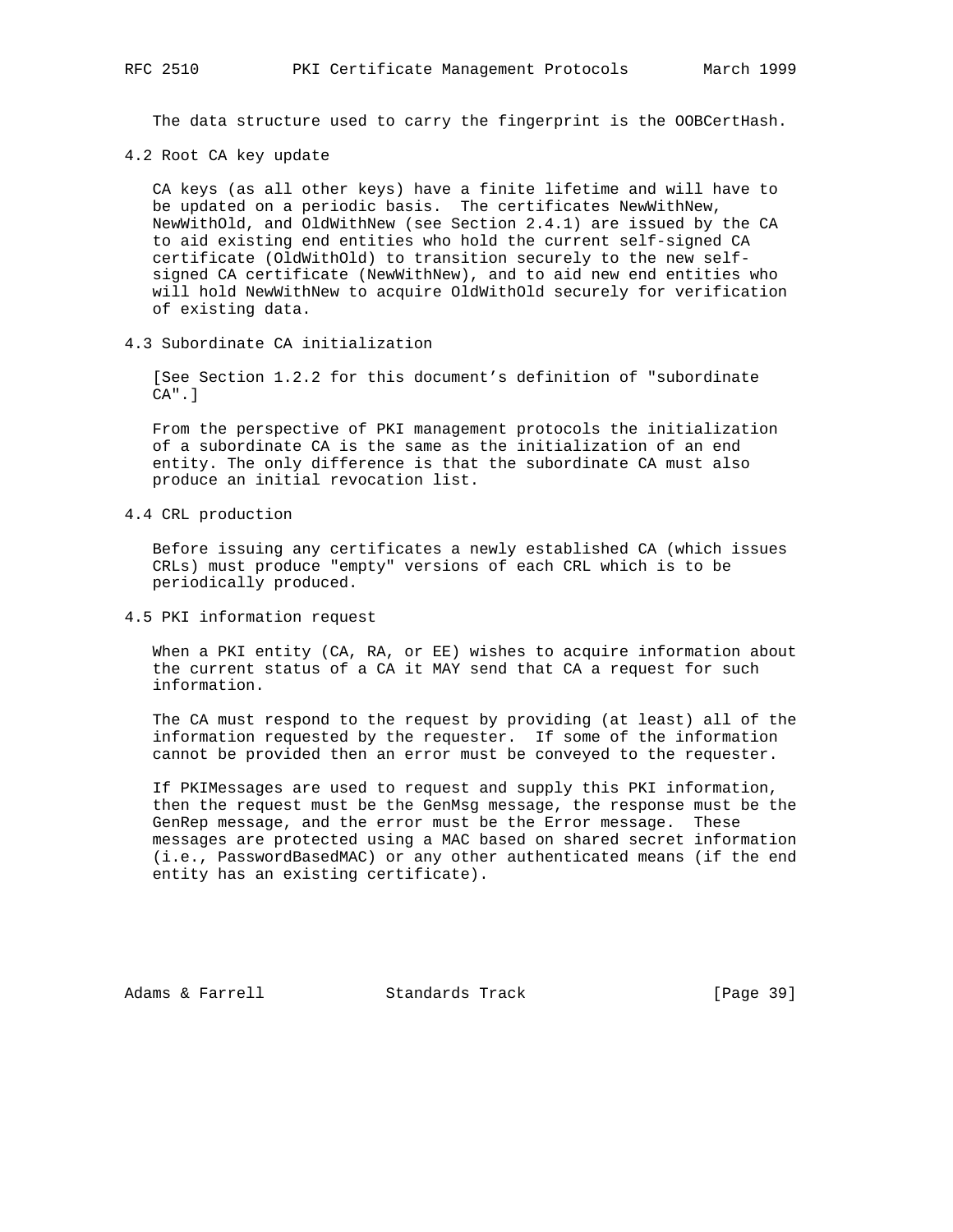## 4.6 Cross certification

 The requester CA is the CA that will become the subject of the cross-certificate; the responder CA will become the issuer of the cross-certificate.

 The requester CA must be "up and running" before initiating the cross-certification operation.

### 4.6.1 One-way request-response scheme:

 The cross-certification scheme is essentially a one way operation; that is, when successful, this operation results in the creation of one new cross-certificate. If the requirement is that cross certificates be created in "both directions" then each CA in turn must initiate a cross-certification operation (or use another scheme).

 This scheme is suitable where the two CAs in question can already verify each other's signatures (they have some common points of trust) or where there is an out-of-band verification of the origin of the certification request.

#### Detailed Description:

 Cross certification is initiated at one CA known as the responder. The CA administrator for the responder identifies the CA it wants to cross certify and the responder CA equipment generates an authorization code. The responder CA administrator passes this authorization code by out-of-band means to the requester CA administrator. The requester CA administrator enters the authorization code at the requester CA in order to initiate the on line exchange.

 The authorization code is used for authentication and integrity purposes. This is done by generating a symmetric key based on the authorization code and using the symmetric key for generating Message Authentication Codes (MACs) on all messages exchanged.

 The requester CA initiates the exchange by generating a random number (requester random number). The requester CA then sends to the responder CA the cross certification request (ccr) message. The fields in this message are protected from modification with a MAC based on the authorization code.

 Upon receipt of the ccr message, the responder CA checks the protocol version, saves the requester random number, generates its own random number (responder random number) and validates the MAC. It then

Adams & Farrell **Standards Track** [Page 40]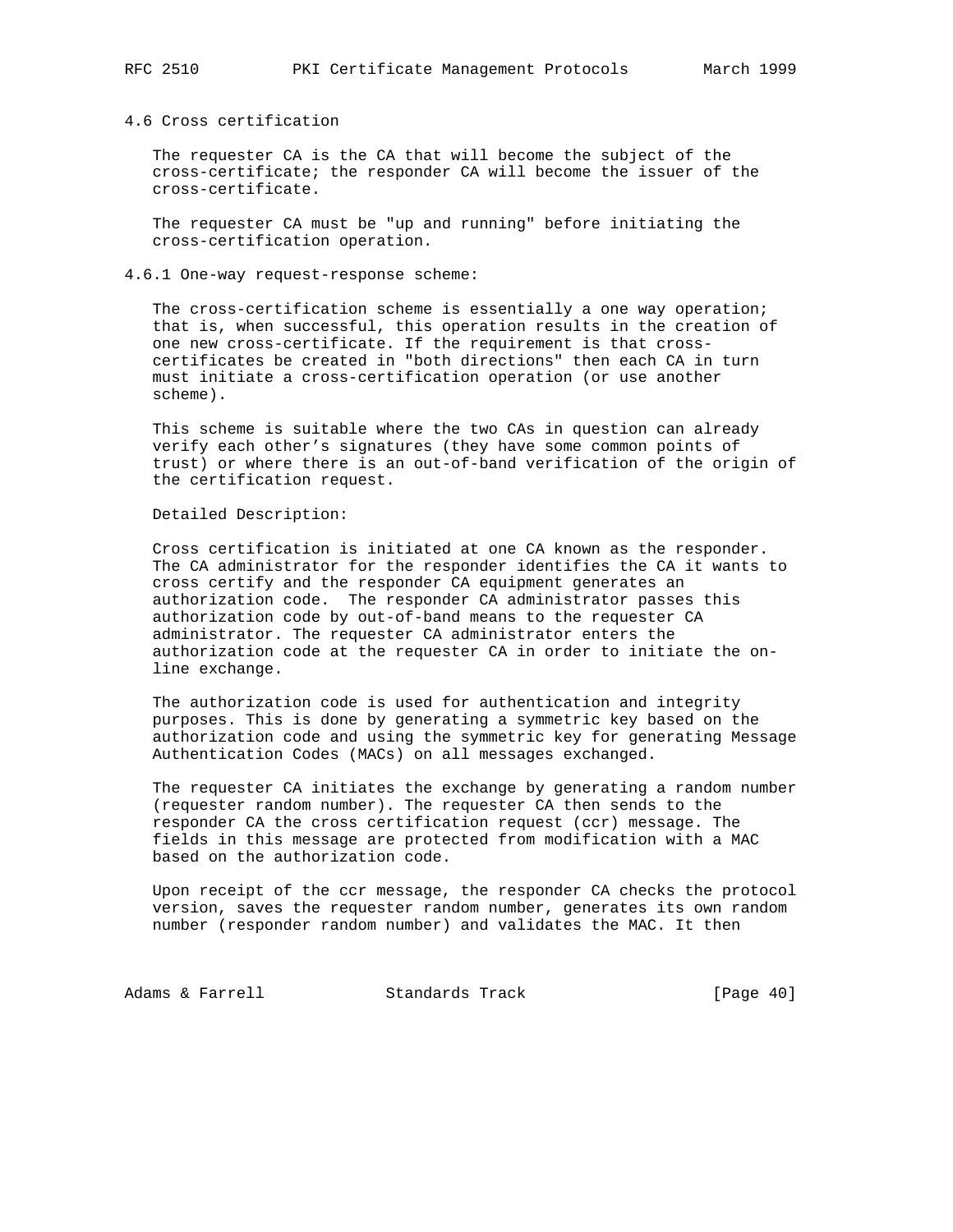generates (and archives, if desired) a new requester certificate that contains the requester CA public key and is signed with the responder CA signature private key. The responder CA responds with the cross certification response (ccp) message. The fields in this message are protected from modification with a MAC based on the authorization code.

 Upon receipt of the ccp message, the requester CA checks that its own system time is close to the responder CA system time, checks the received random numbers and validates the MAC. The requester CA responds with the PKIConfirm message. The fields in this message are protected from modification with a MAC based on the authorization code. The requester CA writes the requester certificate to the Repository.

 Upon receipt of the PKIConfirm message, the responder CA checks the random numbers and validates the MAC.

Notes:

- 1. The ccr message must contain a "complete" certification request, that is, all fields (including, e.g., a BasicConstraints extension) must be specified by the requester CA.
- 2. The ccp message SHOULD contain the verification certificate of the responder CA - if present, the requester CA must then verify this certificate (for example, via the "out-of-band" mechanism).
- 4.7 End entity initialization

 As with CAs, end entities must be initialized. Initialization of end entities requires at least two steps:

- acquisition of PKI information
- out-of-band verification of one root-CA public key

 (other possible steps include the retrieval of trust condition information and/or out-of-band verification of other CA public keys).

4.7.1 Acquisition of PKI information

The information REQUIRED is:

- the current root-CA public key
- (if the certifying CA is not a root-CA) the certification path from the root CA to the certifying CA together with appropriate revocation lists
- the algorithms and algorithm parameters which the certifying CA supports for each relevant usage

Adams & Farrell Standards Track [Page 41]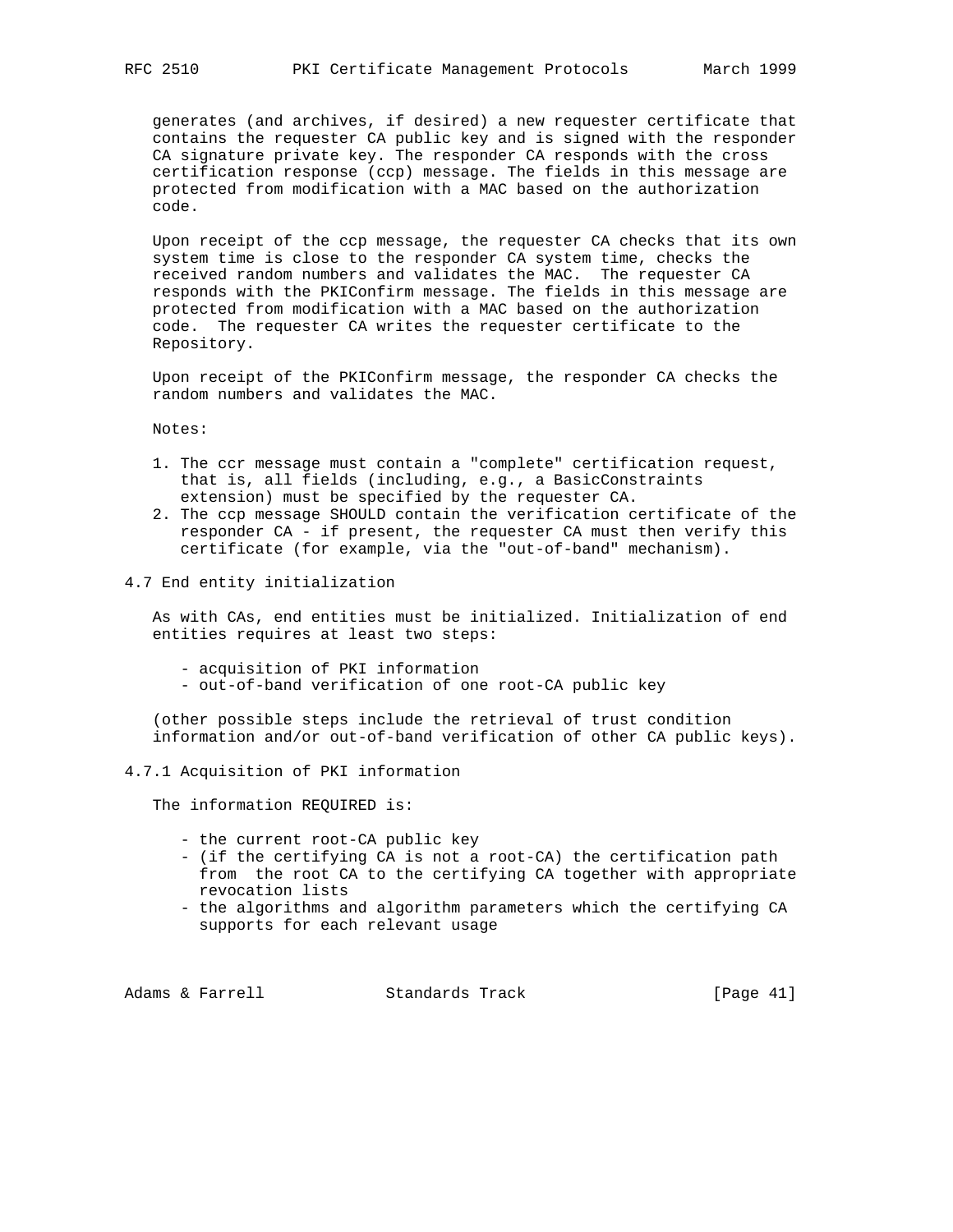Additional information could be required (e.g., supported extensions or CA policy information) in order to produce a certification request which will be successful. However, for simplicity we do not mandate that the end entity acquires this information via the PKI messages. The end result is simply that some certification requests may fail (e.g., if the end entity wants to generate its own encryption key but the CA doesn't allow that).

The required information MAY be acquired as described in Section 4.5.

4.7.2 Out-of-Band Verification of Root-CA Key

 An end entity must securely possess the public key of its root CA. One method to achieve this is to provide the end entity with the CA's self-certificate fingerprint via some secure "out-of-band" means. The end entity can then securely use the CA's self-certificate.

See Section 4.1 for further details.

4.8 Certificate Request

 An initialized end entity MAY request a certificate at any time (as part of an update procedure, or for any other purpose). This request will be made using the certification request (cr) message. If the end entity already possesses a signing key pair (with a corresponding verification certificate), then this cr message will typically be protected by the entity's digital signature. The CA returns the new certificate (if the request is successful) in a CertRepMessage.

4.9 Key Update

 When a key pair is due to expire the relevant end entity MAY request a key update - that is, it MAY request that the CA issue a new certificate for a new key pair. The request is made using a key update request (kur) message. If the end entity already possesses a signing key pair (with a corresponding verification certificate), then this message will typically be protected by the entity's digital signature. The CA returns the new certificate (if the request is successful) in a key update response (kup) message, which is syntactically identical to a CertRepMessage.

5. Transports

 The transport protocols specified below allow end entities, RAs and CAs to pass PKI messages between them. There is no requirement for specific security mechanisms to be applied at this level if the PKI messages are suitably protected (that is, if the OPTIONAL PKIProtection parameter is used as specified for each message).

Adams & Farrell Standards Track [Page 42]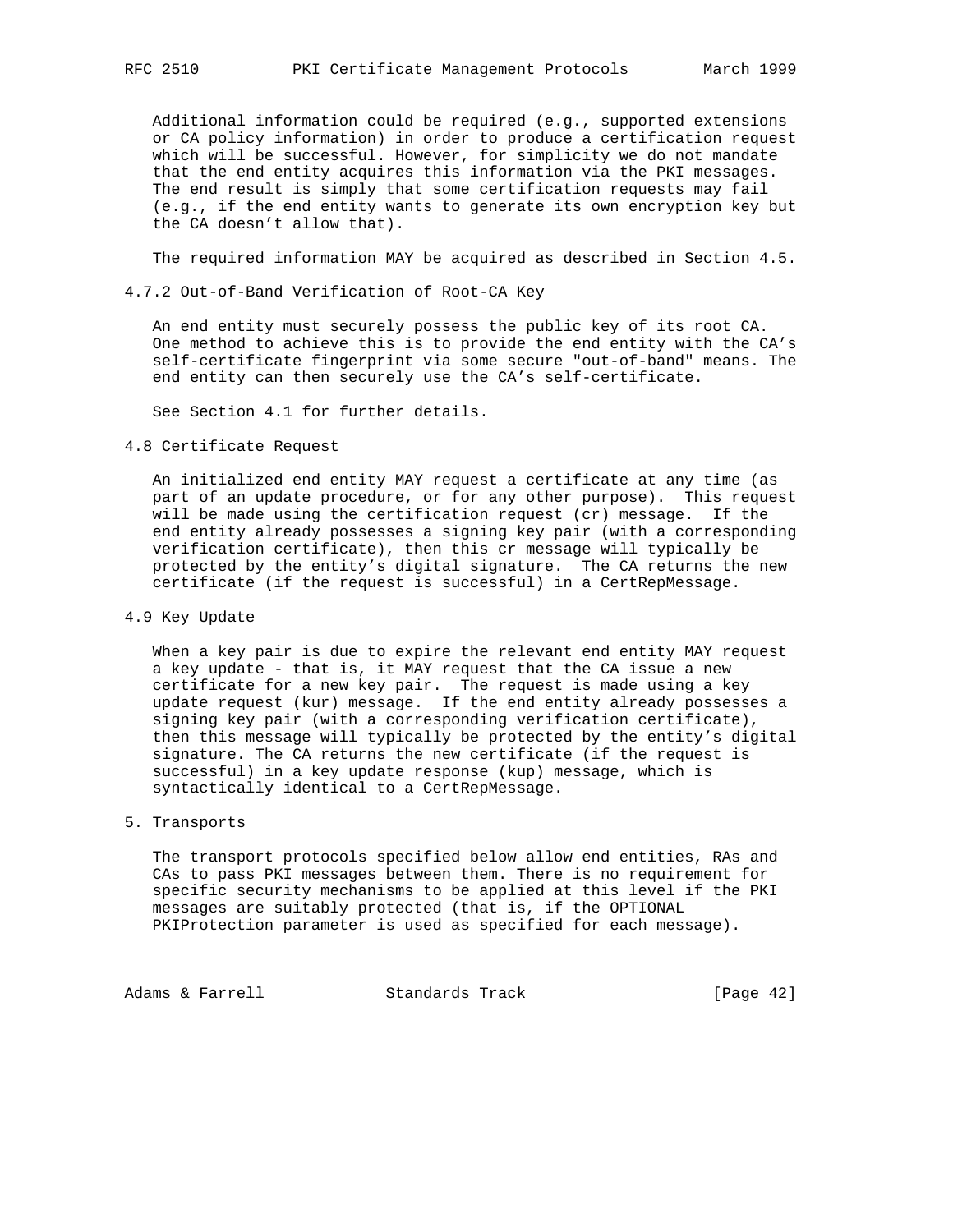5.1 File based protocol

 A file containing a PKI message MUST contain only the DER encoding of one PKI message, i.e., there MUST be no extraneous header or trailer information in the file.

Such files can be used to transport PKI messages using, e.g., FTP.

5.2 Direct TCP-Based Management Protocol

 The following simple TCP-based protocol is to be used for transport of PKI messages. This protocol is suitable for cases where an end entity (or an RA) initiates a transaction and can poll to pick up the results.

 If a transaction is initiated by a PKI entity (RA or CA) then an end entity must either supply a listener process or be supplied with a polling reference (see below) in order to allow it to pick up the PKI message from the PKI management component.

 The protocol basically assumes a listener process on an RA or CA which can accept PKI messages on a well-defined port (port number 829). Typically an initiator binds to this port and submits the initial PKI message for a given transaction ID. The responder replies with a PKI message and/or with a reference number to be used later when polling for the actual PKI message response.

 If a number of PKI response messages are to be produced for a given request (say if some part of the request is handled more quickly than another) then a new polling reference is also returned.

 When the final PKI response message has been picked up by the initiator then no new polling reference is supplied.

 The initiator of a transaction sends a "direct TCP-based PKI message" to the recipient. The recipient responds with a similar message.

A "direct TCP-based PKI message" consists of:

length (32-bits), flag (8-bits), value (defined below)

 The length field contains the number of octets of the remainder of the message (i.e., number of octets of "value" plus one). All 32-bit values in this protocol are specified to be in network byte order.

Message name flag value

pkiMsg '00'H DER-encoded PKI message

Adams & Farrell Standards Track [Page 43]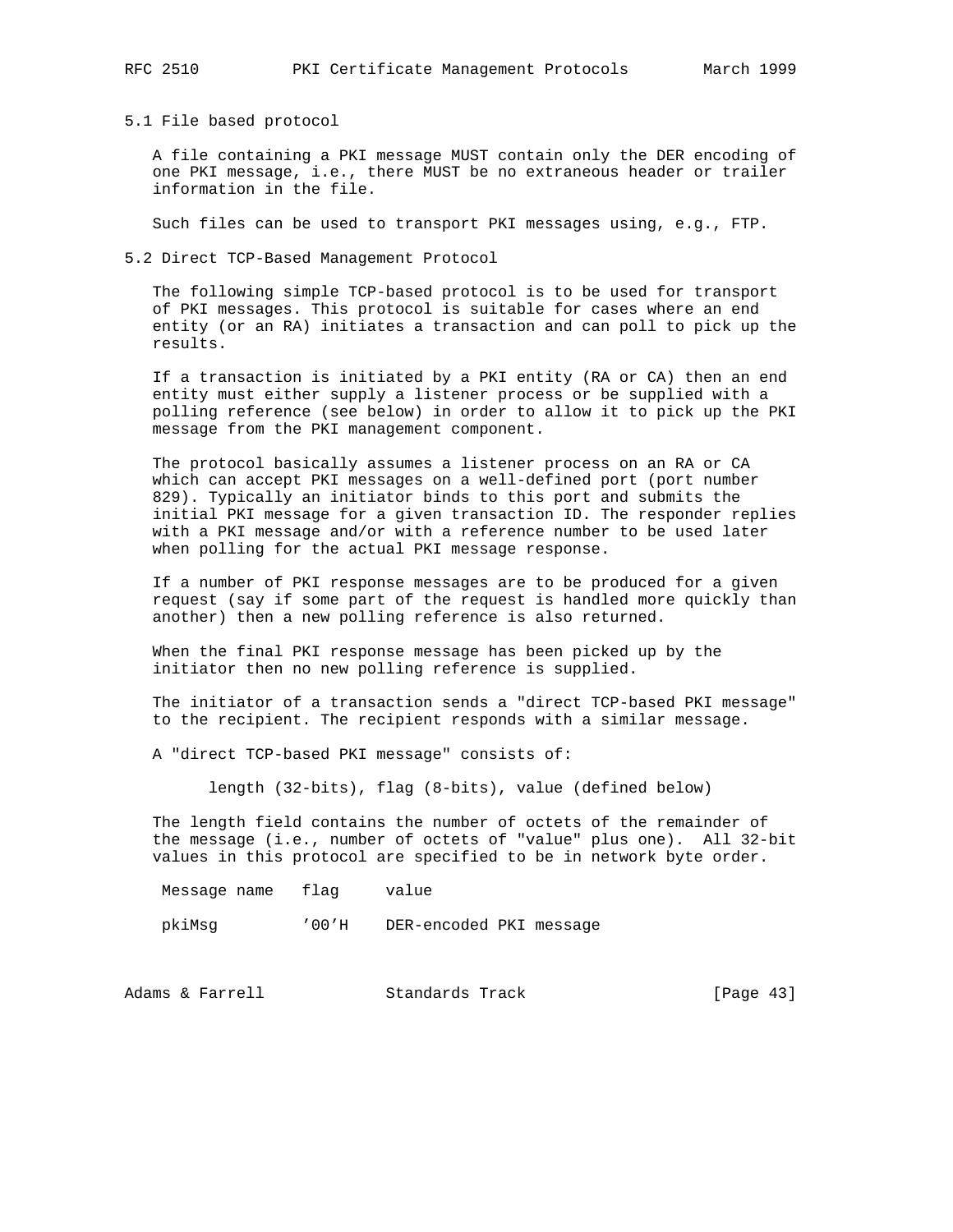-- PKI message pollRep '01'H polling reference (32 bits), time-to-check-back (32 bits) -- poll response where no PKI message response ready; use polling -- reference value (and estimated time value) for later polling pollReq '02'H polling reference (32 bits) -- request for a PKI message response to initial message negPollRep '03'H '00'H -- no further polling responses (i.e., transaction complete) partialMsgRep '04'H next polling reference (32 bits), time-to-check-back (32 bits), DER-encoded PKI message -- partial response to initial message plus new polling reference -- (and estimated time value) to use to get next part of response finalMsgRep '05'H DER-encoded PKI message -- final (and possibly sole) response to initial message errorMsgRep '06'H human readable error message -- produced when an error is detected (e.g., a polling reference is -- received which doesn't exist or is finished with)

 Where a PKIConfirm message is to be transported (always from the initiator to the responder) then a pkiMsg message is sent and a negPollRep is returned.

The sequence of messages which can occur is then:

 a) end entity sends pkiMsg and receives one of pollRep, negPollRep, partialMsgRep or finalMsgRep in response. b) end entity sends pollReq message and receives one of negPollRep, partialMsgRep, finalMsgRep or errorMsgRep in response.

 The "time-to-check-back" parameter is a 32-bit integer, defined to be the number of seconds which have elapsed since midnight, January 1, 1970, coordinated universal time. It provides an estimate of the time that the end entity should send its next pollReq.

5.3 Management Protocol via E-mail

 This subsection specifies a means for conveying ASN.1-encoded messages for the protocol exchanges described in Section 4 via Internet mail.

A simple MIME object is specified as follows.

 Content-Type: application/pkixcmp Content-Transfer-Encoding: base64

<<the ASN.1 DER-encoded PKIX-CMP message, base64-encoded>>

Adams & Farrell **Standards Track** [Page 44]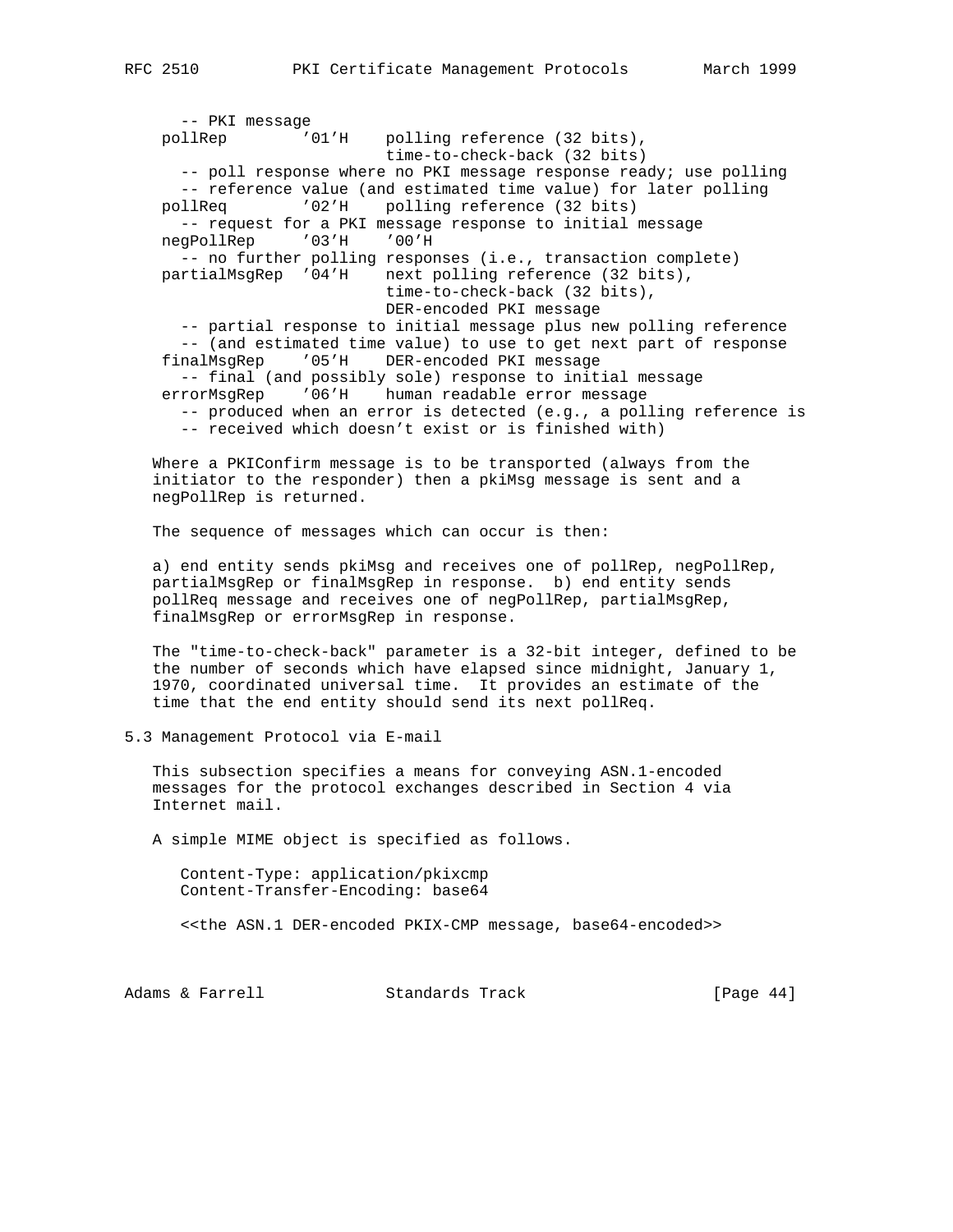This MIME object can be sent and received using common MIME processing engines and provides a simple Internet mail transport for PKIX-CMP messages. Implementations MAY wish to also recognize and use the "application/x-pkixcmp" MIME type (specified in earlier versions of this document) in order to support backward compatibility wherever applicable.

5.4 Management Protocol via HTTP

 This subsection specifies a means for conveying ASN.1-encoded messages for the protocol exchanges described in Section 4 via the HyperText Transfer Protocol.

A simple MIME object is specified as follows.

Content-Type: application/pkixcmp

<<the ASN.1 DER-encoded PKIX-CMP message>>

 This MIME object can be sent and received using common HTTP processing engines over WWW links and provides a simple browser server transport for PKIX-CMP messages. Implementations MAY wish to also recognize and use the "application/x-pkixcmp" MIME type (specified in earlier versions of this document) in order to support backward compatibility wherever applicable.

#### SECURITY CONSIDERATIONS

This entire memo is about security mechanisms.

 One cryptographic consideration is worth explicitly spelling out. In the protocols specified above, when an end entity is required to prove possession of a decryption key, it is effectively challenged to decrypt something (its own certificate). This scheme (and many others!) could be vulnerable to an attack if the possessor of the decryption key in question could be fooled into decrypting an arbitrary challenge and returning the cleartext to an attacker. Although in this specification a number of other failures in security are required in order for this attack to succeed, it is conceivable that some future services (e.g., notary, trusted time) could potentially be vulnerable to such attacks. For this reason we re iterate the general rule that implementations should be very careful about decrypting arbitrary "ciphertext" and revealing recovered "plaintext" since such a practice can lead to serious security vulnerabilities.

Adams & Farrell **Standards Track** [Page 45]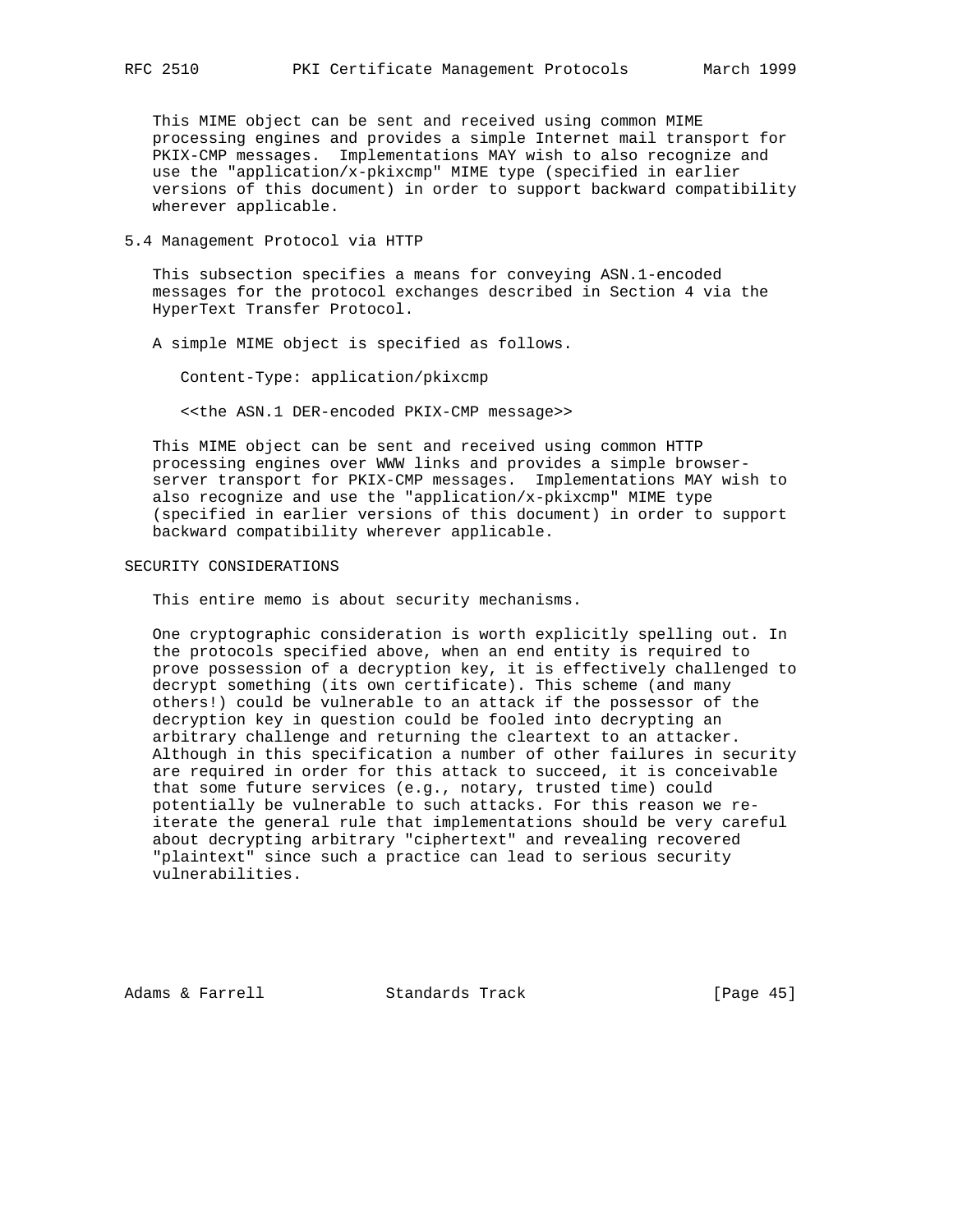Note also that exposing a private key to the CA/RA as a proof-of possession technique can carry some security risks (depending upon whether or not the CA/RA can be trusted to handle such material appropriately). Implementers are advised to exercise caution in selecting and using this particular POP mechanism.

## References

- [COR95] ISO/IEC JTC 1/SC 21, Technical Corrigendum 2 to ISO/IEC 9594-8: 1990 & 1993 (1995:E), July 1995.
- [CRMF] Myers, M., Adams, C., Solo, D. and D. Kemp, "Certificate Request Message Format", RFC 2511, March 1999.
- [MvOV97] A. Menezes, P. van Oorschot, S. Vanstone, "Handbook of Applied Cryptography", CRC Press, 1997.
- [PKCS7] RSA Laboratories, "The Public-Key Cryptography Standards (PKCS)", RSA Data Security Inc., Redwood City, California, November 1993 Release.
- [PKCS10] RSA Laboratories, "The Public-Key Cryptography Standards (PKCS)", RSA Data Security Inc., Redwood City, California, November 1993 Release.
- [PKCS11] RSA Laboratories, "The Public-Key Cryptography Standards PKCS #11: Cryptographic token interface standard", RSA Data Security Inc., Redwood City, California, April 28, 1995.
- [RFC1847] Galvin, J., Murphy, S. Crocker, S. and N. Freed, "Security Multiparts for MIME: Multipart/Signed and Multipart/ Encrypted", RFC 1847, October 1995.
- [RFC2104] Krawczyk, H., Bellare, M. and R. Canetti, "HMAC: Keyed Hashing for Message Authentication", RFC 2104, February 1997.
- [RFC2119] Bradner, S., "Key words for use in RFCs to Indicate Requirement Levels", BCP 14, RFC 2119, March 1997.
- [RFC2202] Cheng, P. and R. Glenn, "Test Cases for HMAC-MD5 and HMAC- SHA-1", RFC 2202, September 1997.
- [X509-AM] ISO/IEC JTC1/SC 21, Draft Amendments DAM 4 to ISO/IEC 9594-2, DAM 2 to ISO/IEC 9594-6, DAM 1 to ISO/IEC 9594-7, and DAM 1 to ISO/IEC 9594-8 on Certificate Extensions, 1 December, 1996.

Adams & Farrell Standards Track [Page 46]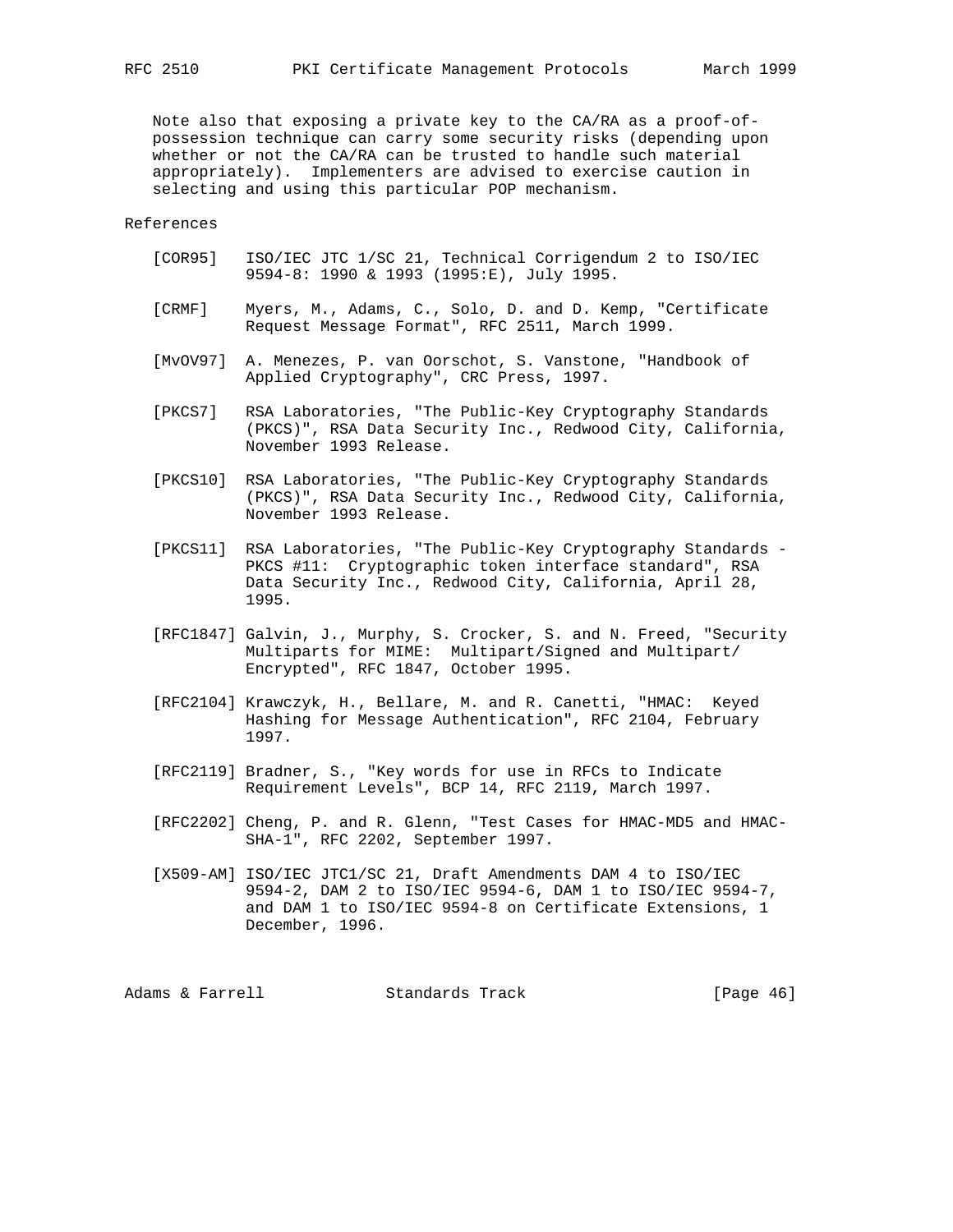Acknowledgements

 The authors gratefully acknowledge the contributions of various members of the PKIX Working Group. Many of these contributions significantly clarified and improved the utility of this specification.

Authors' Addresses

 Carlisle Adams Entrust Technologies 750 Heron Road, Suite E08, Ottawa, Ontario Canada K1V 1A7

EMail: cadams@entrust.com

 Stephen Farrell Software and Systems Engineering Ltd. Fitzwilliam Court Leeson Close Dublin 2 IRELAND

EMail: stephen.farrell@sse.ie

Adams & Farrell Standards Track [Page 47]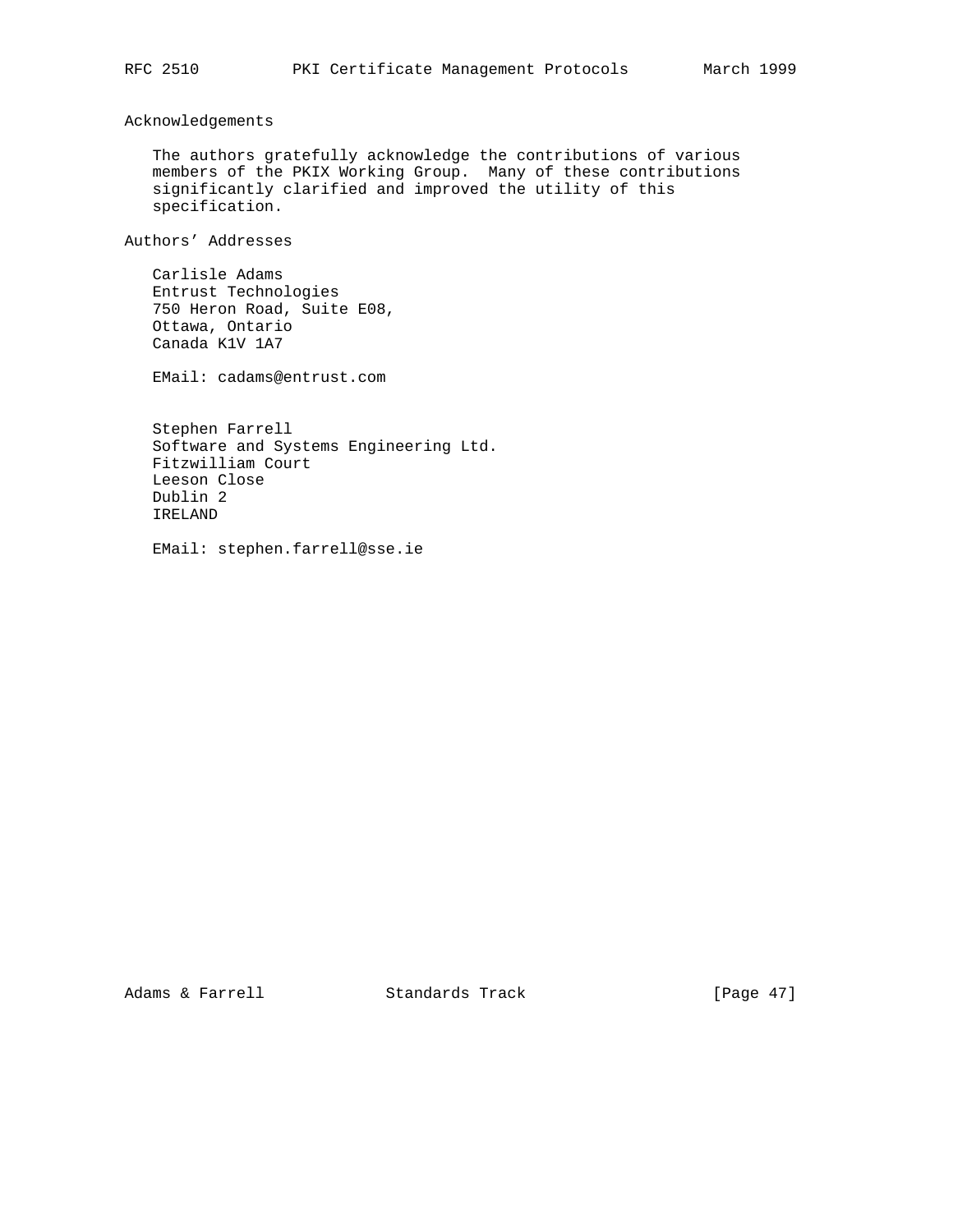APPENDIX A: Reasons for the presence of RAs

 The reasons which justify the presence of an RA can be split into those which are due to technical factors and those which are organizational in nature. Technical reasons include the following.

- -If hardware tokens are in use, then not all end entities will have the equipment needed to initialize these; the RA equipment can include the necessary functionality (this may also be a matter of policy).
- -Some end entities may not have the capability to publish certificates; again, the RA may be suitably placed for this.
- -The RA will be able to issue signed revocation requests on behalf of end entities associated with it, whereas the end entity may not be able to do this (if the key pair is completely lost).

 Some of the organizational reasons which argue for the presence of an RA are the following.

- -It may be more cost effective to concentrate functionality in the RA equipment than to supply functionality to all end entities (especially if special token initialization equipment is to be used).
- -Establishing RAs within an organization can reduce the number of CAs required, which is sometimes desirable.
- -RAs may be better placed to identify people with their "electronic" names, especially if the CA is physically remote from the end entity.
- -For many applications there will already be in place some administrative structure so that candidates for the role of RA are easy to find (which may not be true of the CA).

Adams & Farrell **Standards Track** [Page 48]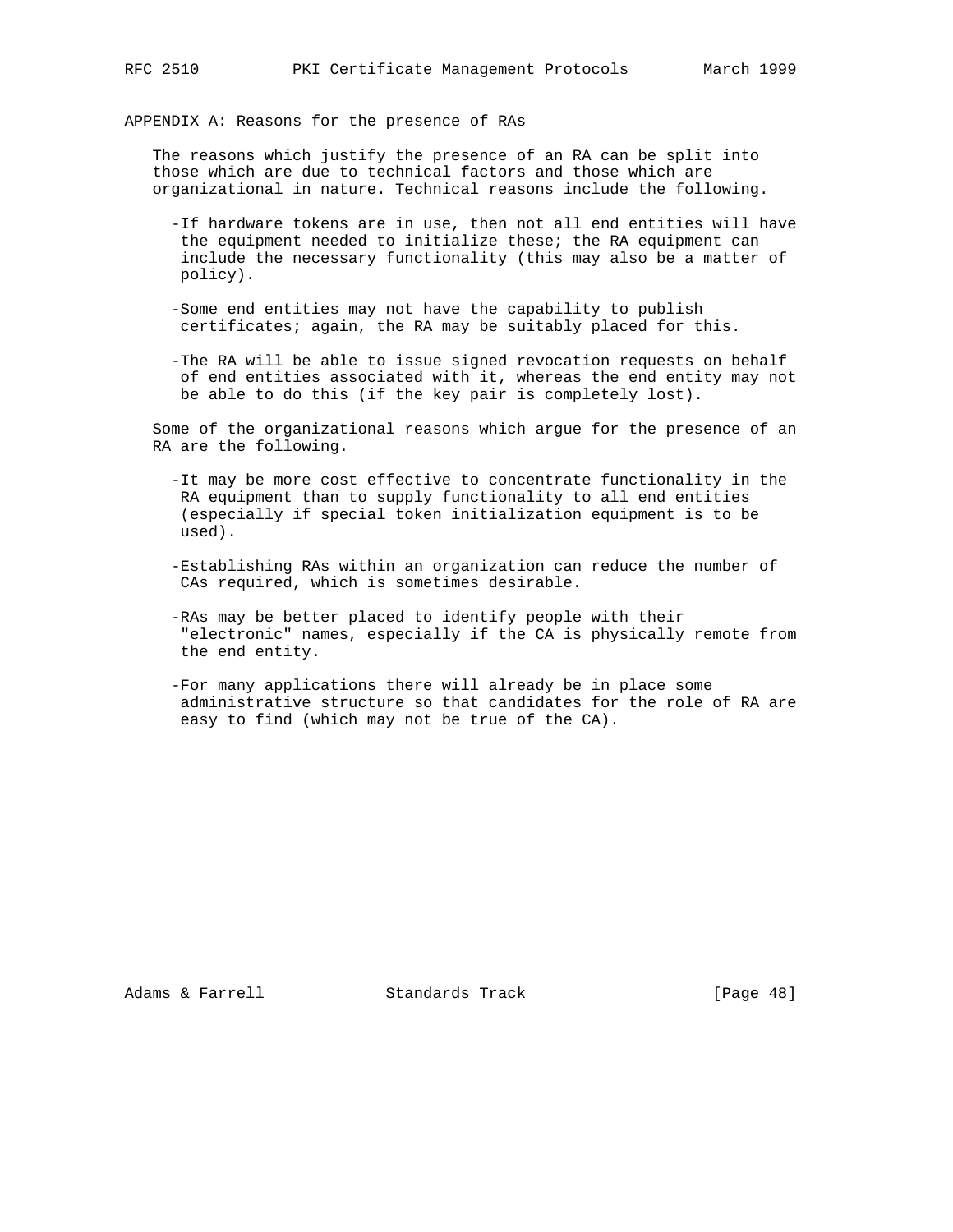Appendix B. PKI Management Message Profiles.

 This appendix contains detailed profiles for those PKIMessages which MUST be supported by conforming implementations (see Section 4).

 Profiles for the PKIMessages used in the following PKI management operations are provided:

- root CA key update
- information request/response
- cross-certification request/response (1-way)
- initial registration/certification
	- basic authenticated scheme
- certificate request
- key update

 <<Later versions of this document may extend the above to include profiles for the operations listed below (along with other operations, if desired).>>

- revocation request
- certificate publication
- CRL publication

B1. General Rules for interpretation of these profiles.

- 1. Where OPTIONAL or DEFAULT fields are not mentioned in individual profiles, they SHOULD be absent from the relevant message (i.e., a receiver can validly reject a message containing such fields as being syntactically incorrect). Mandatory fields are not mentioned if they have an obvious value (e.g., pvno).
- 2. Where structures occur in more than one message, they are separately profiled as appropriate.
- 3. The algorithmIdentifiers from PKIMessage structures are profiled separately.
- 4. A "special" X.500 DN is called the "NULL-DN"; this means a DN containing a zero-length SEQUENCE OF RelativeDistinguishedNames (its DER encoding is then '3000'H).
- 5. Where a GeneralName is required for a field but no suitable value is available (e.g., an end entity produces a request before knowing its name) then the GeneralName is to be an X.500 NULL-DN (i.e., the Name field of the CHOICE is to contain a NULL-DN). This special value can be called a "NULL-GeneralName".
- 6. Where a profile omits to specify the value for a GeneralName then the NULL-GeneralName value is to be present in the relevant PKIMessage field. This occurs with the sender field of the PKIHeader for some messages.

Adams & Farrell Standards Track [Page 49]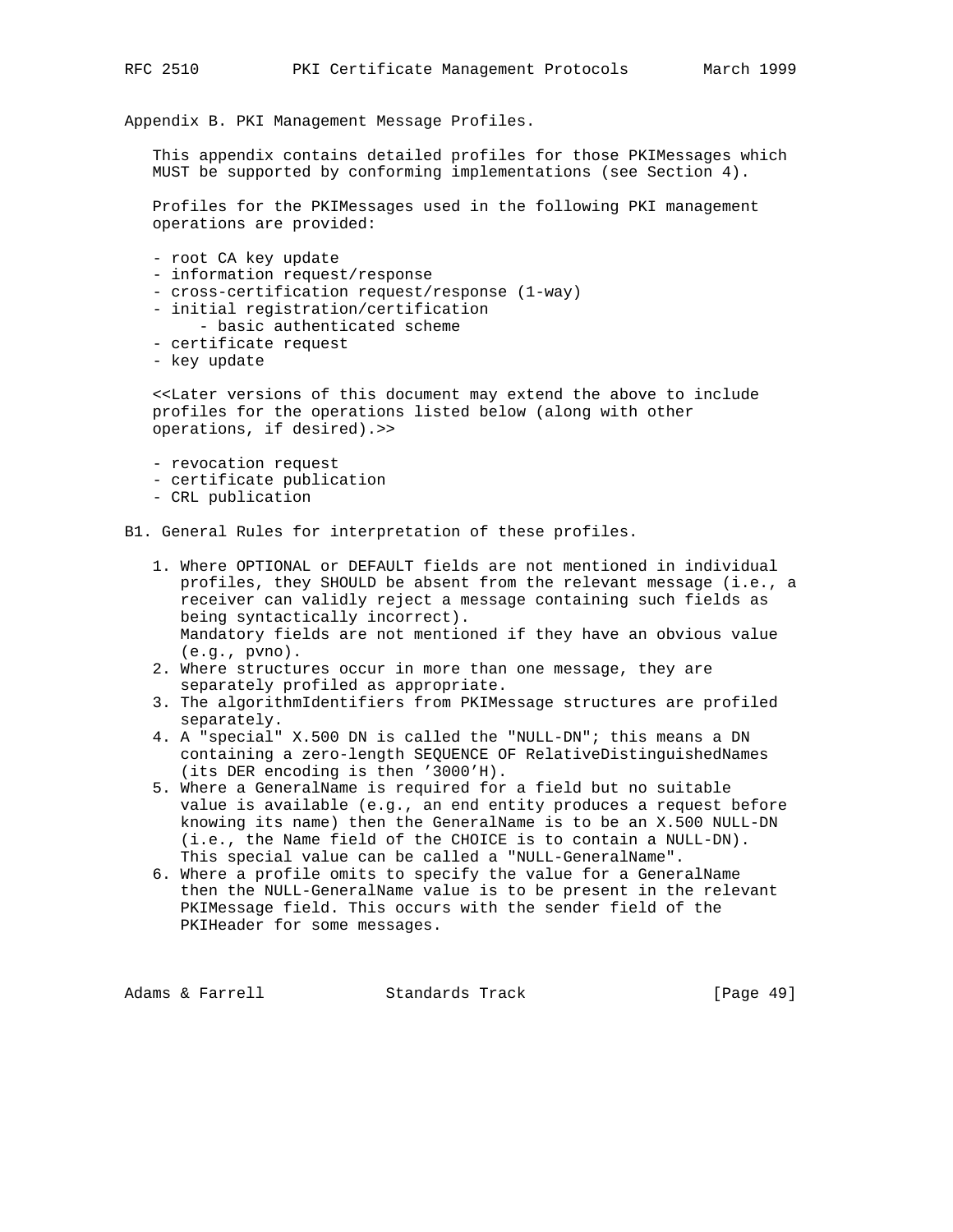- 7. Where any ambiguity arises due to naming of fields, the profile names these using a "dot" notation (e.g., "certTemplate.subject" means the subject field within a field called certTemplate).
- 8. Where a "SEQUENCE OF types" is part of a message, a zero-based array notation is used to describe fields within the SEQUENCE OF (e.g., crm[0].certReq.certTemplate.subject refers to a subfield of the first CertReqMsg contained in a request message).
- 9. All PKI message exchanges in Sections B7-B10 require a PKIConfirm message to be sent by the initiating entity. This message is not included in some of the profiles given since its body is NULL and its header contents are clear from the context. Any authenticated means can be used for the protectionAlg (e.g., password-based MAC, if shared secret information is known, or signature).
- B2. Algorithm Use Profile

 The following table contains definitions of algorithm uses within PKI management protocols.

The columns in the table are:

| Name: | an identifier used for message profiles                      |  |  |  |  |
|-------|--------------------------------------------------------------|--|--|--|--|
| Use:  | description of where and for what the algorithm is used      |  |  |  |  |
|       | Mandatory: an AlgorithmIdentifier which MUST be supported by |  |  |  |  |
|       | conforming implementations                                   |  |  |  |  |

Others: alternatives to the mandatory AlgorithmIdentifier

| Name         | Use                                                                                                                                   | Mandatory                                     | Others  |
|--------------|---------------------------------------------------------------------------------------------------------------------------------------|-----------------------------------------------|---------|
| MSG SIG ALG  | Protection of PKI<br>messages using signature                                                                                         | DSA/SHA-1                                     | RSA/MD5 |
| MSG MAC ALG  | protection of PKI<br>messages using MACing                                                                                            | PasswordBasedMac HMAC,                        | X9.9    |
| SYM PENC ALG | symmetric encryption of<br>an end entity's private<br>key where symmetric<br>key is distributed<br>out-of-band                        | 3-DES (3-key-<br>$EDE$ , CBC mode) $CAST-128$ | RC5,    |
| PROT ENC ALG | asymmetric algorithm<br>used for encryption of<br>(symmetric keys for<br>encryption of) private<br>keys transported in<br>PKIMessages | D-H                                           | RSA     |
| PROT SYM ALG | symmetric encryption<br>algorithm used for<br>encryption of private<br>key bits (a key of this                                        | 3-DES (3-key-<br>$EDE$ , CBC mode) $CAST-128$ | RC5,    |

Adams & Farrell **Standards Track** [Page 50]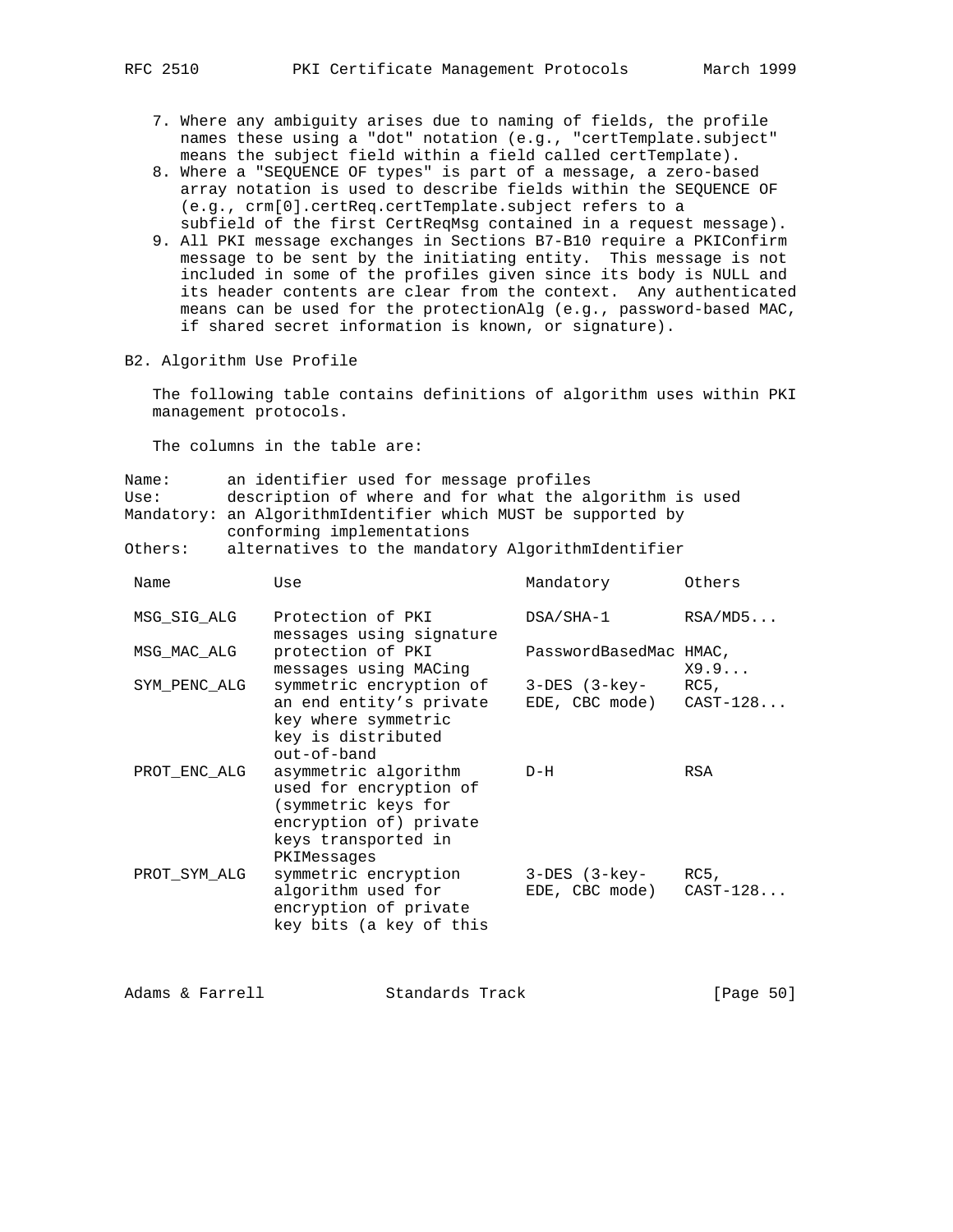type is encrypted using PROT\_ENC\_ALG) Mandatory AlgorithmIdentifiers and Specifications: DSA/SHA-1: AlgId: {1 2 840 10040 4 3}; NIST, FIPS PUB 186: Digital Signature Standard, 1994; Public Modulus size: 1024 bits. PasswordBasedMac: {1 2 840 113533 7 66 13}, with SHA-1 {1 3 14 3 2 26} as the owf parameter and HMAC-SHA1 {1 3 6 1 5 5 8 1 2} as the mac parameter; (this specification), along with NIST, FIPS PUB 180-1: Secure Hash Standard, April 1995; H. Krawczyk, M. Bellare, R. Canetti, "HMAC: Keyed-Hashing for Message Authentication", Internet Request for Comments 2104, February 1997. 3-DES:  ${1 2 840 113549 3 7};$  (used in RSA's BSAFE and in S/MIME).  $D-H$ : AlgId: {1 2 840 10046 2 1}; ANSI X9.42; Public Modulus Size: 1024 bits. DHParameter ::= SEQUENCE { prime INTEGER, -- p base INTEGER -- g } B3. "Self-signed" certificates Profile of how a Certificate structure may be "self-signed". These structures are used for distribution of "root" CA public keys. This can occur in one of three ways (see Section 2.4 above for a description of the use of these structures): Type Function newWithNew a true "self-signed" certificate; the contained public key MUST be usable to verify the signature (though this provides only integrity and no authentication whatsoever) oldWithNew previous root CA public key signed with new private key newWithOld new root CA public key signed with previous private key

Adams & Farrell **Standards Track** [Page 51]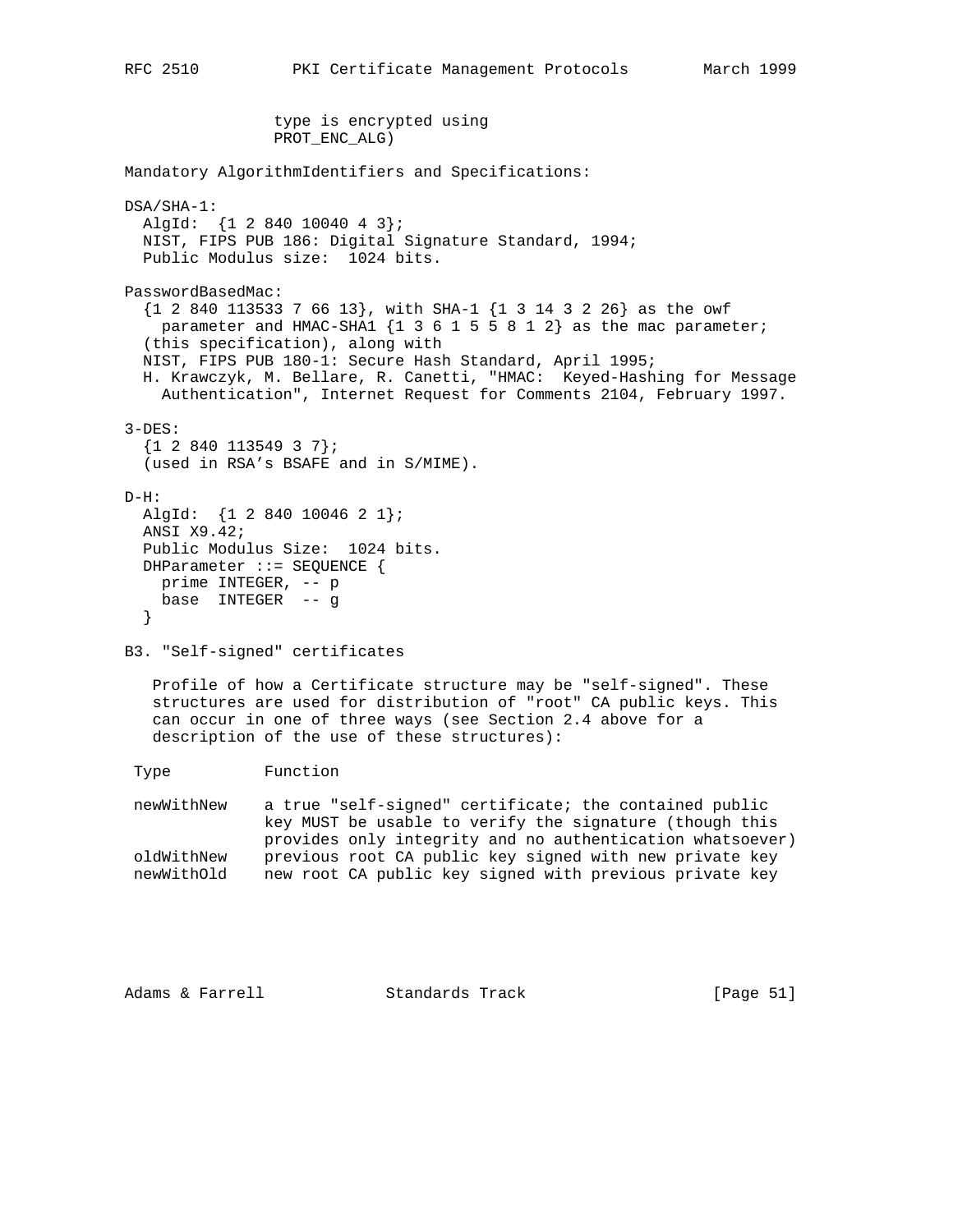<<Such certificates (including relevant extensions) must contain "sensible" values for all fields. For example, when present subjectAltName MUST be identical to issuerAltName, and when present keyIdentifiers must contain appropriate values, et cetera.>>

B4. Proof of Possession Profile

 POP fields for use (in signature field of pop field of ProofOfPossession structure) when proving possession of a private signing key which corresponds to a public verification key for which a certificate has been requested.

| Field                           | Value   | Comment                                                |
|---------------------------------|---------|--------------------------------------------------------|
| algorithmIdentifier MSG SIG ALG |         | only signature protection is<br>allowed for this proof |
| signature                       | present | bits calculated using MSG SIG ALG                      |

 <<Proof of possession of a private decryption key which corresponds to a public encryption key for which a certificate has been requested does not use this profile; instead the method given in protectionAlg for PKIConfirm in Section B8 is used.>>

 Not every CA/RA will do Proof-of-Possession (of signing key, decryption key, or key agreement key) in the PKIX-CMP in-band certification request protocol (how POP is done MAY ultimately be a policy issue which is made explicit for any given CA in its publicized Policy OID and Certification Practice Statement). However, this specification MANDATES that CA/RA entities MUST do POP (by some means) as part of the certification process. All end entities MUST be prepared to provide POP (i.e., these components of the PKIX-CMP protocol MUST be supported).

B5. Root CA Key Update

 A root CA updates its key pair. It then produces a CA key update announcement message which can be made available (via one of the transport mechanisms) to the relevant end entities. A PKIConfirm message is NOT REQUIRED from the end entities.

ckuann message:

| <b>Field</b>   | Value                                 | Comment              |
|----------------|---------------------------------------|----------------------|
| sender<br>body | CA name<br>ckuann(CAKeyUpdAnnContent) | responding CA name   |
| oldWithNew     | present                               | see Section B3 above |

| [Page 52]<br>Adams & Farrell<br>Standards Track |  |
|-------------------------------------------------|--|
|-------------------------------------------------|--|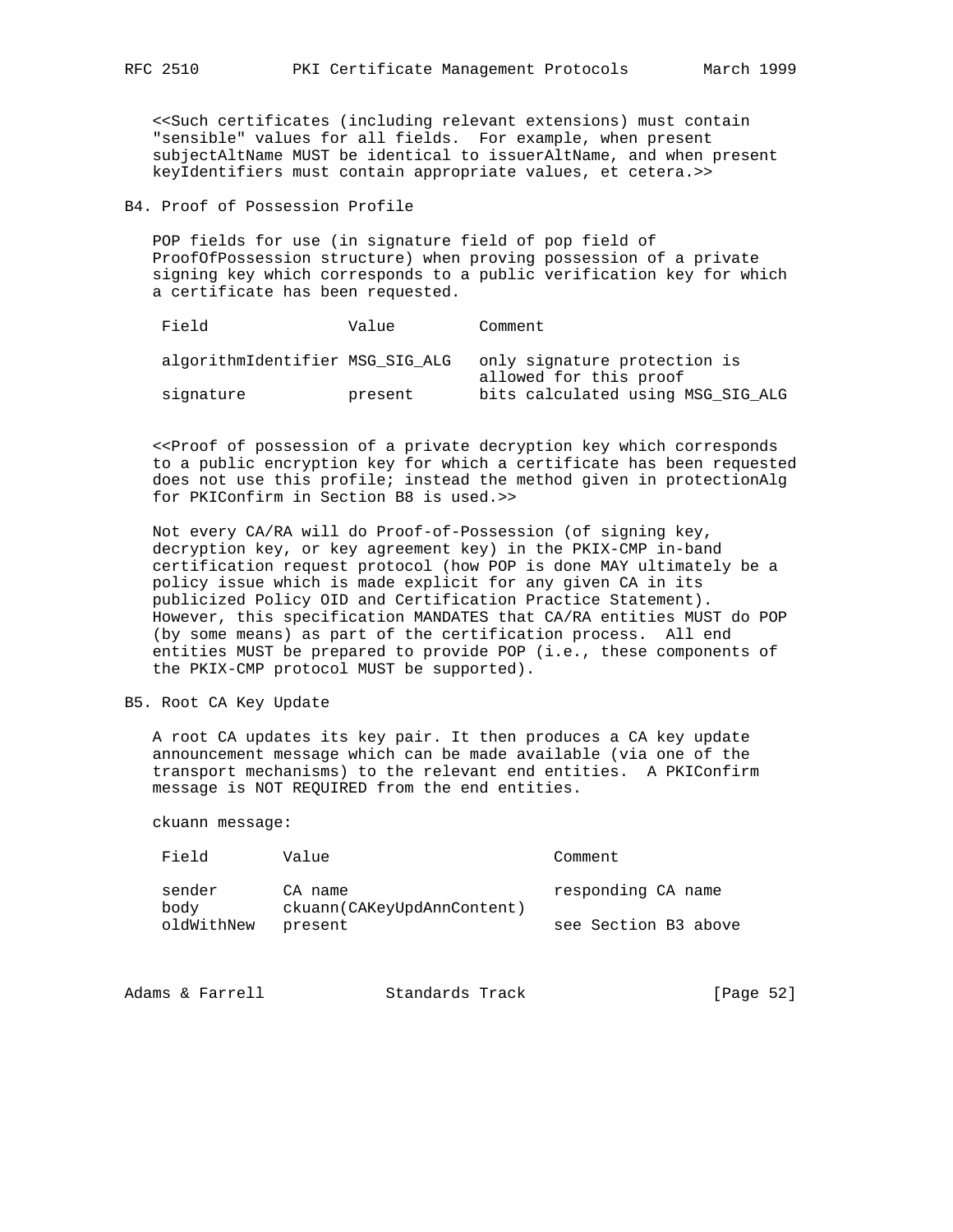| newWithOld<br>newWithNew<br>extraCerts | present<br>present<br>optionally present | see Section B3 above<br>see Section B3 above<br>can be used to "publish"<br>certificates (e.g.,<br>certificates signed using |
|----------------------------------------|------------------------------------------|------------------------------------------------------------------------------------------------------------------------------|
|                                        |                                          | the new private key)                                                                                                         |

#### B6. PKI Information request/response

 The end entity sends general message to the PKI requesting details which will be required for later PKI management operations. RA/CA responds with general response. If an RA generates the response then it will simply forward the equivalent message which it previously received from the CA, with the possible addition of the certificates to the extraCerts fields of the PKIMessage. A PKIConfirm message is NOT REQUIRED from the end entity.

Message Flows:

| Step#          | End entity  |                          |      |               | PKI          |
|----------------|-------------|--------------------------|------|---------------|--------------|
|                | format genm |                          |      |               |              |
| $\overline{2}$ |             | $\rightarrow$            | genm | $\rightarrow$ |              |
| 3              |             |                          |      |               | handle genm  |
| 4              |             |                          |      |               | produce genp |
| 5              |             | $\mathord{<}\mathord{-}$ | qenp | $\lt$ $-$     |              |
| 6              | handle genp |                          |      |               |              |

genm:

Field Value

recipient CA name -- the name of the CA as contained in issuerAltName extensions or -- issuer fields within certificates protectionAlg MSG\_MAC\_ALG or MSG\_SIG\_ALG -- any authenticated protection alg. SenderKID present if required -- must be present if required for verification of message protection freeText any valid value body genr (GenReqContent) GenMsgContent empty SEQUENCE -- all relevant information requested protection present -- bits calculated using MSG\_MAC\_ALG or MSG\_SIG\_ALG

Adams & Farrell **Standards Track** [Page 53]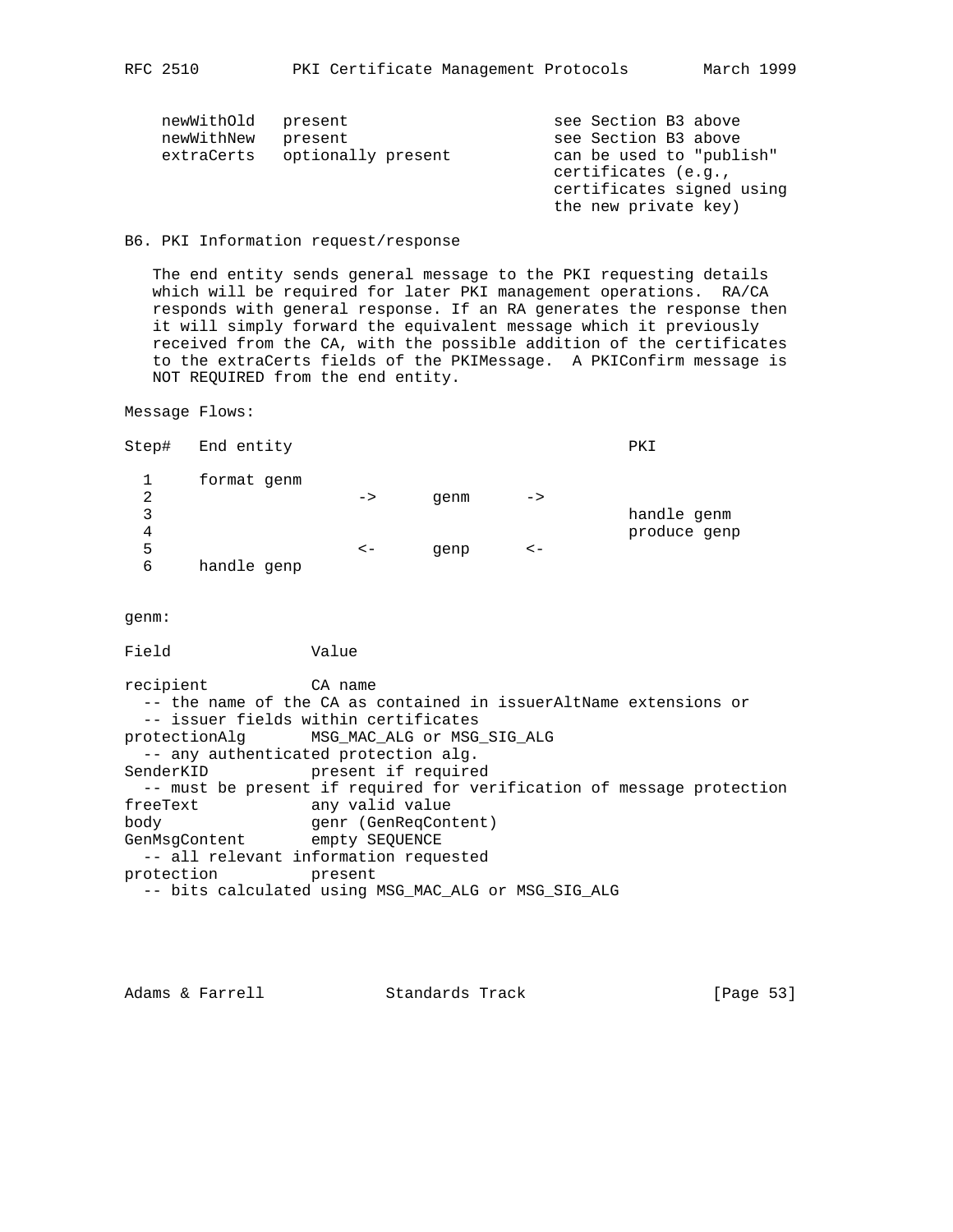genp: Field Value sender CA name -- name of the CA which produced the message protectionAlg MSG\_MAC\_ALG or MSG\_SIG\_ALG -- any authenticated protection alg. senderKID present if required -- must be present if required for verification of message protection body genp (GenRepContent) CAProtEncCert present (object identifier one of PROT ENC ALG), with relevant value -- to be used if end entity needs to encrypt information for the CA -- (e.g., private key for recovery purposes) SignKeyPairTypes present, with relevant value -- the set of signature algorithm identifiers which this CA will -- certify for subject public keys EncKeyPairTypes present, with relevant value -- the set of encryption/key agreement algorithm identifiers which -- this CA will certify for subject public keys PreferredSymmAlg present (object identifier one of PROT\_SYM\_ALG) , with relevant value -- the symmetric algorithm which this CA expects to be used in later -- PKI messages (for encryption) CAKeyUpdateInfo optionally present, with relevant value -- the CA MAY provide information about a relevant root CA key pair -- using this field (note that this does not imply that the responding -- CA is the root CA in question) CurrentCRL optionally present, with relevant value -- the CA MAY provide a copy of a complete CRL (i.e., fullest possible  $--$  one) protection present -- bits calculated using MSG\_MAC\_ALG or MSG\_SIG\_ALG extraCerts optionally present -- can be used to send some certificates to the end entity. An RA MAY -- add its certificate here. B7. Cross certification request/response (1-way) Creation of a single cross-certificate (i.e., not two at once). The requesting CA MAY choose who is responsible for publication of the cross-certificate created by the responding CA through use of the PKIPublicationInfo control.

Adams & Farrell **Standards Track** [Page 54]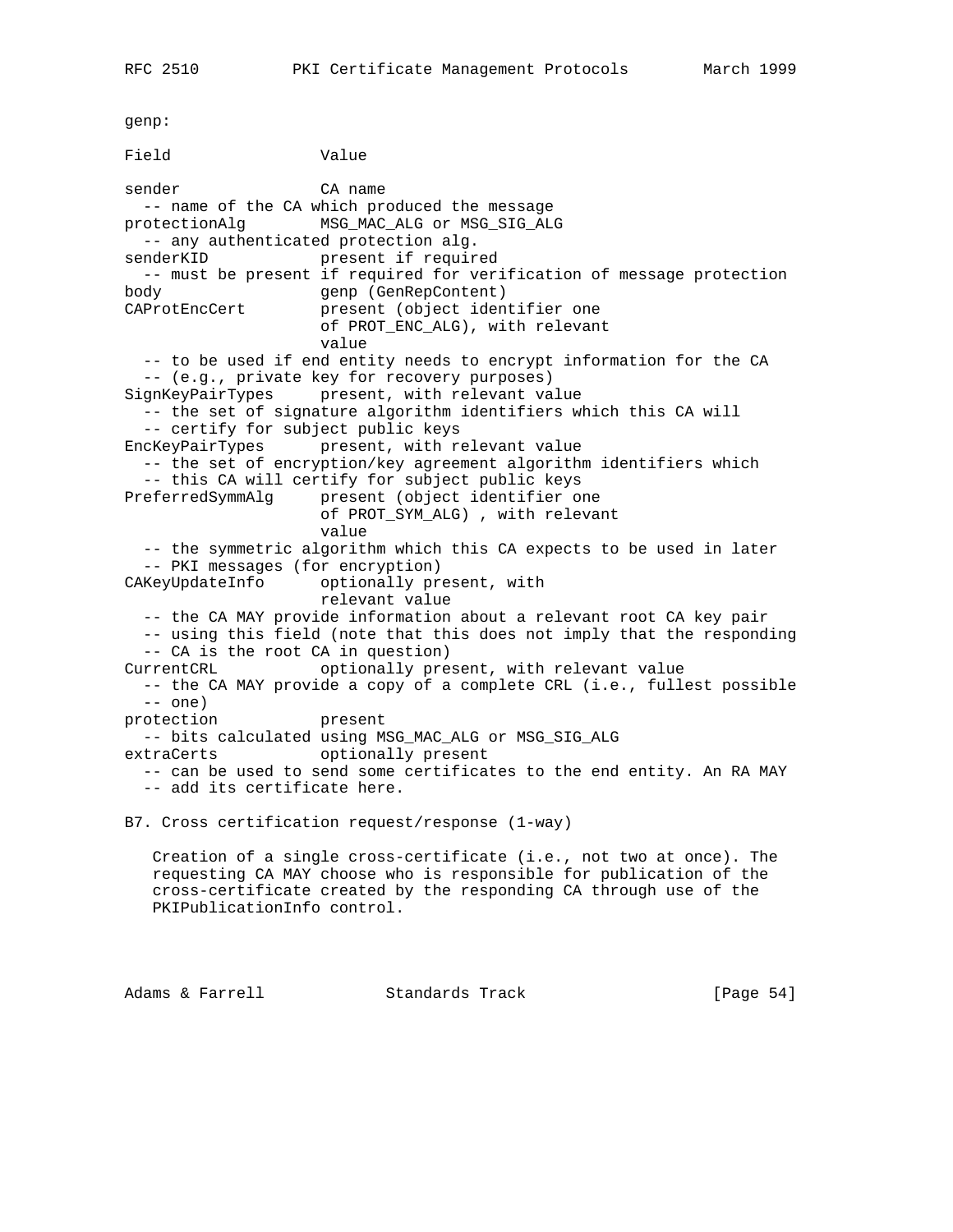Preconditions:

- 1. Responding CA can verify the origin of the request (possibly requiring out-of-band means) before processing the request.
- 2. Requesting CA can authenticate the authenticity of the origin of the response (possibly requiring out-of-band means) before processing the response

Message Flows:

| Step#          | Requesting CA |               |      |               | Responding CA |
|----------------|---------------|---------------|------|---------------|---------------|
|                | format ccr    |               |      |               |               |
| $\overline{2}$ |               | $\rightarrow$ | ccr  | $\rightarrow$ |               |
| 3              |               |               |      |               | handle ccr    |
| 4              |               |               |      |               | produce ccp   |
| 5              |               | $\lt$ $-$     | ccp  | $\lt$ $-$     |               |
| 6              | handle ccp    |               |      |               |               |
| 7              | format conf   |               |      |               |               |
| 8              |               | $\rightarrow$ | conf | $\rightarrow$ |               |
| 9              |               |               |      |               | handle conf   |

ccr:

Field Value

sender Requesting CA name -- the name of the CA who produced the message recipient Responding CA name -- the name of the CA who is being asked to produce a certificate messageTime time of production of message -- current time at requesting CA protectionAlg MSG\_SIG\_ALG -- only signature protection is allowed for this request senderKID **present** if required -- must be present if required for verification of message protection transactionID present -- implementation-specific value, meaningful to requesting CA. -- [If already in use at responding CA then a rejection message -- MUST be produced by responding CA] senderNonce present -- 128 (pseudo-)random bits<br>freeText any val: any valid value body ccr (CertReqMessages) only one CertReqMsg allowed -- if multiple cross certificates are required they MUST be packaged -- in separate PKIMessages certTemplate present

Adams & Farrell **Standards Track** [Page 55]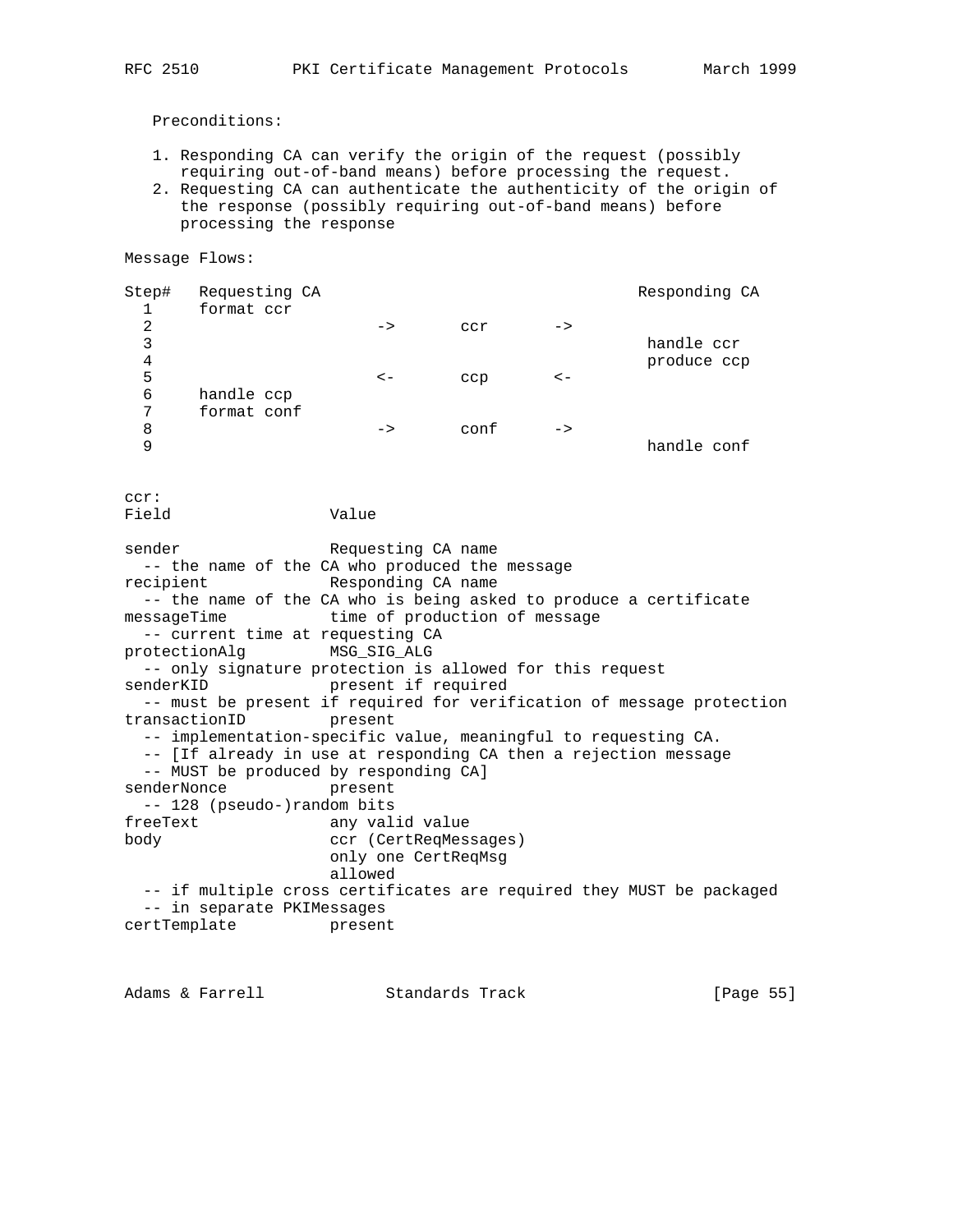-- details follow version v1 or v3 -- <<v3 STRONGLY RECOMMENDED>> signingAlg present -- the requesting CA must know in advance with which algorithm it -- wishes the certificate to be signed subject present -- may be NULL-DN only if subjectAltNames extension value proposed validity present -- MUST be completely specified (i.e., both fields present) issuer present -- may be NULL-DN only if issuerAltNames extension value proposed publicKey present -- the key to be certified (which must be for a signing algorithm) extensions optionally present -- a requesting CA must propose values for all extensions which it -- requires to be in the cross-certificate POPOSigningKey present -- see "Proof of possession profile" (Section B4) protection present -- bits calculated using MSG\_SIG\_ALG extraCerts optionally present -- MAY contain any additional certificates that requester wishes -- to include ccp: Field Value sender Responding CA name -- the name of the CA who produced the message recipient Requesting CA name -- the name of the CA who asked for production of a certificate messageTime **time** of production of message -- current time at responding CA protectionAlg MSG\_SIG\_ALG -- only signature protection is allowed for this message senderKID present if required -- must be present if required for verification of message -- protection recipKID present if required transactionID present -- value from corresponding ccr message senderNonce present -- 128 (pseudo-)random bits recipNonce present

Adams & Farrell **Standards Track** [Page 56]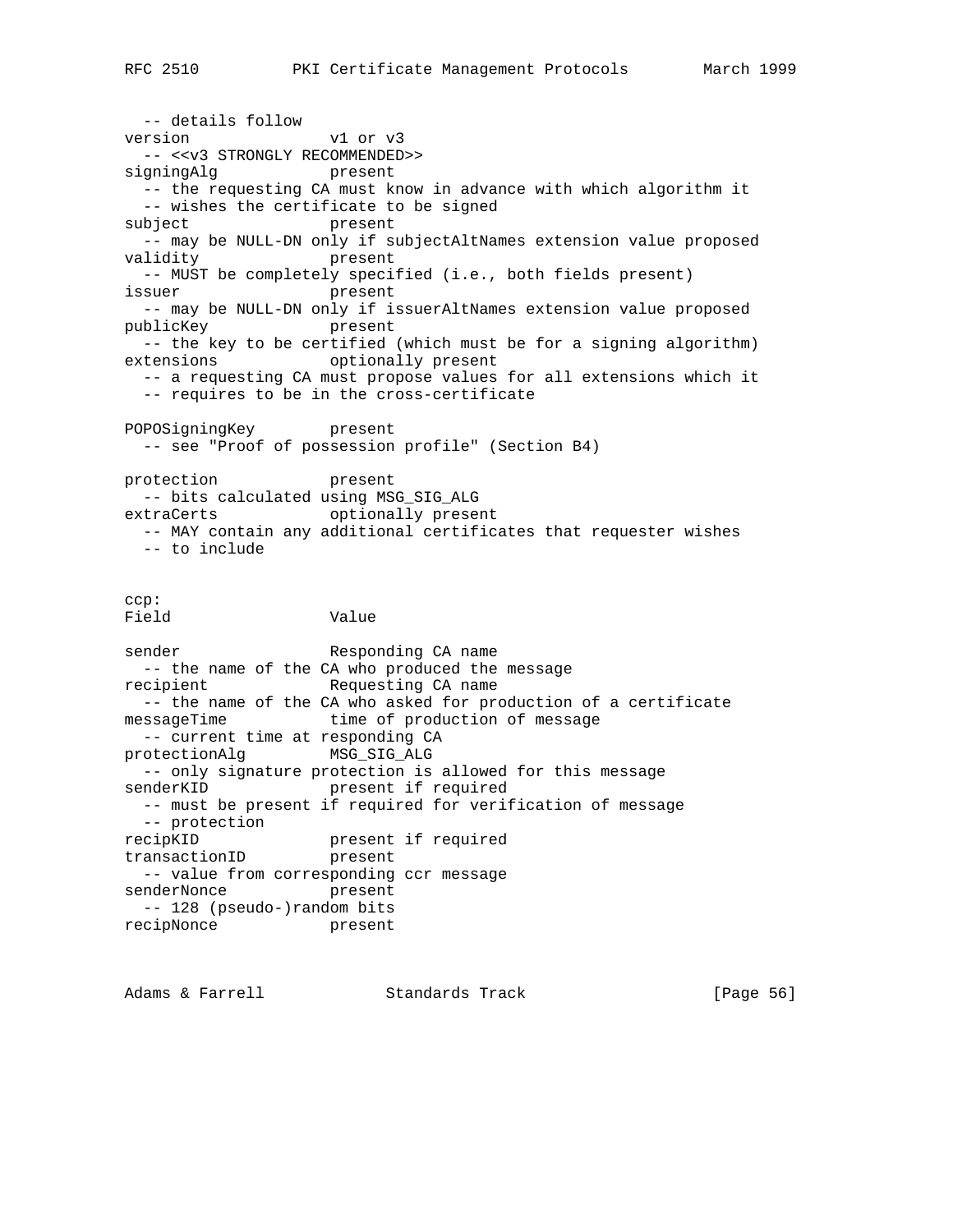-- senderNonce from corresponding ccr message freeText any valid value body ccp (CertRepMessage) only one CertResponse allowed -- if multiple cross certificates are required they MUST be packaged -- in separate PKIMessages response present status present PKIStatusInfo.status present -- if PKIStatusInfo.status is one of: -- granted, or -- grantedWithMods, -- then certifiedKeyPair MUST be present and failInfo MUST be absent failInfo present depending on PKIStatusInfo.status -- if PKIStatusInfo.status is: -- rejection -- then certifiedKeyPair MUST be absent and failInfo MUST be present -- and contain appropriate bit settings certifiedKeyPair present depending on PKIStatusInfo.status certificate present depending on certifiedKeyPair -- content of actual certificate must be examined by requesting CA -- before publication protection present -- bits calculated using MSG\_SIG\_ALG extraCerts optionally present -- MAY contain any additional certificates that responder wishes -- to include B8. Initial Registration/Certification (Basic Authenticated Scheme) An (uninitialized) end entity requests a (first) certificate from a CA. When the CA responds with a message containing a certificate, the end entity replies with a confirmation. All messages are authenticated. This scheme allows the end entity to request certification of a locally-generated public key (typically a signature key). The end entity MAY also choose to request the centralized generation and certification of another key pair (typically an encryption key pair). Certification may only be requested for one locally generated public key (for more, use separate PKIMessages).

Adams & Farrell **Standards Track** [Page 57]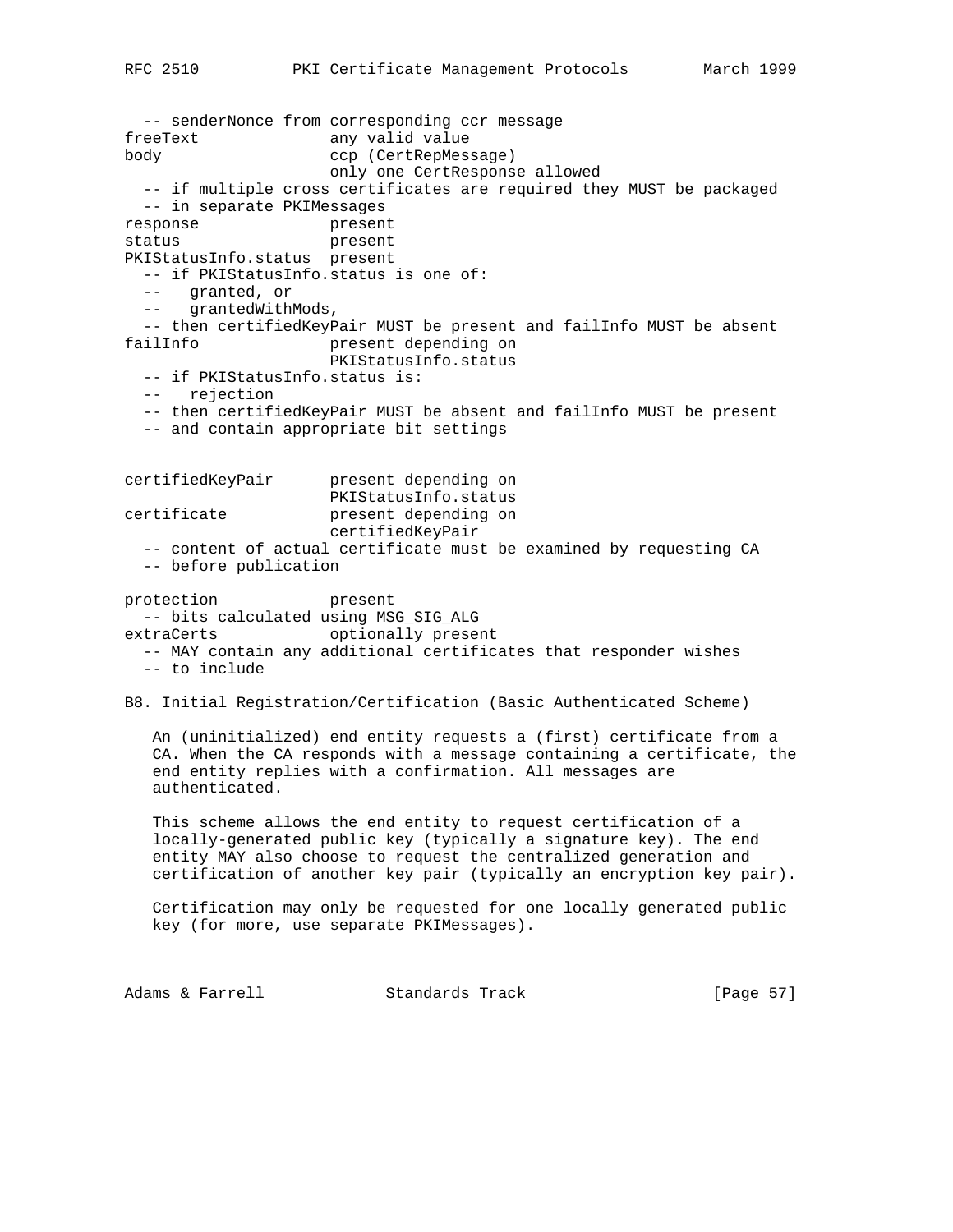The end entity MUST support proof-of-possession of the private key associated with the locally-generated public key.

Preconditions:

 1. The end entity can authenticate the CA's signature based on out-of-band means

```
 2. The end entity and the CA share a symmetric MACing key
```
Message flow:

| Step# | End entity  |               |      |               | PKI         |
|-------|-------------|---------------|------|---------------|-------------|
| 1     | format ir   |               |      |               |             |
| 2     |             | $\rightarrow$ | iγ   | $\rightarrow$ |             |
| 3     |             |               |      |               | handle ir   |
| 4     |             |               |      |               | format ip   |
| 5     |             | $\lt$ $-$     | 1p   | $\lt$ $-$     |             |
| 6     | handle ip   |               |      |               |             |
| 7     | format conf |               |      |               |             |
| 8     |             | $\rightarrow$ | conf | $\rightarrow$ |             |
| 9     |             |               |      |               | handle conf |
|       |             |               |      |               |             |

 For this profile, we mandate that the end entity MUST include all (i.e., one or two) CertReqMsg in a single PKIMessage and that the PKI (CA) MUST produce a single response PKIMessage which contains the complete response (i.e., including the OPTIONAL second key pair, if it was requested and if centralized key generation is supported). For simplicity, we also mandate that this message MUST be the final one (i.e., no use of "waiting" status value).

ir:

Field Value

recipient CA name -- the name of the CA who is being asked to produce a certificate protectionAlg MSG\_MAC\_ALG -- only MAC protection is allowed for this request, based on -- initial authentication key senderKID referenceNum -- the reference number which the CA has previously issued to -- the end entity (together with the MACing key) transactionID present -- implementation-specific value, meaningful to end entity. -- [If already in use at the CA then a rejection message MUST be -- produced by the CA] senderNonce present -- 128 (pseudo-)random bits freeText any valid value

Adams & Farrell **Standards Track** [Page 58]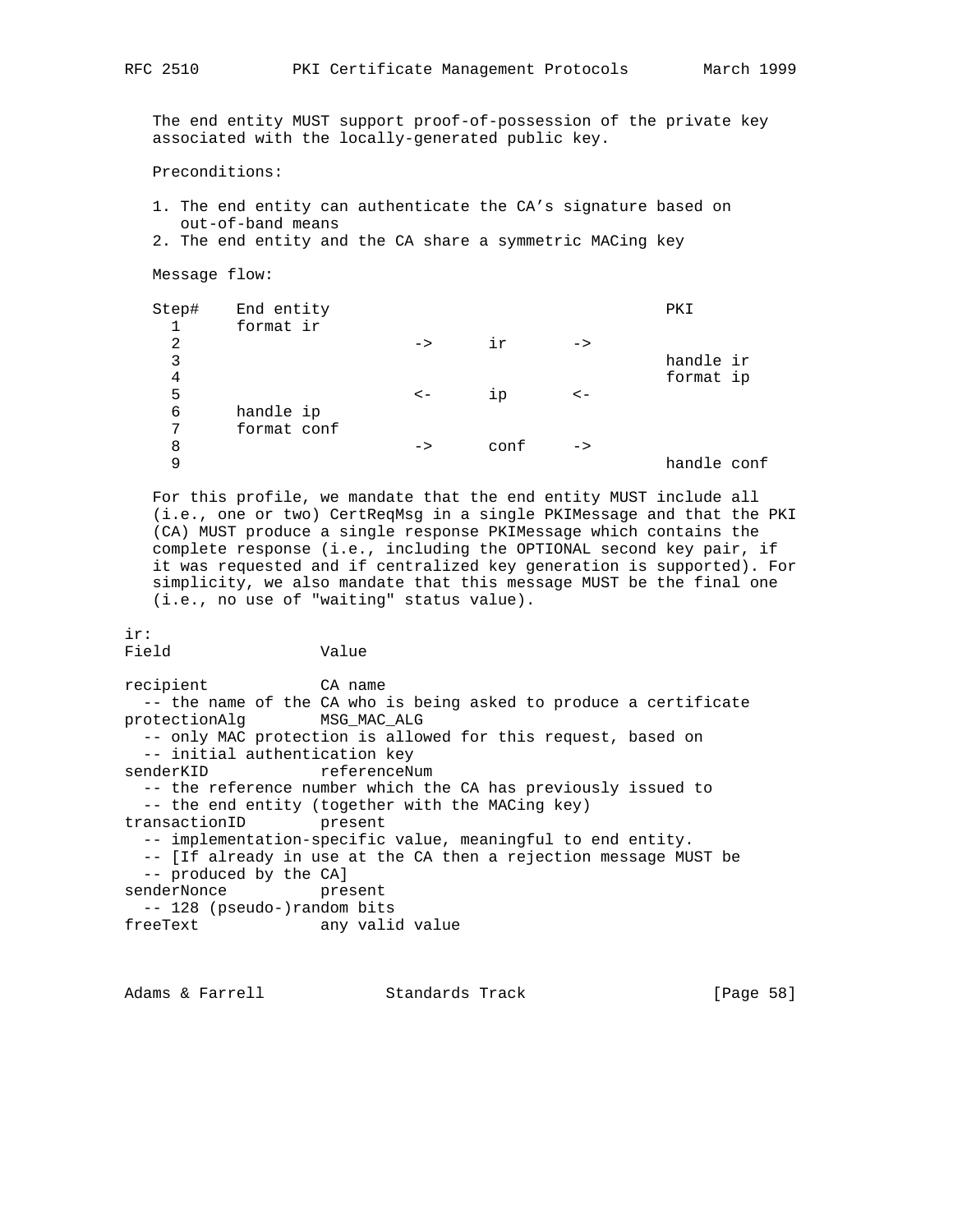RFC 2510 PKI Certificate Management Protocols March 1999

body ir (CertReqMessages) only one or two CertReqMsg are allowed -- if more certificates are required requests MUST be packaged in -- separate PKIMessages CertReqMsg one or two present -- see below for details, note: crm[0] means the first (which MUST -- be present), crm[1] means the second (which is OPTIONAL, and used -- to ask for a centrally-generated key) crm[0].certReq. fixed value of zero certReqId -- this is the index of the template within the message crm[0].certReq present certTemplate -- MUST include subject public key value, otherwise unconstrained crm[0].pop... optionally present if public key POPOSigningKey from crm[0].certReq.certTemplate is a signing key -- proof of possession MAY be required in this exchange (see Section -- B4 for details) crm[0].certReq. optionally present controls.archiveOptions -- the end entity MAY request that the locally-generated private key -- be archived crm[0].certReq. optionally present controls.publicationInfo -- the end entity MAY ask for publication of resulting cert. crm[1].certReq fixed value of one certReqId -- the index of the template within the message crm[1].certReq present certTemplate -- MUST NOT include actual public key bits, otherwise unconstrained -- (e.g., the names need not be the same as in crm[0]) crm[0].certReq. present [object identifier MUST be PROT\_ENC\_ALG] controls.protocolEncKey -- if centralized key generation is supported by this CA, this -- short-term asymmetric encryption key (generated by the end entity) -- will be used by the CA to encrypt (a symmetric key used to encrypt) -- a private key generated by the CA on behalf of the end entity crm[1].certReq. optionally present controls.archiveOptions crm[1].certReq. optionally present controls.publicationInfo protection present -- bits calculated using MSG\_MAC\_ALG

Adams & Farrell **Standards Track** [Page 59]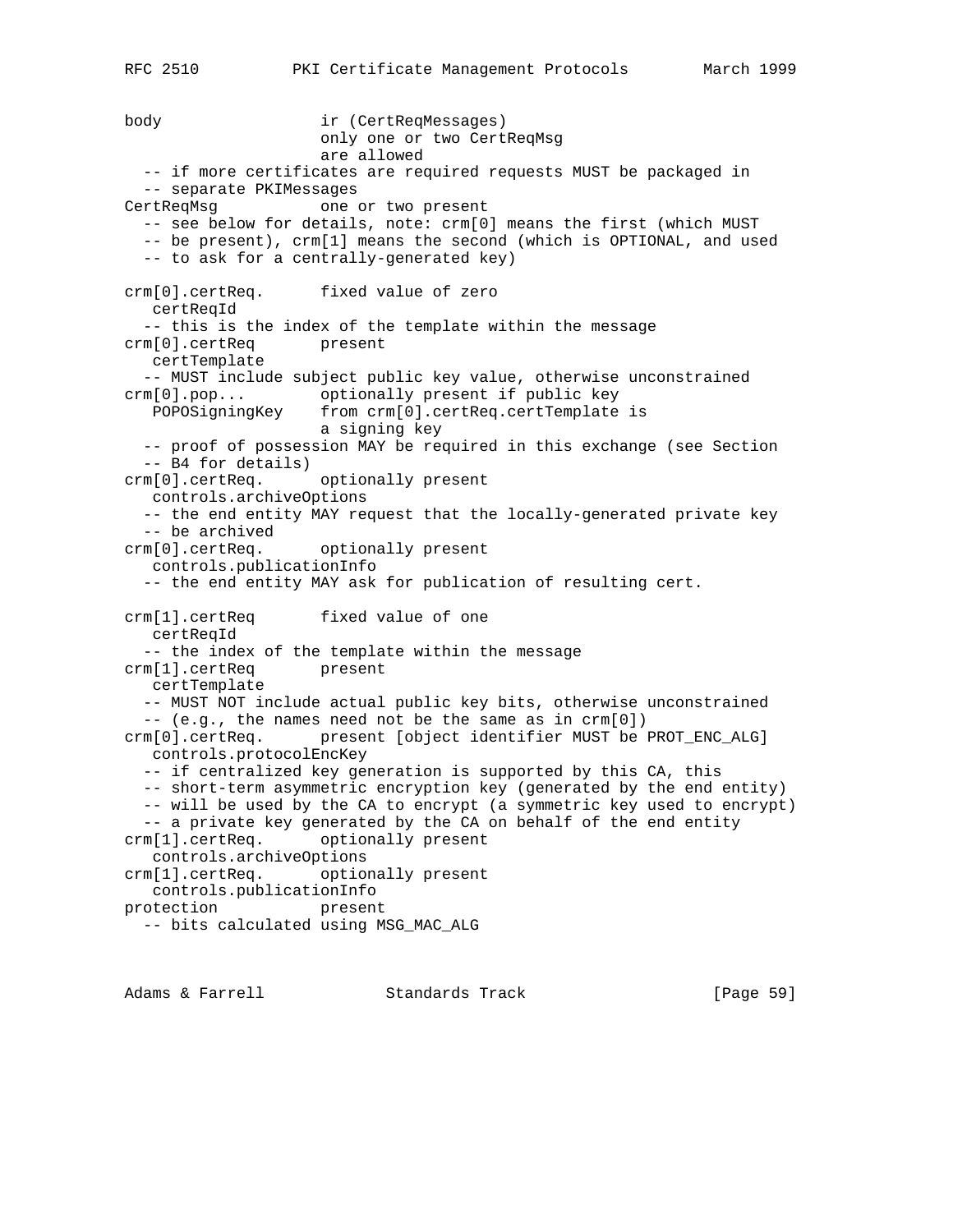```
ip:
Field Value
sender CA name
  -- the name of the CA who produced the message
messageTime present
  -- time at which CA produced message
protectionAlg MS_MAC_ALG
  -- only MAC protection is allowed for this response
recipKID referenceNum
  -- the reference number which the CA has previously issued to the
   -- end entity (together with the MACing key)
transactionID present
   -- value from corresponding ir message
senderNonce present
  -- 128 (pseudo-)random bits
recipNonce present
  -- value from senderNonce in corresponding ir message
freeText any valid value
body ir (CertRepMessage)
                    contains exactly one response
                    for each request
   -- The PKI (CA) responds to either one or two requests as appropriate.
  -- crc[0] denotes the first (always present); crc[1] denotes the
   -- second (only present if the ir message contained two requests and
   -- if the CA supports centralized key generation).
crc[0]. fixed value of zero
   certReqId
   -- MUST contain the response to the first request in the corresponding
   -- ir message
crc[0].status. present, positive values allowed:
  status "granted", "grantedWithMods"
                   negative values allowed:
"rejection"<br>crc[0].status. present if and
  c[0].status. present if and only if<br>failInfo crc[0].status.status is
                  crc[0].status.status is "rejection"
crc[0]. present if and only if
   certifiedKeyPair crc[0].status.status is
                      "granted" or "grantedWithMods"
certificate present unless end entity's public
                    key is an encryption key and POP
                    is done in this in-band exchange
encryptedCert present if and only if end entity's
                    public key is an encryption key and
                    POP done in this in-band exchange
publicationInfo optionally present
   -- indicates where certificate has been published (present at
   -- discretion of CA)
```
Adams & Farrell **Standards Track** [Page 60]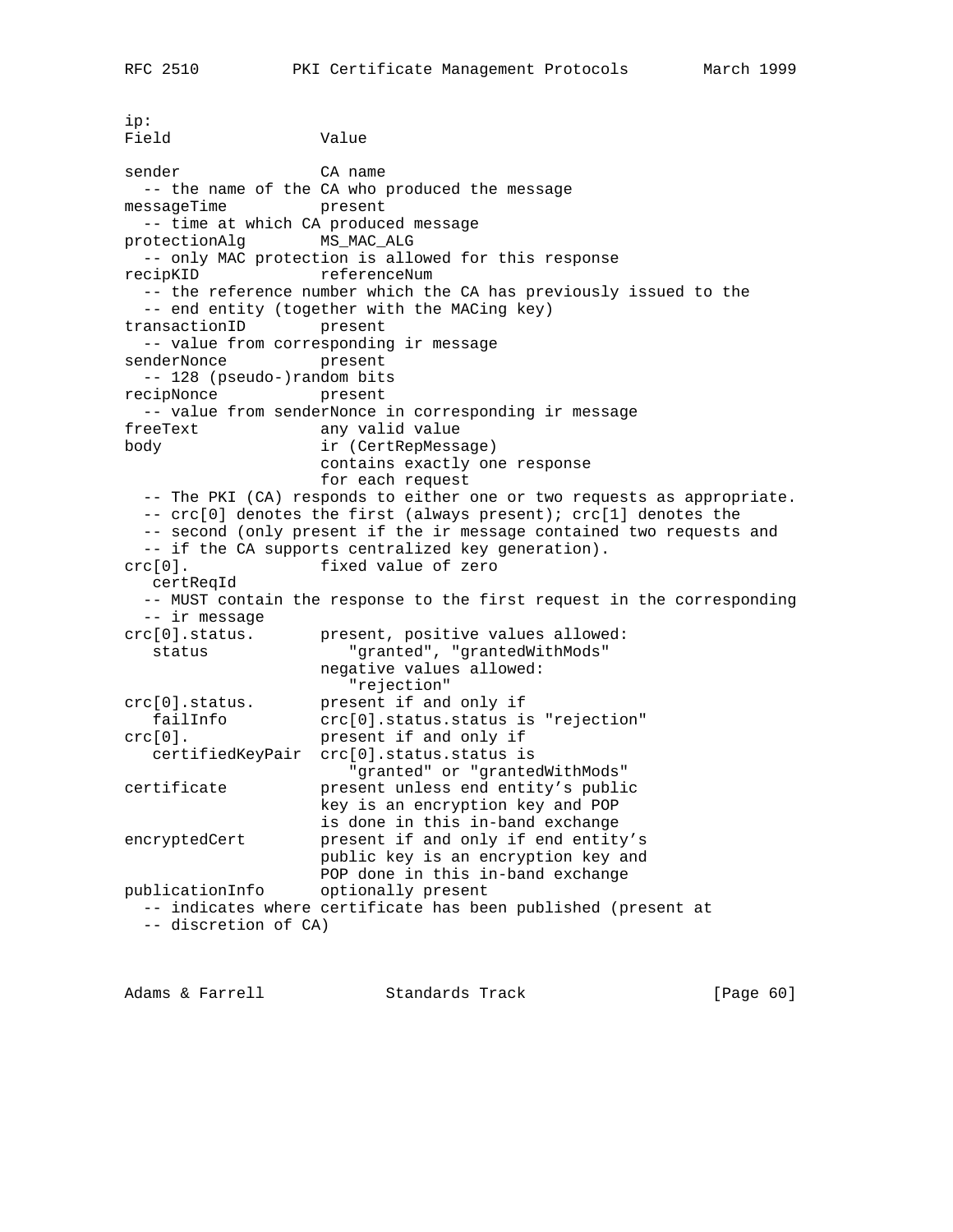crc[1]. fixed value of one certReqId -- MUST contain the response to the second request in the -- corresponding ir message crc[1].status. present, positive values allowed: status "granted", "grantedWithMods" negative values allowed: "rejection" crc[1].status. present if and only if<br>failinfo crc[0].status.status is crc[0].status.status is "rejection" crc[1]. present if and only if certifiedKeyPair crc[0].status.status is "granted" or "grantedWithMods"<br>present certificate<br>" privateKey present publicationInfo optionally present -- indicates where certificate has been published (present at -- discretion of CA) protection present -- bits calculated using MSG\_MAC\_ALG extraCerts optionally present -- the CA MAY provide additional certificates to the end entity conf: Field Value recipient CA name -- the name of the CA who was asked to produce a certificate transactionID present -- value from corresponding ir and ip messages senderNonce present -- value from recipNonce in corresponding ip message recipNonce present -- value from senderNonce in corresponding ip message protectionAlg MSG\_MAC\_ALG -- only MAC protection is allowed for this message. The MAC is -- based on the initial authentication key if only a signing key -- pair has been sent in ir for certification, or if POP is not -- done in this in-band exchange. Otherwise, the MAC is based on -- a key derived from the symmetric key used to decrypt the -- returned encryptedCert. senderKID referenceNum -- the reference number which the CA has previously issued to the -- end entity (together with the MACing key) body conf (PKIConfirmContent) -- this is an ASN.1 NULL protection present -- bits calculated using MSG\_MAC\_ALG

Adams & Farrell **Standards Track** [Page 61]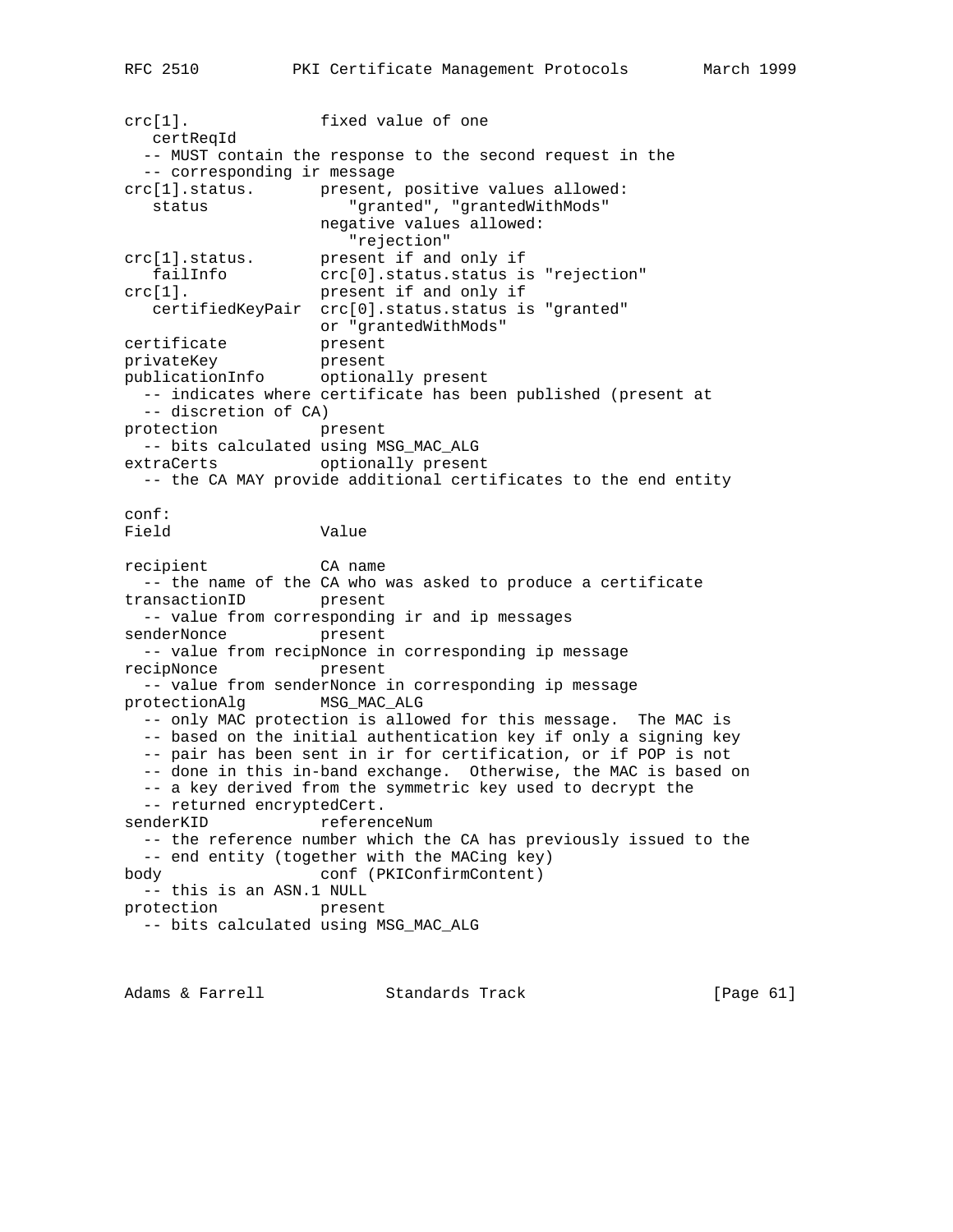#### B9. Certificate Request

 An (initialized) end entity requests a certificate from a CA (for any reason). When the CA responds with a message containing a certificate, the end entity replies with a confirmation. All messages are authenticated.

 The profile for this exchange is identical to that given in Section B8 with the following exceptions:

- protectionAlg may be MSG\_MAC\_ALG or MSG\_SIG\_ALG in request, response, and confirm messages (the determination in the confirm message being dependent upon POP considerations for key encipherment and key- agreement certificate requests);
- senderKID and recipKID are only present if required for message verification;
- body is cr or cp;
- protocolEncKey is not present;
- protection bits are calculated according to the protectionAlg field.

### B10. Key Update Request

 An (initialized) end entity requests a certificate from a CA (to update the key pair and corresponding certificate that it already possesses). When the CA responds with a message containing a certificate, the end entity replies with a confirmation. All messages are authenticated.

 The profile for this exchange is identical to that given in Section B8 with the following exceptions:

- protectionAlg may be MSG\_MAC\_ALG or MSG\_SIG\_ALG in request, response, and confirm messages (the determination in the confirm message being dependent upon POP considerations for key encipherment and key- agreement certificate requests);
- senderKID and recipKID are only present if required for message verification;
- body is kur or kup;
- protection bits are calculated according to the protectionAlg field.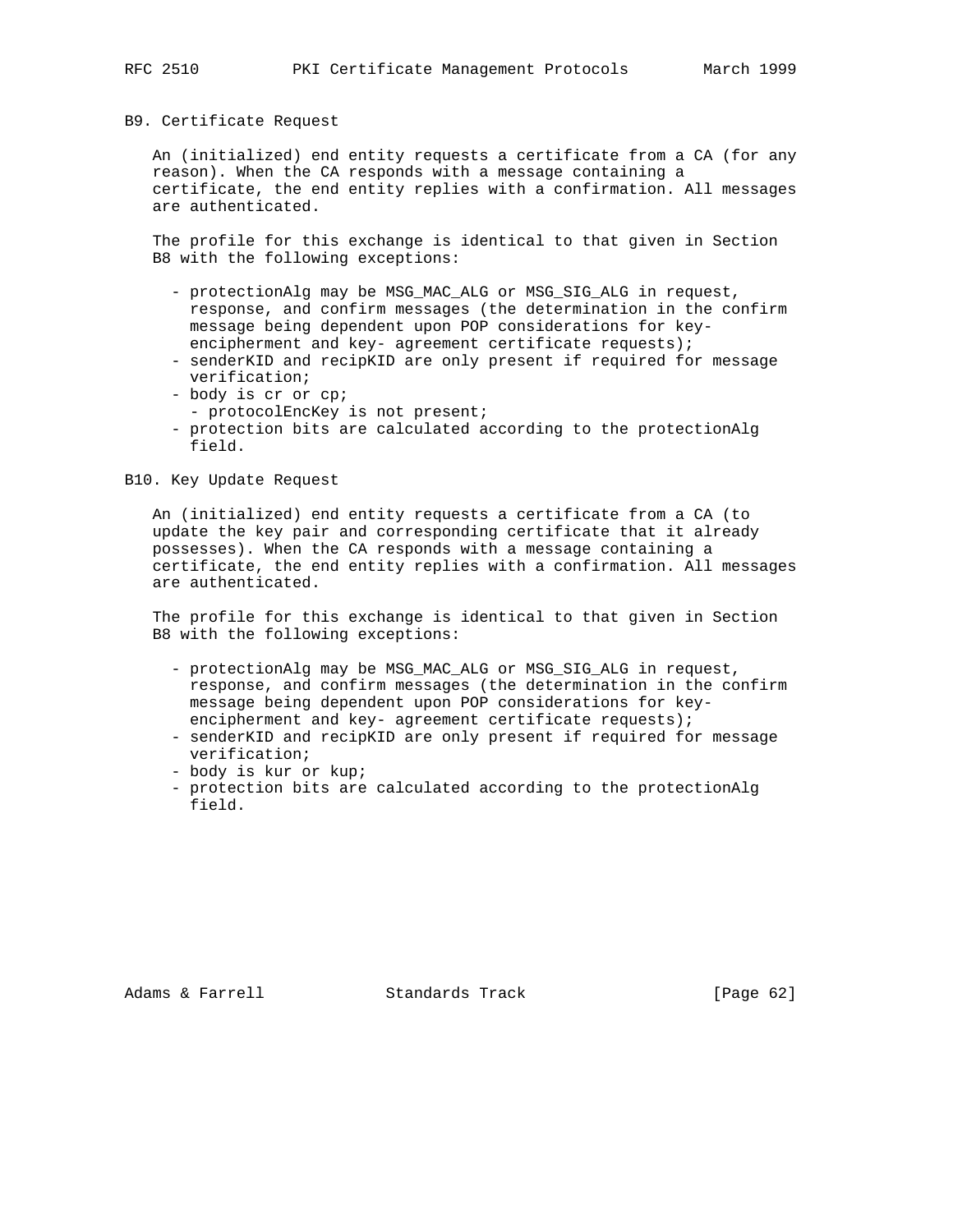```
Appendix C: "Compilable" ASN.1 Module using 1988 Syntax
  PKIXCMP {iso(1) identified-organization(3) dod(6) internet(1)
    security(5) mechanisms(5) pkix(7) id-mod(0) id-mod-cmp(9) }
  DEFINITIONS EXPLICIT TAGS ::=
  BEGIN
  -- EXPORTS ALL --
  IMPORTS
 Certificate, CertificateList, Extensions, AlgorithmIdentifier
 FROM PKIX1Explicit88 {iso(1) identified-organization(3)
             dod(6) internet(1) security(5) mechanisms(5) pkix(7)
            id-mod(0) id-pkix1-explicit-88(1)}
      GeneralName, KeyIdentifier, ReasonFlags
             FROM PKIX1Implicit88 {iso(1) identified-organization(3)
            dod(6) internet(1) security(5) mechanisms(5) pkix(7)
             id-mod(0) id-pkix1-implicit-88(2)}
      CertTemplate, PKIPublicationInfo, EncryptedValue, CertId,
      CertReqMessages
             FROM PKIXCRMF {iso(1) identified-organization(3)
            dod(6) internet(1) security(5) mechanisms(5) pkix(7)
            id-mod(0) id-mod-crmf(5)\} -- CertificationRequest
     -- FROM PKCS10 {no standard ASN.1 module defined;
      -- implementers need to create their own module to import
      -- from, or directly include the PKCS10 syntax in this module}
                      -- Locally defined OIDs --
  PKIMessage ::= SEQUENCE {
     header PKIHeader,
      body PKIBody,
      protection [0] PKIProtection OPTIONAL,
      extraCerts [1] SEQUENCE SIZE (1..MAX) OF Certificate OPTIONAL
  }
  PKIHeader ::= SEQUENCE {
     pvno INTEGER { ietf-version2 (1) },
     sender GeneralName,
      -- identifies the sender
      recipient GeneralName,
Adams & Farrell Standards Track [Page 63]
```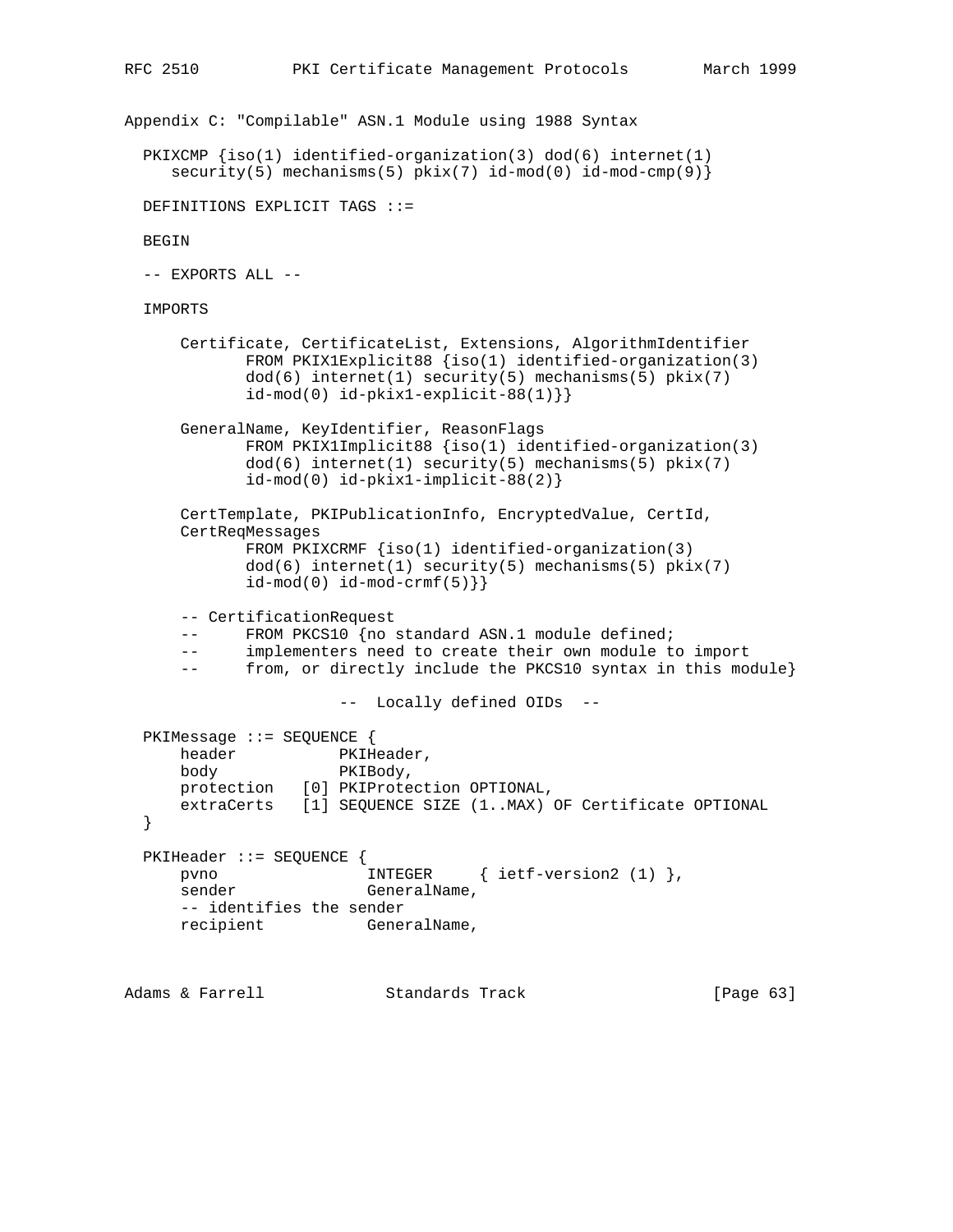-- identifies the intended recipient messageTime [0] GeneralizedTime OPTIONAL, -- time of production of this message (used when sender -- believes that the transport will be "suitable"; i.e., -- that the time will still be meaningful upon receipt) protectionAlg [1] AlgorithmIdentifier OPTIONAL, -- algorithm used for calculation of protection bits senderKID [2] KeyIdentifier OPTIONAL, recipKID [3] KeyIdentifier OPTIONAL, -- to identify specific keys used for protection transactionID [4] OCTET STRING OPTIONAL, -- identifies the transaction; i.e., this will be the same in -- corresponding request, response and confirmation messages senderNonce [5] OCTET STRING OPTIONAL, recipNonce [6] OCTET STRING OPTIONAL, -- nonces used to provide replay protection, senderNonce -- is inserted by the creator of this message; recipNonce -- is a nonce previously inserted in a related message by -- the intended recipient of this message freeText [7] PKIFreeText OPTIONAL, -- this may be used to indicate context-specific instructions -- (this field is intended for human consumption) generalInfo [8] SEQUENCE SIZE (1..MAX) OF InfoTypeAndValue OPTIONAL -- this may be used to convey context-specific information -- (this field not primarily intended for human consumption) PKIFreeText ::= SEQUENCE SIZE (1..MAX) OF UTF8String -- text encoded as UTF-8 String (note: each UTF8String SHOULD -- include an RFC 1766 language tag to indicate the language -- of the contained text) PKIBody ::= CHOICE { -- message-specific body elements ir [0] CertReqMessages, --Initialization Request ip [1] CertRepMessage, the --Initialization Response cr [2] CertReqMessages, ---Certification Request cp [3] CertRepMessage,  $-$ -Certification Response p10cr [4] CertificationRequest, --imported from [PKCS10] popdecc [5] POPODecKeyChallContent, --pop Challenge popdecr [6] POPODecKeyRespContent, --pop Response kur [7] CertReqMessages, --Key Update Request kup [8] CertRepMessage, --Key Update Response krr [9] CertReqMessages, --Key Recovery Request krp [10] KeyRecRepContent, The Hey Recovery Response rr [11] RevReqContent, --Revocation Request rp [12] RevRepContent, The Revocation Response

Adams & Farrell **Standards Track** [Page 64]

}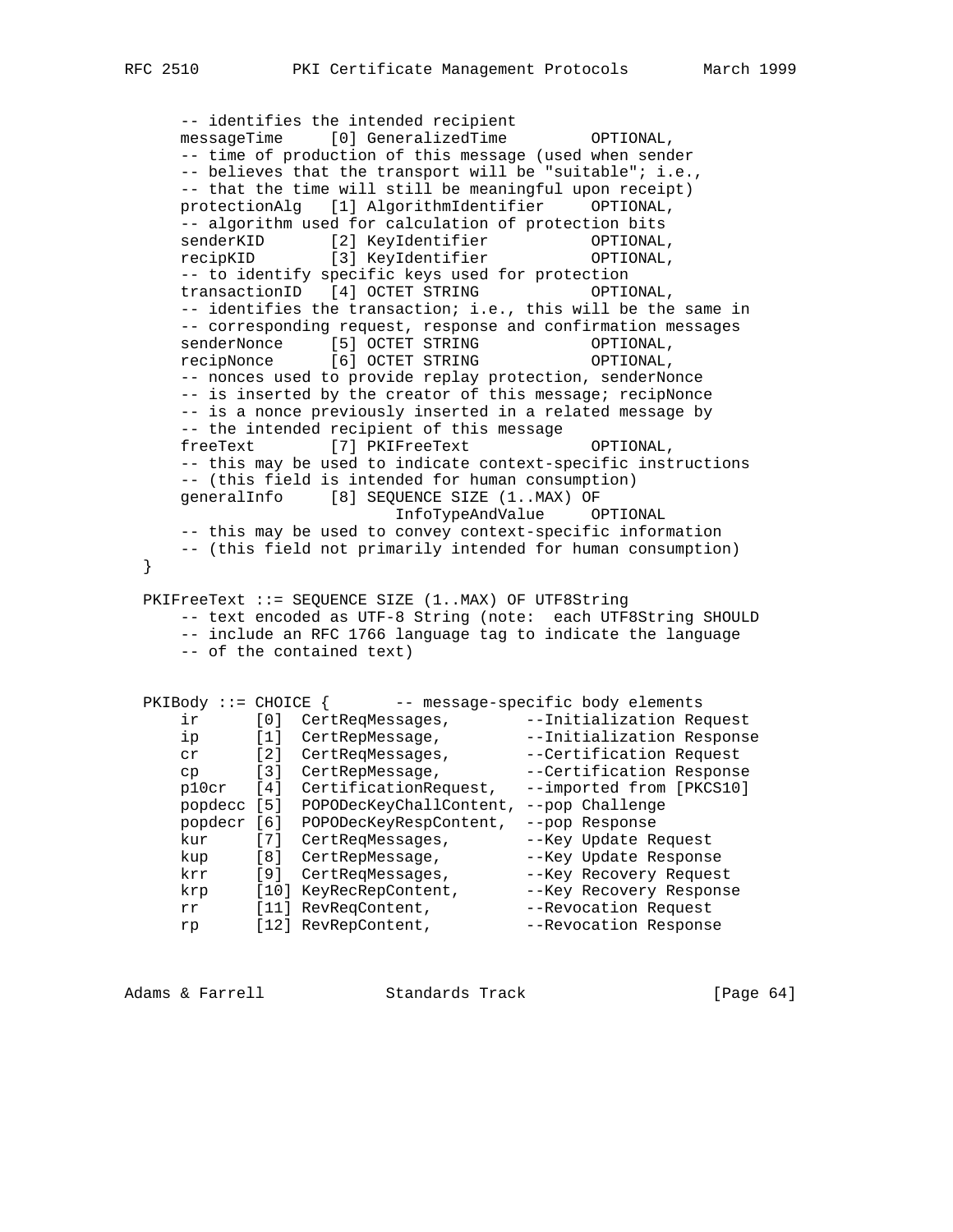```
ccr [13] CertReqMessages, Franches-Cert. Request
 ccp [14] CertRepMessage, --Cross-Cert. Response
 ckuann [15] CAKeyUpdAnnContent, --CA Key Update Ann.
cann [16] CertAnnContent, the example of the cannum cannum cannum cannum cannum cannum cannum cannum cannum cannum cannum cannum cannum cannum cannum cannum cannum cannum cannum cannum cannum cannum cannum cannum cannum ca
rann [17] RevAnnContent, The Revocation Ann.
 crlann [18] CRLAnnContent, --CRL Announcement
 conf [19] PKIConfirmContent, --Confirmation
 nested [20] NestedMessageContent, --Nested Message
genm [21] GenMsgContent, The Seneral Message
genp [22] GenRepContent, The Seneral Response
error [23] ErrorMsgContent --Error Message
   }
   PKIProtection ::= BIT STRING
   ProtectedPart ::= SEQUENCE {
    header PKIHeader,<br>body PKIBody
     body
   }
  PasswordBasedMac ::= OBJECT IDENTIFIER -\{1\ 2\ 840\ 113533\ 7\ 66\ 13\} PBMParameter ::= SEQUENCE {
     salt OCTET STRING,<br>
\begin{array}{ccc}\n\text{no} & \text{no} \\
\hline\n\end{array}AlgorithmIdentifier,
      -- AlgId for a One-Way Function (SHA-1 recommended)
       iterationCount INTEGER,
      -- number of times the OWF is applied
      mac AlgorithmIdentifier
      -- the MAC AlgId (e.g., DES-MAC, Triple-DES-MAC [PKCS11],
   } -- or HMAC [RFC2104, RFC2202])
  DHBasedMac ::= OBJECT IDENTIFIER --{1284011353376630} DHBMParameter ::= SEQUENCE {
      owf AlgorithmIdentifier,
      -- AlgId for a One-Way Function (SHA-1 recommended)
     mac AlgorithmIdentifier
      -- the MAC AlgId (e.g., DES-MAC, Triple-DES-MAC [PKCS11],
   } -- or HMAC [RFC2104, RFC2202])
  NestedMessageContent ::= PKIMessage
   PKIStatus ::= INTEGER {
     granted (0),
      -- you got exactly what you asked for
     grantedWithMods (1),
Adams & Farrell Standards Track [Page 65]
```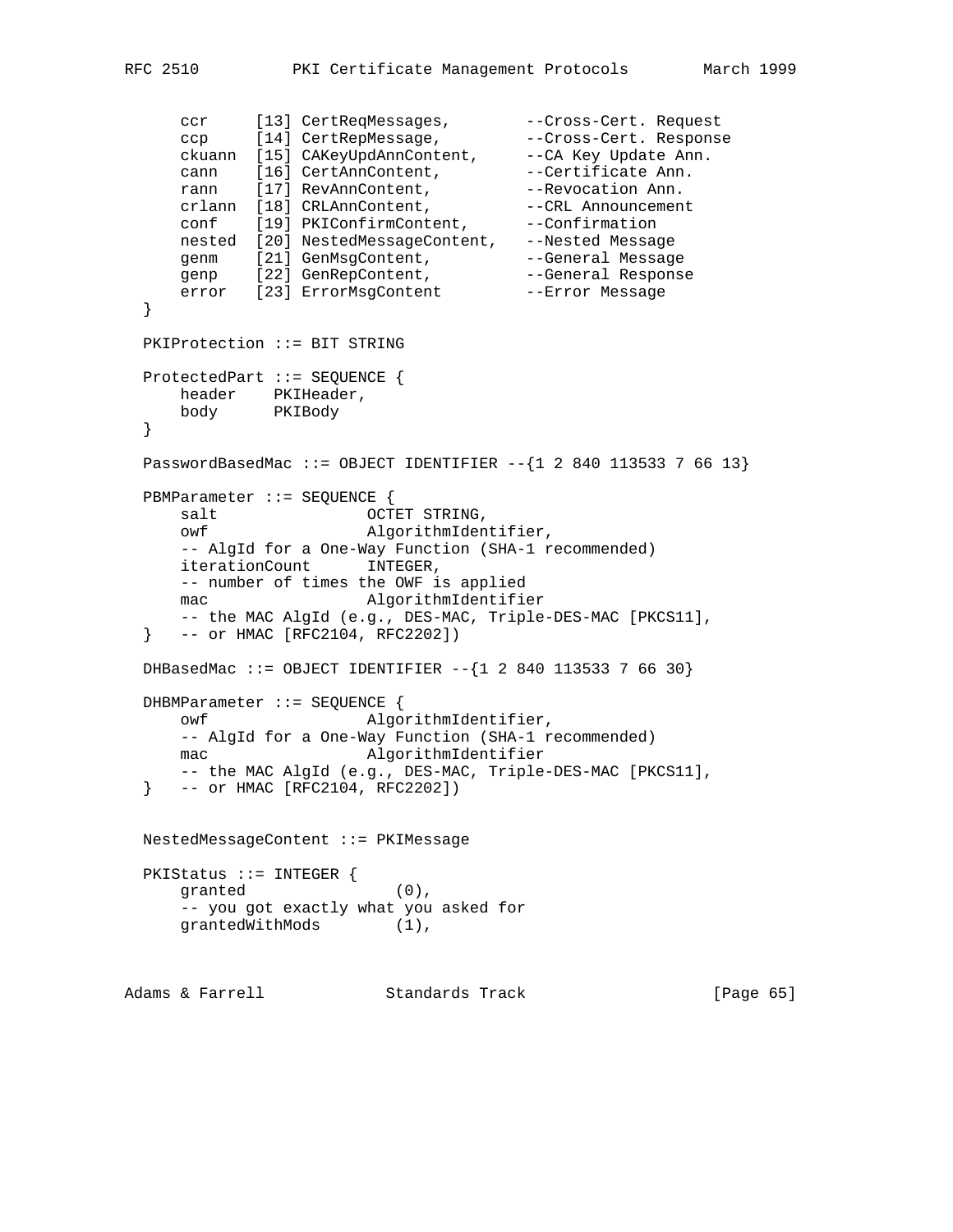```
 -- you got something like what you asked for; the
      -- requester is responsible for ascertaining the differences
      rejection (2),
      -- you don't get it, more information elsewhere in the message
     waiting (3),
      -- the request body part has not yet been processed,
      -- expect to hear more later
      revocationWarning (4),
      -- this message contains a warning that a revocation is
      -- imminent
      revocationNotification (5),
      -- notification that a revocation has occurred
      keyUpdateWarning (6)
      -- update already done for the oldCertId specified in
      -- CertReqMsg
  }
  PKIFailureInfo ::= BIT STRING {
  -- since we can fail in more than one way!
  -- More codes may be added in the future if/when required.
     badAlg (0),
      -- unrecognized or unsupported Algorithm Identifier
      badMessageCheck (1),
      -- integrity check failed (e.g., signature did not verify)
      badRequest (2),
      -- transaction not permitted or supported
     badTime (3),
      -- messageTime was not sufficiently close to the system time,
      -- as defined by local policy
      badCertId (4),
      -- no certificate could be found matching the provided criteria
      badDataFormat (5),
      -- the data submitted has the wrong format
      wrongAuthority (6),
      -- the authority indicated in the request is different from the
      -- one creating the response token
      incorrectData (7),
      -- the requester's data is incorrect (for notary services)
      missingTimeStamp (8),
      -- when the timestamp is missing but should be there (by policy)
      badPOP (9)
      -- the proof-of-possession failed
  }
  PKIStatusInfo ::= SEQUENCE {
     status PKIStatus,
      statusString PKIFreeText OPTIONAL,
      failInfo PKIFailureInfo OPTIONAL
Adams & Farrell Standards Track [Page 66]
```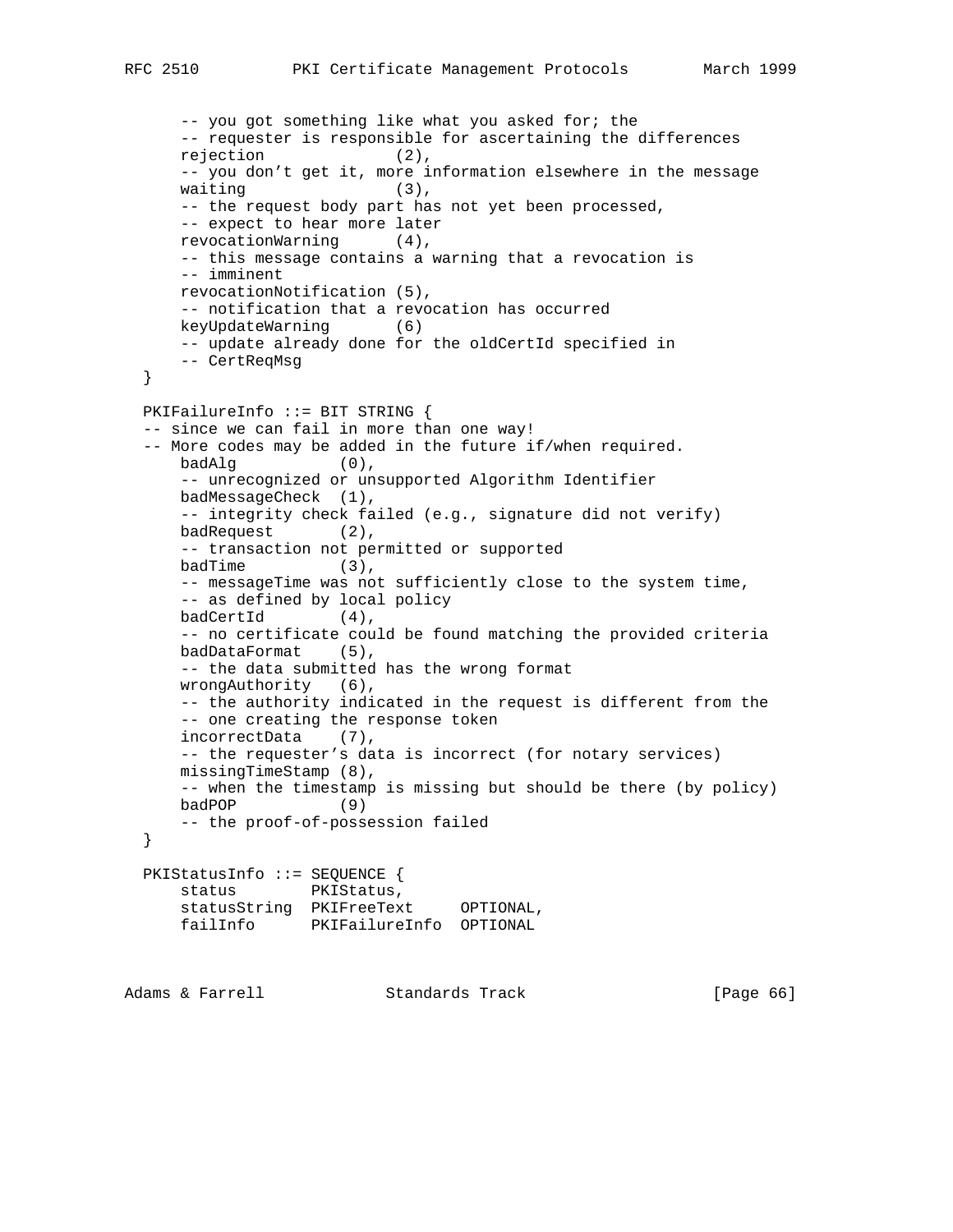```
 }
  OOBCert ::= Certificate
  OOBCertHash ::= SEQUENCE {
      hashAlg [0] AlgorithmIdentifier OPTIONAL,
 certId [1] CertId OPTIONAL,
 hashVal BIT STRING
      -- hashVal is calculated over DER encoding of the
      -- subjectPublicKey field of the corresponding cert.
  }
  POPODecKeyChallContent ::= SEQUENCE OF Challenge
   -- One Challenge per encryption key certification request (in the
  -- same order as these requests appear in CertReqMessages).
  Challenge ::= SEQUENCE {
      owf AlgorithmIdentifier OPTIONAL,
      -- MUST be present in the first Challenge; MAY be omitted in any
      -- subsequent Challenge in POPODecKeyChallContent (if omitted,
      -- then the owf used in the immediately preceding Challenge is
      -- to be used).
     witness OCTET STRING,
      -- the result of applying the one-way function (owf) to a
      -- randomly-generated INTEGER, A. [Note that a different
      -- INTEGER MUST be used for each Challenge.]
     challenge OCTET STRING
      -- the encryption (under the public key for which the cert.
      -- request is being made) of Rand, where Rand is specified as
      -- Rand ::= SEQUENCE {
     -- int INTEGER,
     -- - - the randomly-generated INTEGER A (above)
     -- sender GeneralName<br>-- sender GeneralName
     -- - - the sender's name (as included in PKIHeader)
      -- }
  }
  POPODecKeyRespContent ::= SEQUENCE OF INTEGER
  -- One INTEGER per encryption key certification request (in the
  -- same order as these requests appear in CertReqMessages). The
  -- retrieved INTEGER A (above) is returned to the sender of the
  -- corresponding Challenge.
  CertRepMessage ::= SEQUENCE {
 caPubs [1] SEQUENCE SIZE (1..MAX) OF Certificate OPTIONAL,
 response SEQUENCE OF CertResponse
  }
Adams & Farrell Standards Track [Page 67]
```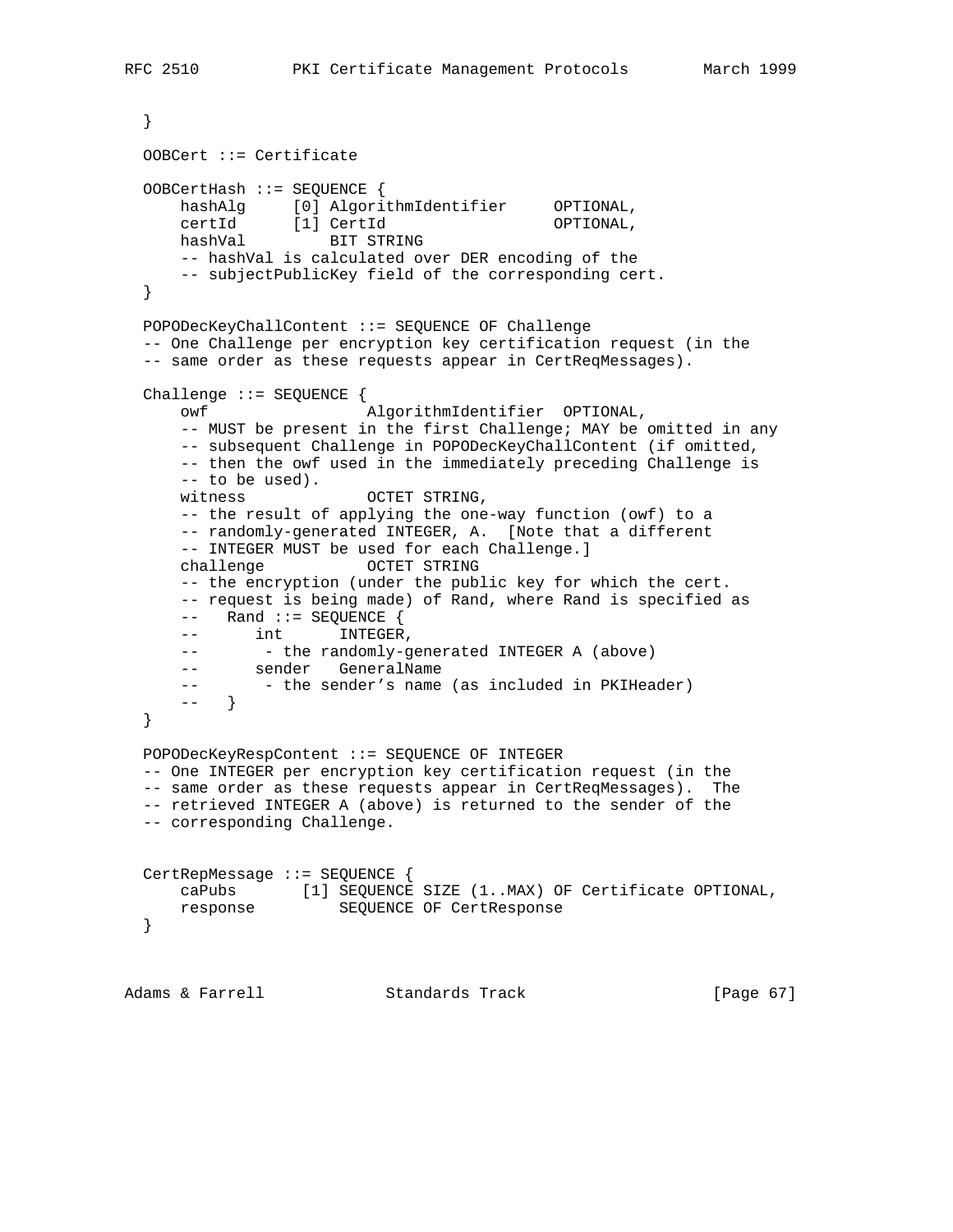```
 CertResponse ::= SEQUENCE {
     certReqId INTEGER,
     -- to match this response with corresponding request (a value
     -- of -1 is to be used if certReqId is not specified in the
     -- corresponding request)
status PKIStatusInfo,
 certifiedKeyPair CertifiedKeyPair OPTIONAL,
 rspInfo OCTET STRING OPTIONAL
    -- analogous to the id-regInfo-asciiPairs OCTET STRING defined
     -- for regInfo in CertReqMsg [CRMF]
  }
  CertifiedKeyPair ::= SEQUENCE {
 certOrEncCert CertOrEncCert,
 privateKey [0] EncryptedValue OPTIONAL,
     publicationInfo [1] PKIPublicationInfo OPTIONAL
  }
  CertOrEncCert ::= CHOICE {
    certificate [0] Certificate,
     encryptedCert [1] EncryptedValue
  }
  KeyRecRepContent ::= SEQUENCE {
status PKIStatusInfo,
newSigCert [0] Certificate OPTIONAL,
 caCerts [1] SEQUENCE SIZE (1..MAX) OF
 Certificate OPTIONAL,
 keyPairHist [2] SEQUENCE SIZE (1..MAX) OF
 CertifiedKeyPair OPTIONAL
  }
  RevReqContent ::= SEQUENCE OF RevDetails
  RevDetails ::= SEQUENCE {
     certDetails CertTemplate,
     -- allows requester to specify as much as they can about
     -- the cert. for which revocation is requested
     -- (e.g., for cases in which serialNumber is not available)
     revocationReason ReasonFlags OPTIONAL,
     -- the reason that revocation is requested
     badSinceDate GeneralizedTime OPTIONAL,
     -- indicates best knowledge of sender
     crlEntryDetails Extensions OPTIONAL
     -- requested crlEntryExtensions
  }
  RevRepContent ::= SEQUENCE {
```
Adams & Farrell **Standards Track** [Page 68]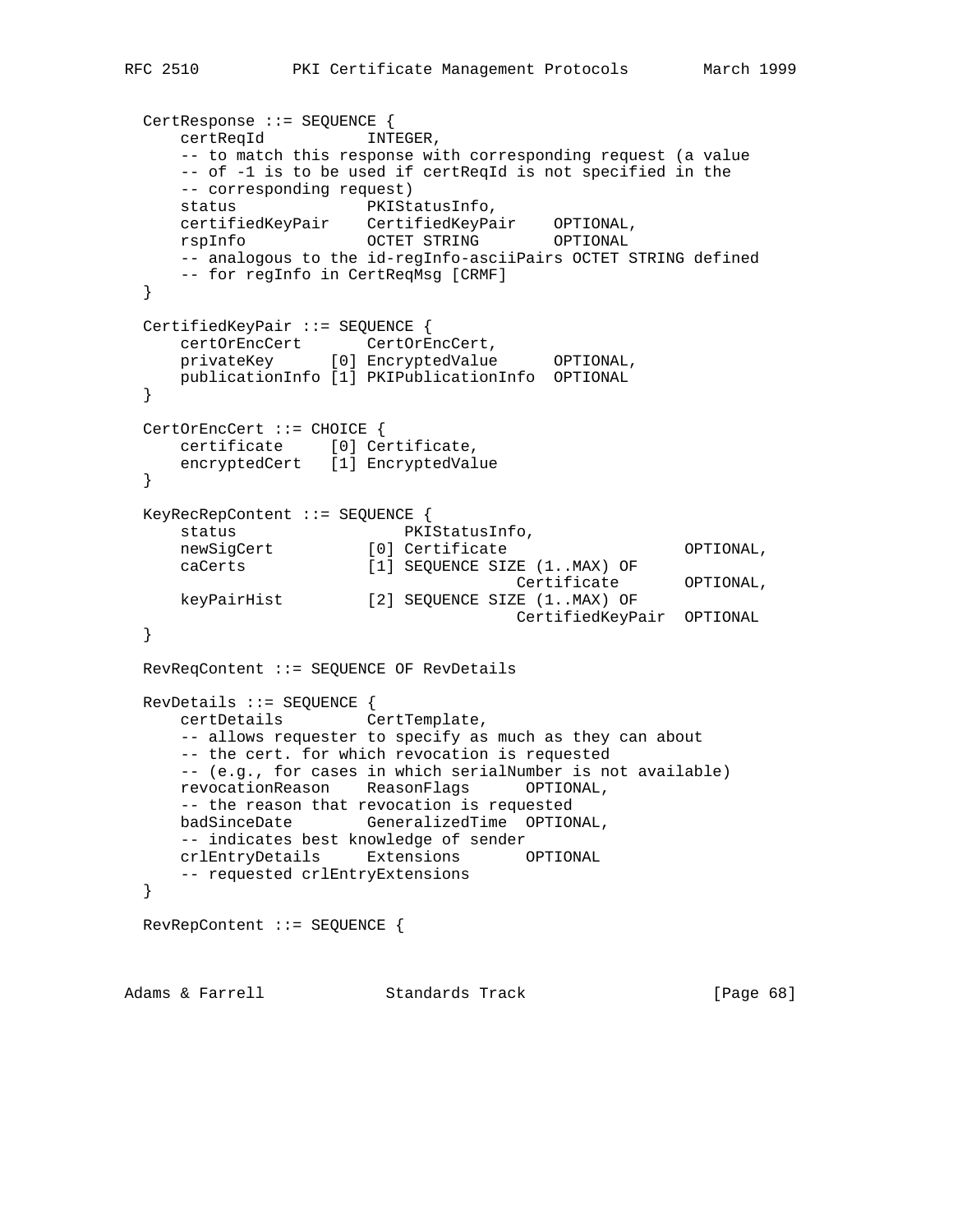```
 status SEQUENCE SIZE (1..MAX) OF PKIStatusInfo,
      -- in same order as was sent in RevReqContent
      revCerts [0] SEQUENCE SIZE (1..MAX) OF CertId OPTIONAL,
      -- IDs for which revocation was requested (same order as status)
      crls [1] SEQUENCE SIZE (1..MAX) OF CertificateList OPTIONAL
      -- the resulting CRLs (there may be more than one)
  }
  CAKeyUpdAnnContent ::= SEQUENCE {
 oldWithNew Certificate, -- old pub signed with new priv
 newWithOld Certificate, -- new pub signed with old priv
      newWithNew Certificate -- new pub signed with new priv
  }
  CertAnnContent ::= Certificate
  RevAnnContent ::= SEQUENCE {
    status PKIStatus,<br>certId CertId,
 certId CertId,
 willBeRevokedAt GeneralizedTime,
badSinceDate GeneralizedTime,
 crlDetails Extensions OPTIONAL
      -- extra CRL details(e.g., crl number, reason, location, etc.)
  CRLAnnContent ::= SEQUENCE OF CertificateList
  PKIConfirmContent ::= NULL
  InfoTypeAndValue ::= SEQUENCE {
     infoType OBJECT IDENTIFIER,<br>infoValue any pretain by inf
      infoValue ANY DEFINED BY infoType OPTIONAL
  }
  -- Example InfoTypeAndValue contents include, but are not limited to:
 -- \{ CAProtEncCert = {id-it 1}, Certificance-- { SignKeyPairTypes = {id-it 2}, SEQUENCE OF AlgorithmIdentifier }
-- { EncKeyPairTypes = {id-it 3}, SEQUENCE OF AlgorithmIdentifier }
-- { PreferredSymmAlg = {id-it 4}, AlgorithmIdentifier }
 -- { CAKeyUpdateInfo = {id-it 5}, CAKeyUpdAnnContent }<br>-- { CurrentCRL = {id-it 6}, CertificateList }
 -- { CurrentCRL = {id-it 6}, CertificateList
 -- where \{id-it\} = \{id-pkix 4\} = \{1 \ 3 \ 6 \ 1 \ 5 \ 5 \ 7 \ 4\} -- This construct MAY also be used to define new PKIX Certificate
  -- Management Protocol request and response messages, or general-
  -- purpose (e.g., announcement) messages for future needs or for
  -- specific environments.
  GenMsgContent ::= SEQUENCE OF InfoTypeAndValue
```
Adams & Farrell **Standards Track** [Page 69]

}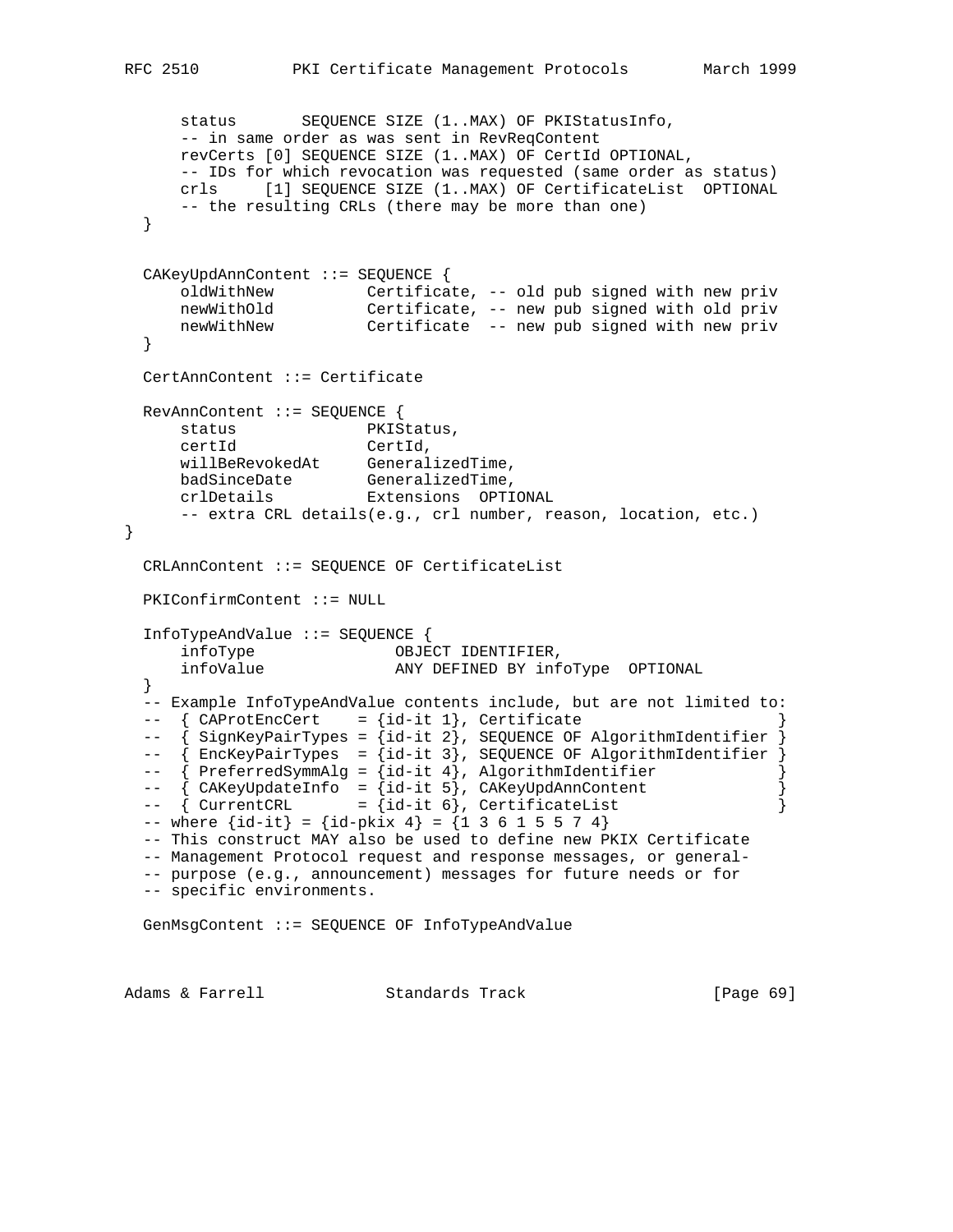-- May be sent by EE, RA, or CA (depending on message content). -- The OPTIONAL infoValue parameter of InfoTypeAndValue will typically -- be omitted for some of the examples given above. The receiver is -- free to ignore any contained OBJ. IDs that it does not recognize. -- If sent from EE to CA, the empty set indicates that the CA may send -- any/all information that it wishes.

```
 GenRepContent ::= SEQUENCE OF InfoTypeAndValue
  -- The receiver is free to ignore any contained OBJ. IDs that it does
  -- not recognize.
  ErrorMsgContent ::= SEQUENCE {
 pKIStatusInfo PKIStatusInfo,
errorCode INTEGER OPTIONAL,
     -- implementation-specific error codes
    errorDetails PKIFreeText OPTIONAL
     -- implementation-specific error details
  }
```
-- The following definition is provided for compatibility reasons with -- 1988 and 1993 ASN.1 compilers which allow the use of UNIVERSAL class -- tags (not a part of formal ASN.1); 1997 and subsequent compilers -- SHOULD comment out this line.

UTF8String ::= [UNIVERSAL 12] IMPLICIT OCTET STRING

END

Adams & Farrell Standards Track [Page 70]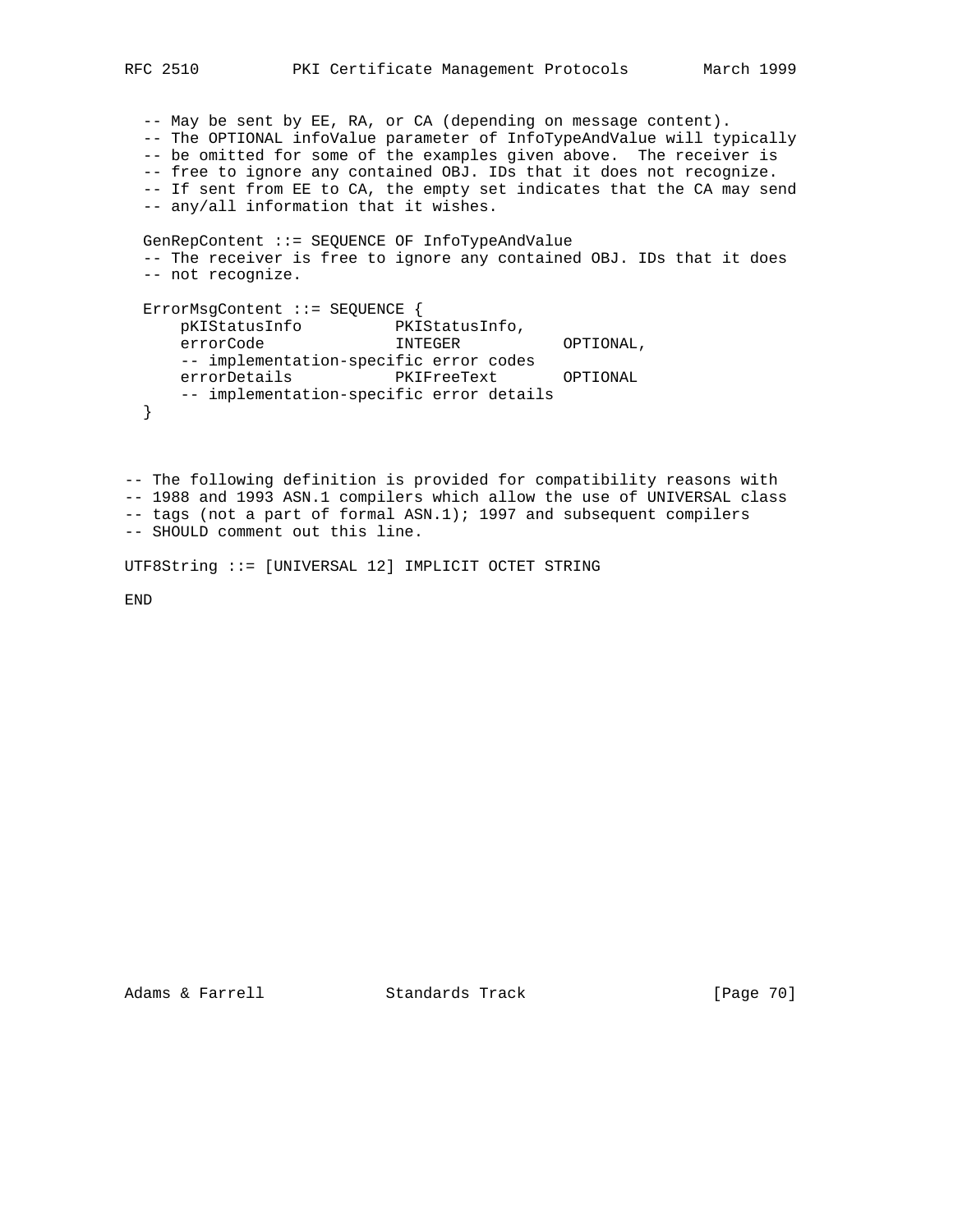Appendix D: Registration of MIME Type for Section 5

 To: ietf-types@iana.org Subject: Registration of MIME media type application/pkixcmp

MIME media type name: application

MIME subtype name: pkixcmp

Required parameters: -

Optional parameters: -

 Encoding considerations: Content may contain arbitrary octet values (the ASN.1 DER encoding of a PKI message, as defined in the IETF PKIX Working Group specifications). base64 encoding is required for MIME e-mail; no encoding is necessary for HTTP.

 Security considerations: This MIME type may be used to transport Public-Key Infrastructure (PKI) messages between PKI entities. These messages are defined by the IETF PKIX Working Group and are used to establish and maintain an Internet X.509 PKI. There is no requirement for specific security mechanisms to be applied at this level if the PKI messages themselves are protected as defined in the PKIX specifications.

Interoperability considerations: -

Published specification: this document

 Applications which use this media type: Applications using certificate management, operational, or ancillary protocols (as defined by the IETF PKIX Working Group) to send PKI messages via E-Mail or HTTP.

Additional information:

 Magic number (s): - File extension (s): ".PKI" Macintosh File Type Code (s): -

 Person and email address to contact for further information: Carlisle Adams, cadams@entrust.com

Intended usage: COMMON

Author/Change controller: Carlisle Adams

Adams & Farrell **Standards Track** [Page 71]